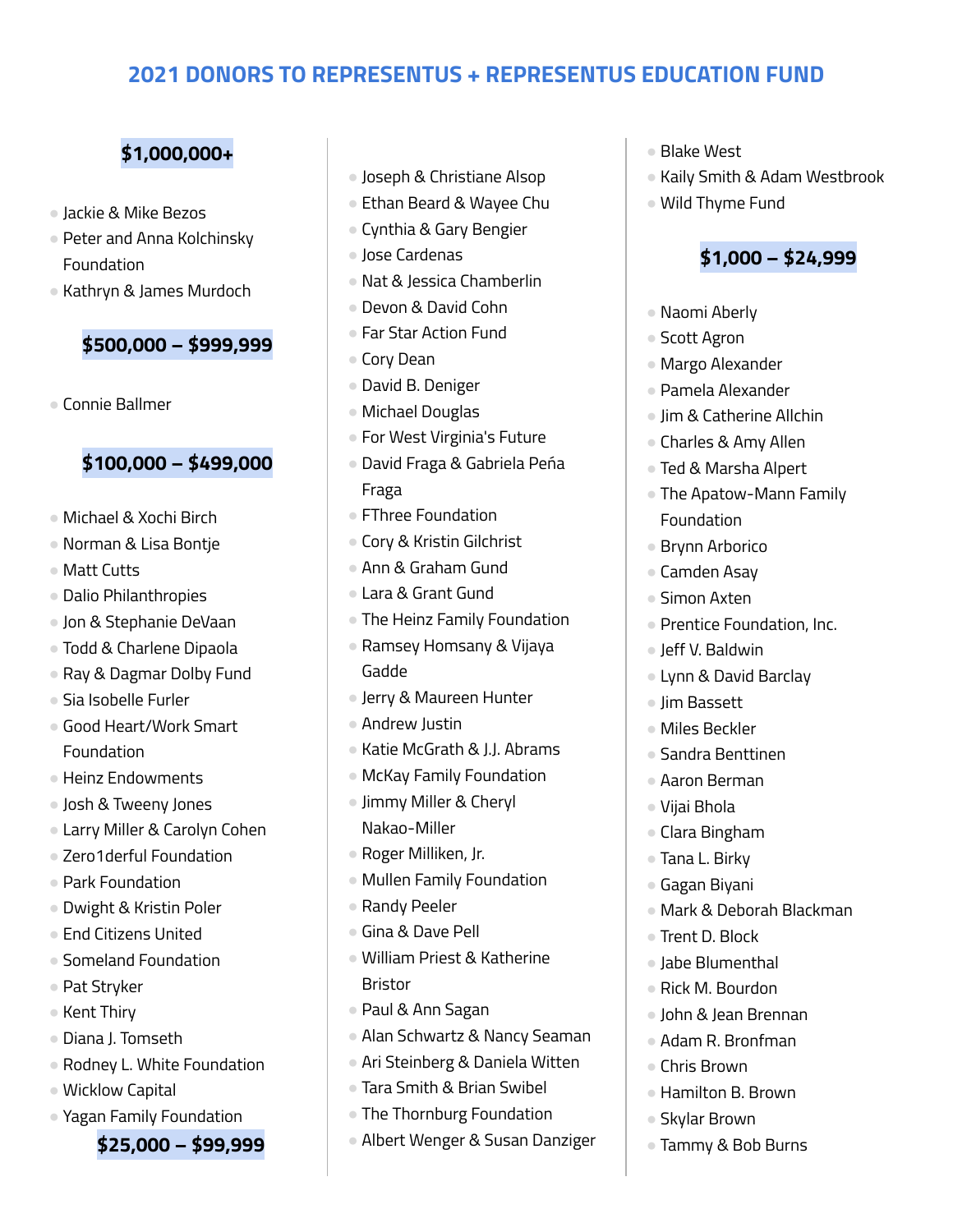- Alex J. Busbee
- Daniel R. Cannella
- Douglas Carlston & Kathy Williams
- Gino Ceravolo
- Wayne & Sonia Chang
- Matthew & Lisa Chanoff
- Diane Chase
- Kevin T. Chen
- YuChiang Cheng & Kate Pollack
- Shashin & Sonia Chokshi
- David & Leslie Clarke
- David M. Clement
- Jeff Clements & Nancy Heselton
- Patrick Cobb
- Brian & Elizabeth Cohn
- Paul Downs Colaizzo & Andy Snyder
- Will K. Colton
- John G. Conley
- Bill Connolly
- Savanna Cooper
- Robert O. Corn
- Ryan Crowder
- Albert Davies
- Sally Davies
- Paul Day
- Nancy Lustgarten & Ned Delacour
- Mike & Dorothy Don
- Joe W. Dougherty
- Julian Draz
- Ruth Dubb
- Kevin Dutt
- Paul Efron
- Judith Eick
- Electronic Arts Outreach
- Epispace Foundation
- Gene & Marlene Epstein
- Nathaniel Erickson
- Wes G. Ernsberger
- Mori Eskandani
- William B. Etzold
- Shepard Fairey
- John & Margaret Falk
- Roy W. Feague
- Daniel Finnegan
- Kevin F. Foley
- Martha Gabbert
- Michael K. Gallagher
- Larry Garfield
- Adam Geiger
- Susan Gellen
- GeoRiot Networks, Inc
- Robert & Jan Gilman
- Emily Goldman
- Chris L. Goodridge
- Sam Griffin
- The Zachary and Lindsey Gund Foundation
- David Halstead
- Luke Hansen
- Laura Harrington
- Lia B. Hartman
- Emily Carina Harvey
- Francis & Elizabeth Hatch
- Jonathan & Karry Hatch
- Paul Haughey
- Patricia Hayward & Jeffrey Depew
- The Hedberg Foundation
- Bill & Kathy Hegberg
- Angeline Barretta Herman
- Ann Hertelendy
- Lindy Hirschsohn
- Adam Hitchcock & Sarah Kammerer
- Hayley Hoffman
- Jackson A. Hoffman
- Spencer Hoffman
- The Holborn Foundation
- Ann W. Hough
- Constance G. Huang
- Ross Hunter
- Roxanne Hutton
- Wende Hutton
- The Walter P. Iberti Charitable Foundation
- Thomas C. Israel
- J Team Giving Fund
- Paul D. Janzer
- Jim & Sue's Community Fund
- Zem & James Joaquin
- T. Jones & Adele Franks
- Alex & Nada Jovanovic
- Karla Jurvetson
- Daniel S. Kaali
- Karen Kallay
- Harout Katerjian
- Kristine Keller
- Christopher Kellogg-Peeler
- Lisa Romasco & Michael Kelly
- Tim Kelly
- Dmitriy Kernasovskiy
- Sean & Carrie Kisker

● Jennifer & Michael Kost

● Michael & Lisa LeBlanc ● Michael Lehenbauer

● Robert S. Kravis ● John P. Larson ● Kyle R. Larson

● Rob R. Lehew

● Diana D. Klein ● Kent Knock

● Gary Knox ● Jay Kogen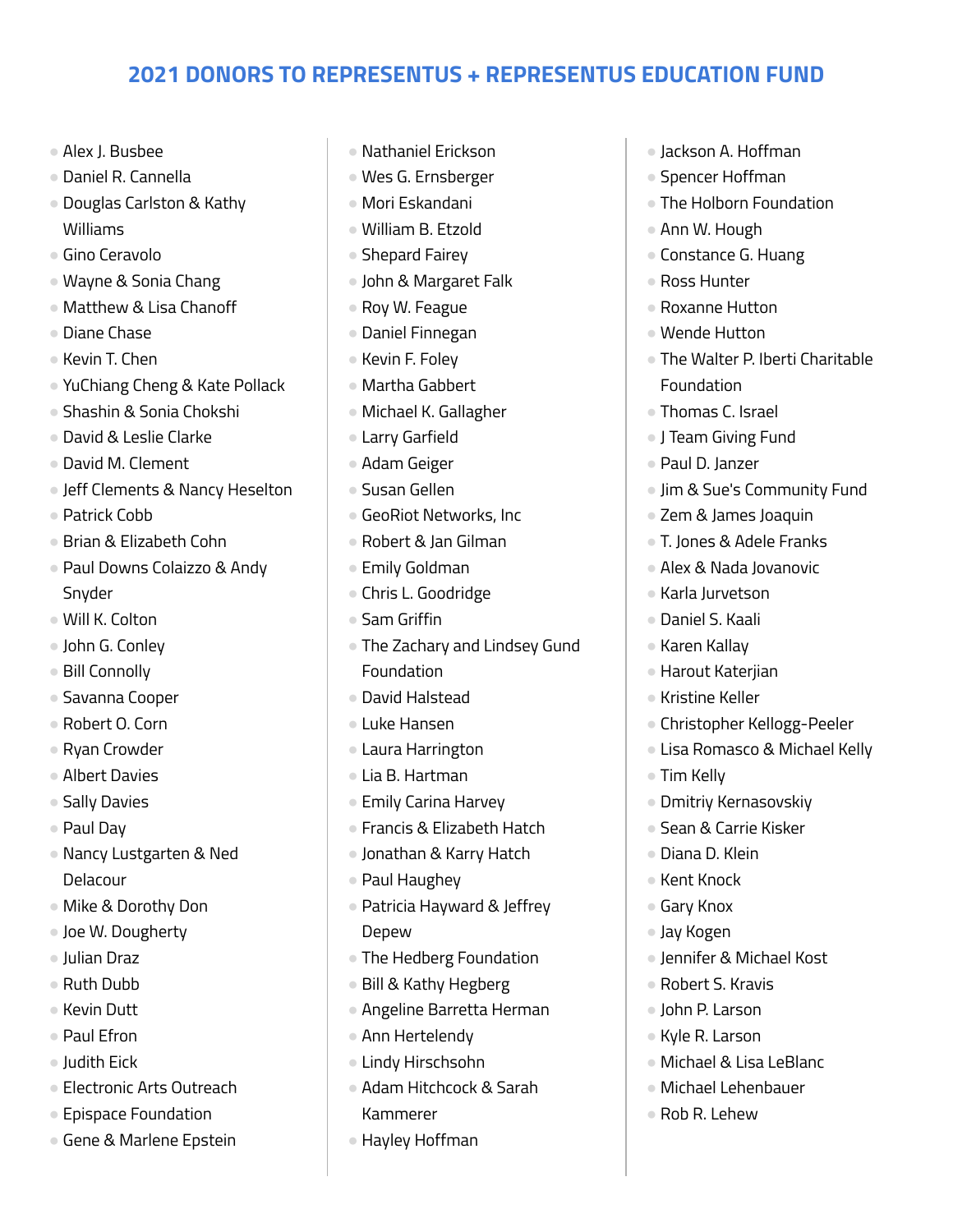- Dan Levitan & Stacey Winston-Levitan
- Dan Ling & Lee Obrzut
- Jeff & Susan Lucier
- Jane Lumsden
- Susan & Douglas Lyons
- Madwoman Project Fund
- Jerry Marko
- Andrew Markus
- David Mayfield
- Patricia A. McCall
- Joseph M. McCarthy
- Marne McCluskey
- Dan McCranie
- Bruce A. Meck
- Harrison B. Miller
- The Milner Family Foundation
- Richard P. Moglia-Cannon
- Richard & Barbara Moore
- Andrew & Kristin Munson
- Jean-Luc Nahon
- Carl Nelson & Katherine Runyon
- Isaac Nelson
- Shane E. Niebergall
- Susan B. Nimoy
- Dan Nimtz
- Kathy A. Nordquist
- Stuart B. Orford
- Catherine Orme
- Jonathan Orpin
- Jennifer Orthwein
- Andrew Oseen
- John & Mary Palmer
- Jerod Parsons
- Emily Peltason
- Debra Perry
- Craig M. Peters
- Jeremy Plager & Andrea Savage
- Alexis Porras
- Dave Pottruck & Colleen Bagan
- Amanda Priest
- Jacob W. Priest
- Amy & James Ramsey
- Scott & Terry Ranney
- Blake & Will Reiter
- Christa W. Rice
- Amy & Gordon Ritter
- Ronald Rodgers
- Heidi & Chris Rogers
- James M. Romano
- William S. Roth
- Amy Rowland
- Evelyne Rozner & Matt Griffin
- Lucy Akolzina & Alexander Rudensky
- Laura Ruderman & Craig Greenberg
- Matthew D. Runyon
- Nina & Dino Saglimbeni
- Carol Salmanson
- The Schoenberg Family
- Mary Severinghaus
- Graham Sharman
- Karen Sheaffer
- Len Short
- Mark Sloan
- Lionel & Vivian Spiro
- Leo Sprecher
- The Steelberg Family Foundation
- Leonard Steinbach
- Jerry Steinhauer
- The Stevens Family Foundation
- The Stiefel Freethought Foundation
- Arthur Strauss
- James Stull
- Sushant Sundaresh
- Steven Sundheim
- Valerie Tarico & Brian Arbogast
- Billy J. Tetrud
- Emily Baker Tobin & William David Tobin
- Joel & Kathy Tranmer
- Michael Treaster
- Kristopher J. Uber
- Alice Underwood
- David VonAllmen
- Terry L. Voss
- Tim F. Walsh
- Rogers & Julie Weed
- Earl D. Weiner
- Linda Weis
- Jeffry Weisman
- Will Weisman & Wei Ren
- John V. Wells
- Michael Wertheim
- The William B. Wiener, Jr. Foundation
- Martin L. Wilkinson
- Gilbert Williams
- Dwight M. Wilson
- Frank & Lisa Wohl
- Jamie Wolf
- Linda & Ron Wolf

● Barbara Wrubel ● Gindrutis Zaliauskas

● Albert Zesiger ● Yanbin Zhao ● Karen H. Zipser

● Debra A. Aaron ● Sebby Abbate ● Lynell Abbott ● Sue Abbott-Bialk

**Under \$1,000**

● Monty Worth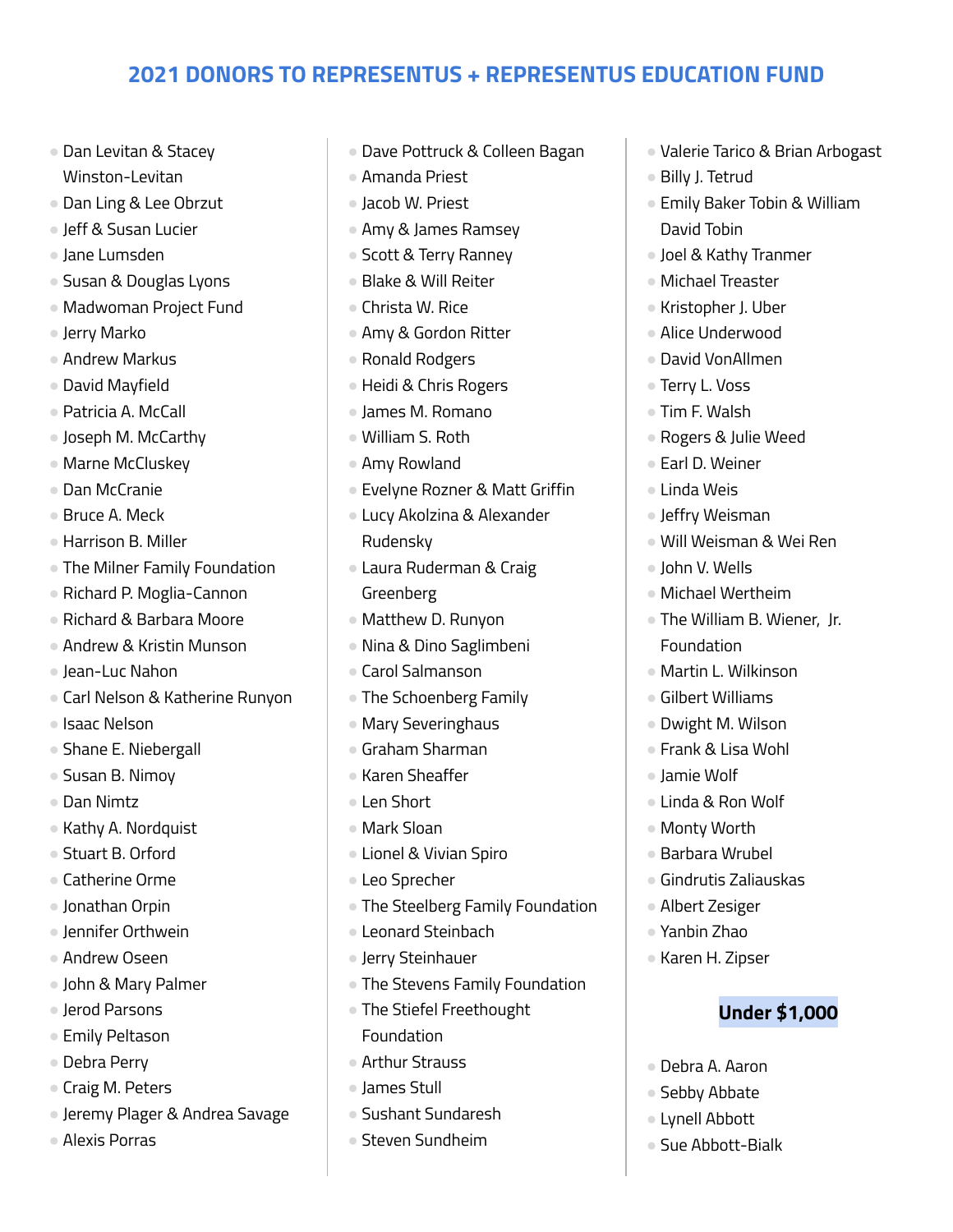- Mary Abel
- Shawn Abelson
- Douglas L. Abere
- Steven Abitz
- Farid A. Abraham
- Joseph Abraham
- Ahmed Abuelgasim
- Christopher Accornero
- Michael Achey
- J. A. Acker
- Scott E. Acker
- June Ackley
- Hector Acosta
- Michael J. Acosta
- Don C. Adair
- Bonnie S. Adams
- Carol T. Adams
- David Adams
- Emilie M. Adams
- Jenny Adams
- Joshua Adams
- Josip Adams
- Julie Adams
- Margie & Joel Adams
- Matthew Adams
- Paul Adams
- William Adams
- Karim Adatia
- Crystal Addis
- Benjamin Addleson
- Prashanth Adhikari
- Chris Adjani
- Boone Adkins
- Linda N. Adkins
- Stephen G. Adkins
- Jody Adkison
- Adam I. Adler
- Alexandre Adrian
- Jeff Adrian
- Firouzeh Afsharnia
- Michael Agans
- Gwen Agna
- Joseph Agreda
- Dave Ahlers
- Joshua Ahlers
- Rachel Ahn
- Mary Aigner
- Dallas Ailes
- Kim Aitken-Young
- Tony Aiuto
- JN Akers
- Steven Akers
- Ashley Akin
- Kewscha Akpabio
- Ekaterina Akulaeva
- Dennis Alanen
- Paul Alary
- Lucida Albers
- Anne Albrecht
- Alice S. Albright
- Suzanne Albright
- Alexander Albury
- John Alden
- Olivia & David Aldridge
- Albert L. Alessi
- John Alessi
- Gustavo A. Alesso
- Beverly Alexander
- Corrie Alexander
- Jamie Alexander
- Merry Alexander
- Miranda Alexander
- Patricia E. Alexander
- Suzanne Alexander
- Wanda Alexander-Anderson
- Matthew Alford
- Mary Alicino
- Christen Allaman
- Lory Allan
- Frin Allard
- Lora Allbritton
- Kelly Alleen-Willems
- Aric N. Allen
- Catherine Allen
- Colleen Allen
- Deborah L. Allen
- Jessica Allen
- Jonathan M. Allen
- Joseph N. Allen
- Marc O. Allen
- Michael J. Allen
- Patrick Allen
- Terrie A. Allen
- Elaine Allensworth
- Michael Allgood
- Joseph A. Allis
- Beverly A. Allphin
- Samuel Allyn
- Mazen Alsbeti ● Adeel Altaf

● Brian Altman ● Donna Altmann ● Michael A. Alvarado ● Gilberto Alvarez ● Jose Alvarez ● Mary N. Alvarez

● Yolanda Alvarez-Montello

● Penelope Alwin ● Brittany Amaya ● Elise Ambrose ● Jacob M. Ambrose ● Elizabeth Ames ● Judi M. Ames ● Matt Ames ● Daniel W. Amis

● Laufey Amundadottir

● Ali R. Andarcia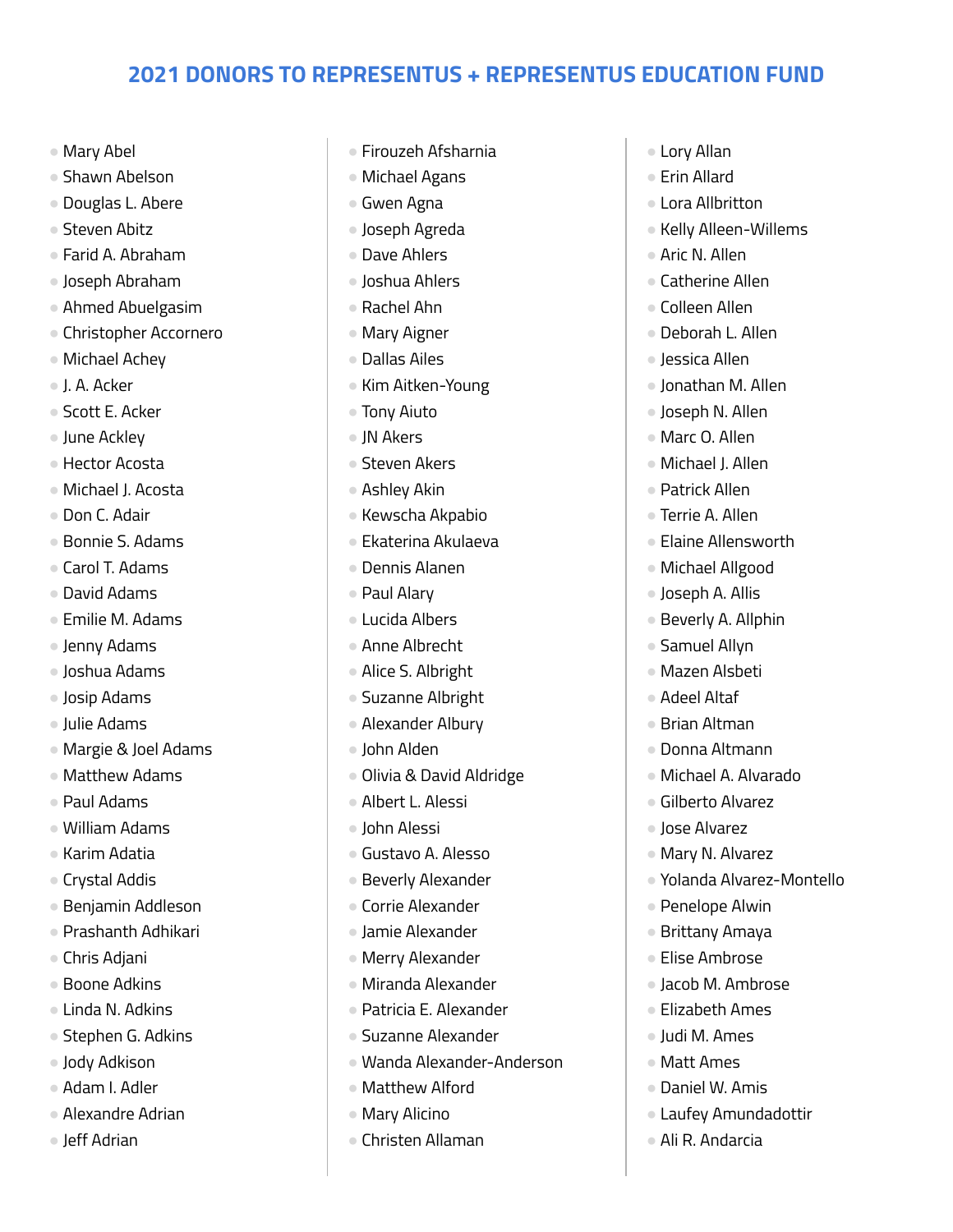- Kristine A. Andarmani
- Peter Anders
- Halie Andersen
- Andria Anderson
- Candance Anderson
- Christopher Anderson
- Clifford E. Anderson
- Eric Anderson
- Grace E. Anderson
- Gregan Anderson
- James C. Anderson
- Jaron Anderson
- Jeffery W. Anderson
- John R. Anderson
- John Anderson
- Kelly Anderson
- Kristin Anderson
- Laurie J. Anderson
- M Anderson
- Nancy Anderson
- Nathan Anderson
- Nicholas Anderson
- Rebecca L. Anderson
- Rebecca Anderson
- Robert E. Anderson
- Shauna K. Anderson
- Sheryl Anderson
- Stephen Anderson
- Suzanne Anderson
- Ted Anderson
- Linda L. Andersson
- Dick Anderwald
- Louis Andracchio
- Susan Andre
- Brian Andreas
- Margaret Andriani
- Darrow Anna
- Dominic Annuschat
- Donald Anselm
- Janis Anton
- Louis Antonelli
- Stephen J. Antonelli
- Norma Ivonne Antongiorgi
- Patricia Anzideo
- Rene Apack
- Anne Apatiga
- Suzanne Apel
- Suzanne Apellaniz
- Laura Aplin
- Amanda Apostolou
- Joel Appelbaum
- Jeremy Appleton
- Jarratt Applewhite
- Arteen Arabshahi
- Dan Arad
- Marc Aragon
- George Araneo
- Janet Archer
- Karl Archer
- Timothy Archer
- Charles Archibald
- Jose M. Archuleta
- Abraham Areephanthu
- Ann Argabright
- Karen Arhelger
- Ran Ari-Gur
- Gilberto Arias
- David Aristizabal
- Armando Ariza
- Jennifer Armhold
- Francine Armstrong
- Merle Armstrong
- Tedd Armstrong
- Elizabeth E. Arnett
- Greg Arnold
- Karen J. Arnold
- Jeanine Aronow
- Kimberly Aronsen
- Michael Aronson
- Sara Aronson
- Zolyomi Arpad
- Pedro Arredondo
- Jorge L. Arroyo
- **Genevieve V. Artadi**
- Heidi Artalejo
- Susan Asai
- Chris E. Asay
- Rebecca Asch
- Carole Ascher
- Messay Asfaw
- Farhad Asghar
- Gerard O. Ashburn
- Erin Ashbv
- Melissa Ashby
- Christopher Ashe
- Steven J. Asher
- Marcella Ashton
- Sierra Asplundh
- Rhea Asuncion ● Evelyn Atchley

● Laura K. Atkins ● James Atkinson ● Nancy Atkinson ● Richard W. Atwater

● Bob N. Atwell ● Jeff Atwood

● Jane August ● Dale Augusta ● Nancy Auletta

● Shayne Aune

● Christopher P. Aune

● Miguel Atwood-Ferguson ● Kenneth G. Aubuchon ● Matthew N. Audette ● Elizabeth Audiffred ● Joel Auernheimer ● Deborah F. August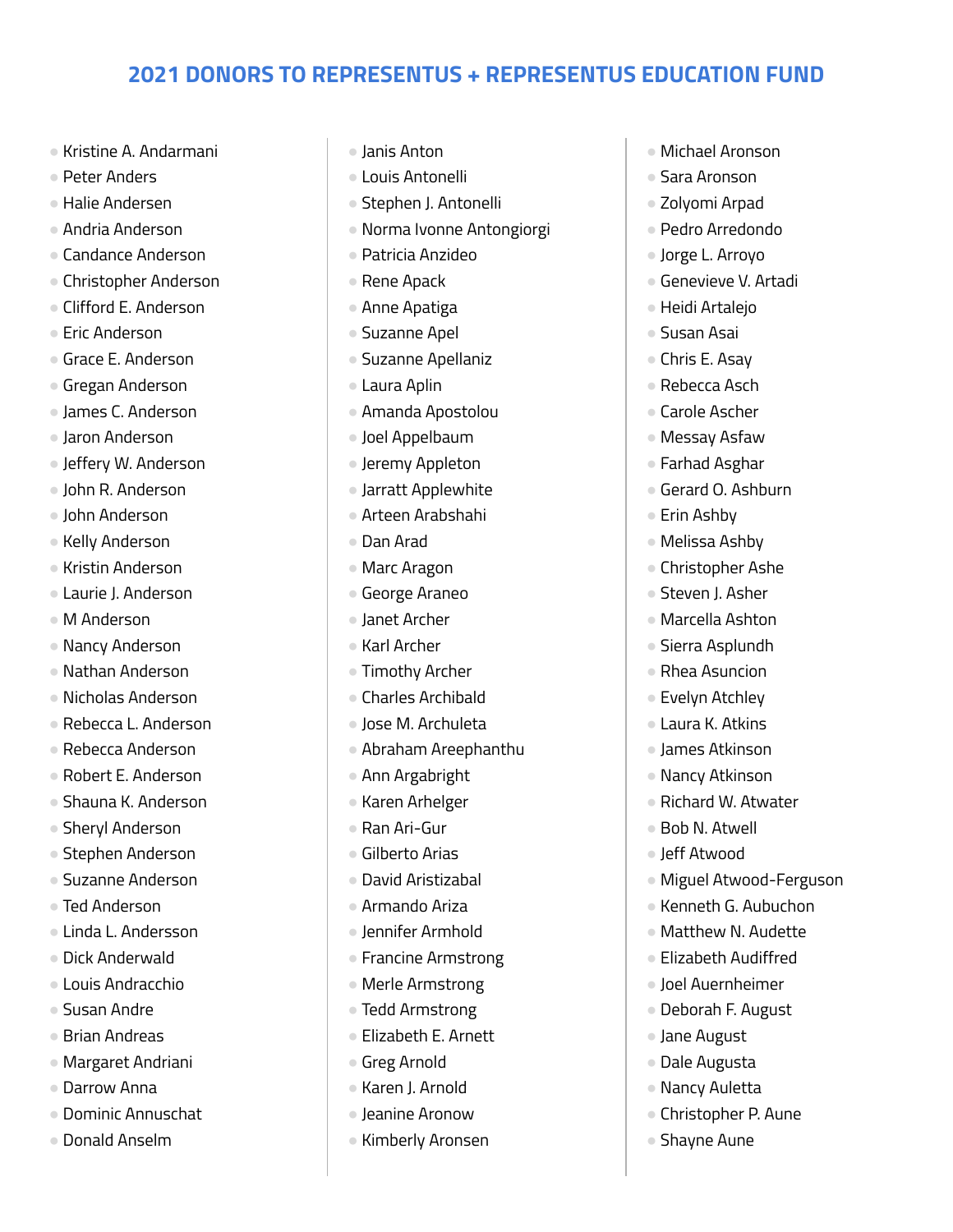- Allen Aung
- Sandra Aung
- Leigh Aurbach
- Roger Aurin
- Jon M. Austenaa
- Chris Austin
- Christine E. Austin
- Henry H. Austin
- Kerstin Austin
- Nathaniel Austin
- Shannon Avants
- Brad G. Avery
- Terri S. Avila
- Linda T. Avinger
- Roberta Awana
- 101 Ayard
- Kalid Azad
- Colin B.
- Patterson S. B.
- Rachael B.
- Mehrtash Babadi
- Charles Babbitt
- Karen Babin
- Margaret Back
- Sean Back
- Isaac Backus
- William Backus
- Bryon Bacon
- Jeremy J. Bacon
- Karen Bacon
- Ricky J. Bacon
- Julia A. Bacsa
- John Badtke
- Shannon M. Bae
- Kurt Baethke
- Steve E. Bagienski
- Brian Baginski
- Austin Bagley
- Ramiro Bahamon
- Donna L. Bahney
- Joshua Bailar
- James Bailey
- Nathan O. Baily
- Shoshanah Bain
- Doug Baird
- Martha Baird
- Paul Baird
- Rene R. Baires
- Kathy Bak
- Christine Baker
- Christopher Baker
- Dennis Baker
- James C. Baker
- Marie Baker
- Patrick Baker
- Sally Baker
- Wilber W. Baker
- Hilton Bakker
- Jacob Bakovsky
- Aubrey Balce
- Adom H. Balcom
- Jeri Balcom
- Larry Balcom
- Adrienne Balderson
- Gabriel Baldinucci
- Dan G. Baldwin
- Max Baldwin
- Abdel Baligh
- Andrea Ball
- Raghu V. Ballal
- Anne Ballard
- Karen & Ronald Ballard
- Richard A. Ballard
- Jeff Ballowe
- Cindy Banchy
- Craig M. Bandur
- Matt Baney
- Bryan Banister
- Hannah Banks
- Martin Banks
- Shane Banks
- Wendy Banner
- James B. Bannerman
- Julian Bannon
- Race Bannon
- Robina A. Bant
- Russell Barajas
- Raymond Baranski
- Ricardo A. Baratto
- Kristine Barbieri
- Richard R. Bard
- Paul Bardacke & Lisa Enfield
- Shari Bardash-Eivers
- Anita Bardeen
- Lucille Barish
- Jason M. Barker
- Mark Barker
- Brian Barkett
- David A. Barksdale ● Phoebe E. Barnard

● Scott C. Barnard ● Brian D. Barnes ● James Barnes ● Jennifer Barnes ● Victoria Barnes ● Tanya Barnett ● Darryl Barney ● Francisco Barocio

● Debra Barr

● Gregory P. Barr ● Michael Barr ● Spyros Barres ● Cheryl Barrett ● Dan Barrett

● Helen C. Barrett ● Lorena Barrett ● Angelina Barretto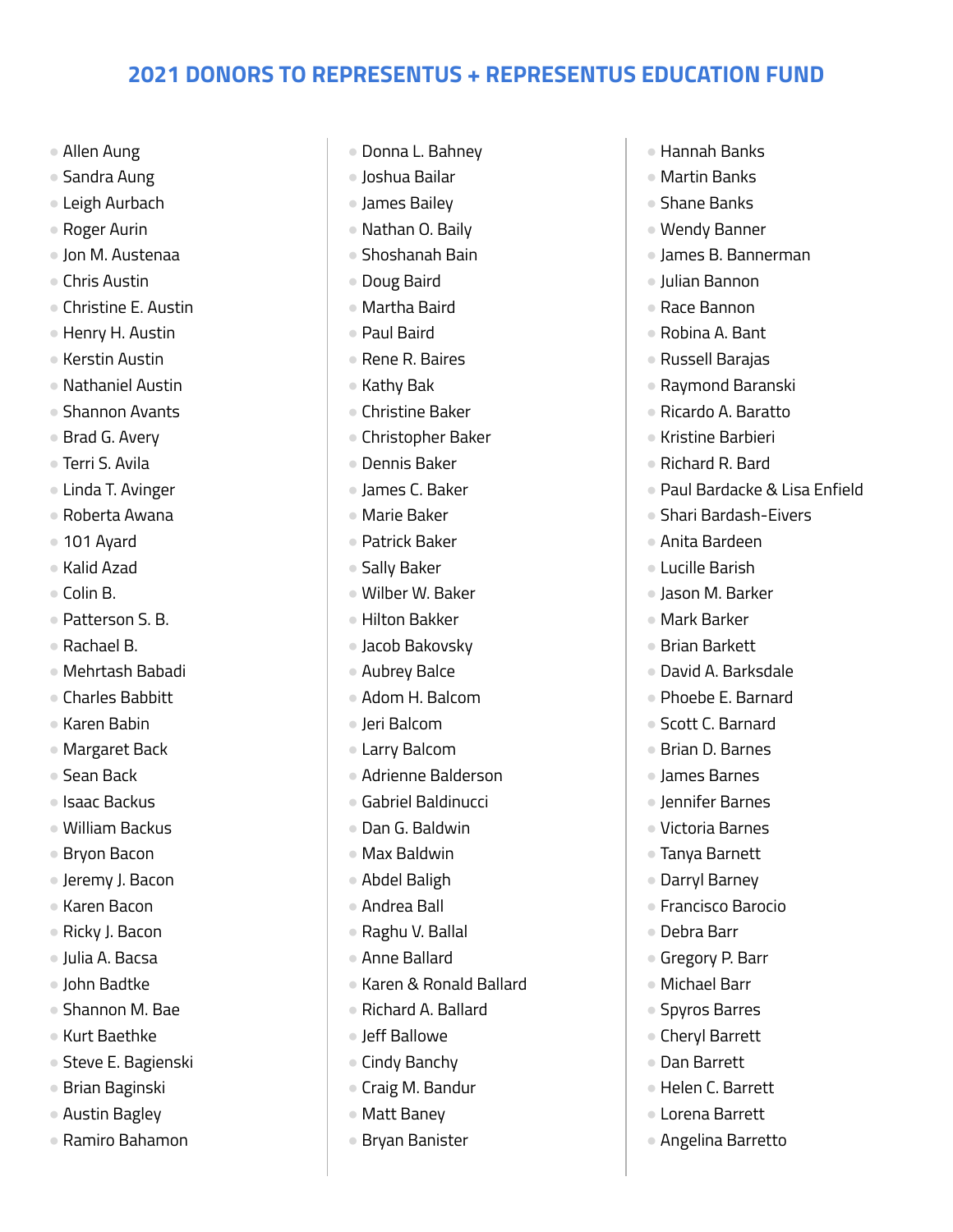- Pat Barry
- Denise J. Barth
- Dylan Barth
- David Bartholome
- Sandra Bartholome
- Robert Bartholomew
- John W. Bartlett
- Andrew Barton
- Cynthia A. Barton
- Jeffrey Barton
- Nicholas Bartzokas
- Ronnie Barus
- Armand Bastin
- Aaron Bateman
- Gary Bates
- Jerry K. Bates
- Jill A. Bates
- William S. Bates
- Karl Batschke
- Pam T. Battle
- Kelly B. Battles
- Haruna Batzorig
- Elon Bauer
- Sharon H. Baugh
- Savannah M. Baum
- Joan Baumer
- Ann Baumgard
- Rex Baumgardner
- Laura Baumgartner
- Navraj Bawa
- Debra L. Baxter
- Josselyn Bazor
- Austin B. Beacham
- Vince Beachley
- Paul E. Beade
- Kristina Beagle
- Jackie D. Beard
- Elaine Beares
- Brendan J. Beatty
- Louis-Philippe Beaudoin
- Chris Beaumont
- Helen Beavers
- George Beck
- Kenneth Beck
- Kyle Beck
- Robert Beck
- Raymond Becker
- Richard A. Becker
- Mary Beckett
- Samuel P. Beckett
- Rose Beckner
- John Beckwith
- Jeff A. Bedford
- William O. Beeman
- Deborah L. Beers
- Nancy Beeson
- Lorrie S. Beggs
- Kathleen Begley
- Michael J. Beilmann
- Jean Beinemann
- William J. Beirne
- Susan Belchamber
- Adam Bell
- Alfred Bell
- Derek Bell
- Donna Bell
- Jennifer Bell
- Jenny Bell
- Raya Bell
- Terry Bell
- Ray Bellamy
- Connie G. Bellemere
- Sarah G. Bellinson
- Victor M. Bello
- Curt Belshe
- Marion Belson
- Gina Belt
- Terri A. Belt
- Dean Beltrami
- Luis Benavides
- Ellen Bender
- Scott Bends
- Brian Bengs
- David A. Benham
- Leo Benitez
- Andy Benjamin
- Kendall T. Benjamin
- Sandra L. Benjamin
- Charles Benner
- Andrew Bennett
- Davidean Bennett
- Janey Bennett
- John S. Bennett
- John & Janie Bennett
- Logan Bennett
- Paula Bennett
- Stephen W. Bennett
- Melanie Bennetts
- Thomas L. Benson ● Kathleen Bentley

● Christopher A. Berg

● Robert P. Bergazzi

● Richard B. Bergeson ● Robert Bergeson ● Derek Bergman ● John Bergman ● Paul Bergren ● Eyoel Berhane ● Adam Berkowitz ● Phyllis Berkowitz

● Betsy Berger ● Bruce A. Berger ● Doug Berger

● Ben Berg

● Linda Berg ● Steve Bergamo ● Larry Bergan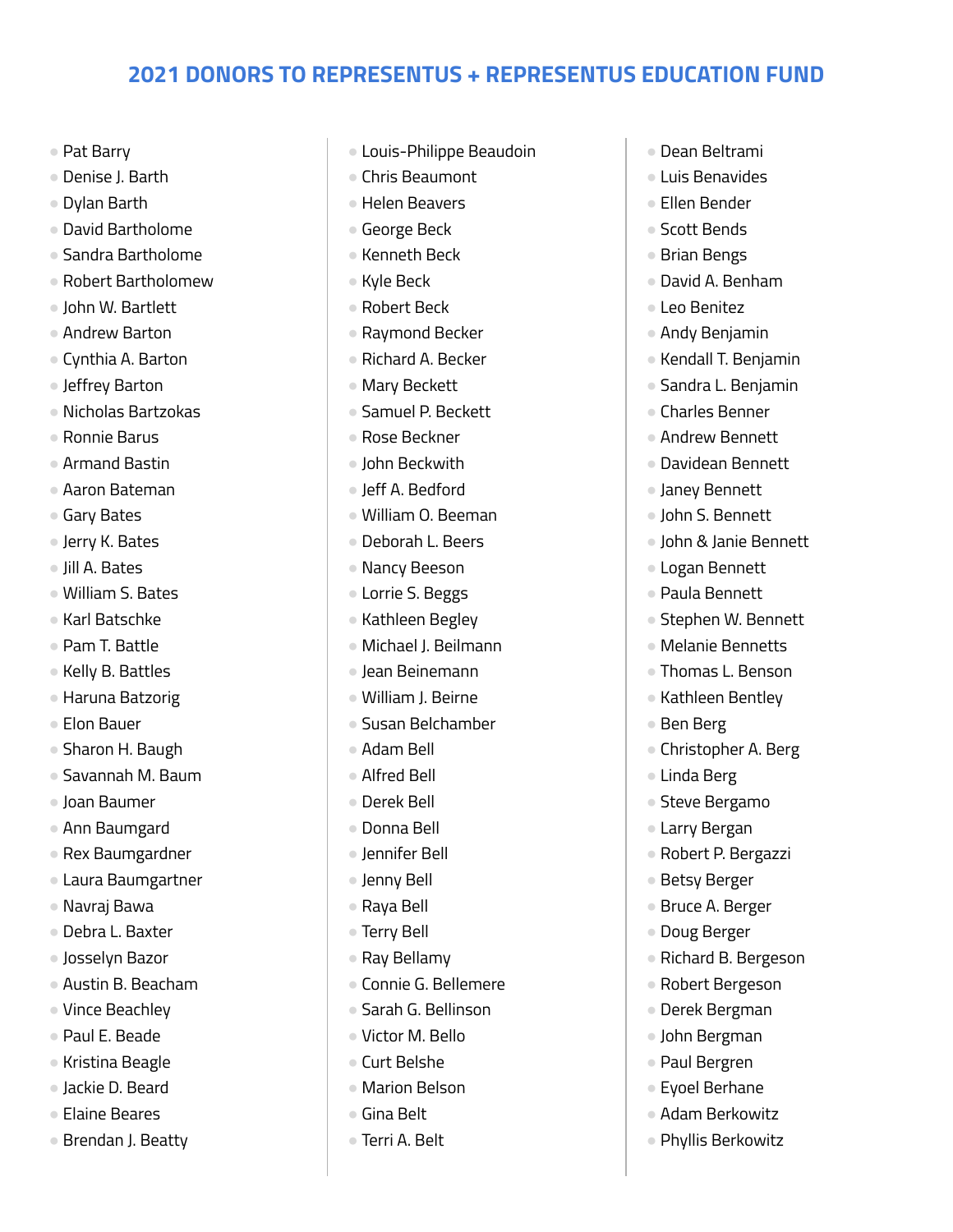- David Berlin
- Dianne Berlin
- Bret Berman
- Denise Berman
- Greg & Carolyn Berman
- Karen R. Bermann
- John Berngartt
- Keith Bernhard
- Joseph Berninger
- Mira Bernstein
- Robert Bero
- Lisa Berry
- Francis A. Bertolini
- Christine D. Bertram
- Douglas Best
- Megan Best
- Sidney Besvinick
- Yvonne Besyk
- Edid Betancourt
- Jen Betkey
- Pauline Betty
- Ann Genieve Betz
- Steven Betzhold
- Thaddeus V. Beuckman
- Geert Bevin
- Richard W. Bey
- Stefan A. Beyer
- Mark Bezemer
- Ramit Bhalla
- Cheryl Bhence
- Elaine R. Bible
- Jessica Bickel
- Gene Bicksler
- Michael E. Biddy
- Janice R. Bienn
- Debby Bierschwale
- Terry L. Bigbee
- Vicki L. Bigelow
- Henri Bigo
- Joanne M. Billharz
- Julie Bily
- Scott Birdwell
- Emily G. Birken
- Nicolas Biro
- Donna Bishop
- Scott Bishop
- Zachary A. Bitzonis
- Sarah Bizzaro
- Aaron J. Bjornson
- Lawrence J. Blacik
- Lucas Black
- Madeline Black
- Mary Black
- Terrence Black
- Kathy G. Blackburn
- John Blackman
- Shirley A. Blackwell
- Melissa B. Blaeuer
- Tarlton Blair
- Devin Blake
- John Blake
- Martha Blake
- Gary M. Blakely
- Dana L. Blakemore
- Deborah Blaker
- Michael Bland
- Phil Bland
- Jaime Blank
- Beverly Blankenship
- Glen Blankenship
- Jacob R. Blanton
- Kevin Blazaitis
- Joanie B. Blechel
- Michael Bledsoe
- Nicholas Blencowe
- Neil Blevins
- Ann C. Bliss
- Henry M. Bliss
- John Bliss
- Waundra Blizzeard
- Nini Bloch
- Pamela A. Block
- Steve Blocklin
- Michael Blomberg
- Linda J. Bloom
- Linda Bloom
- Philip I. Bloom
- Susan Blough
- Kelly Blount-Smith
- Nicholas Bludworth
- Tim Bluhm
- Philipp G. Blume
- Howard Blumenthal
- Paula B. Boardman
- Ben Boches
- Michael Boches
- Robin Bochsler
- Hans L. Bocksnick

● George C. Bogdewiecz

● Daniel S. Boggs ● Julie Bogusiewicz ● Kim Bohannon ● Andrew C. Boheler ● Brandon S. Bohlen

● Marija Boily ● Asad Bokhari ● Patrick Bolan

● Matthew Boda ● Sergio Bodie

● Mary E. Bodo ● Polly Boe ● Dustin Boehm ● Oliver Boekbinder ● Derek Boeshans ● Carol L. Boethel ● Gerald R. Bogan ● Bob Bogardus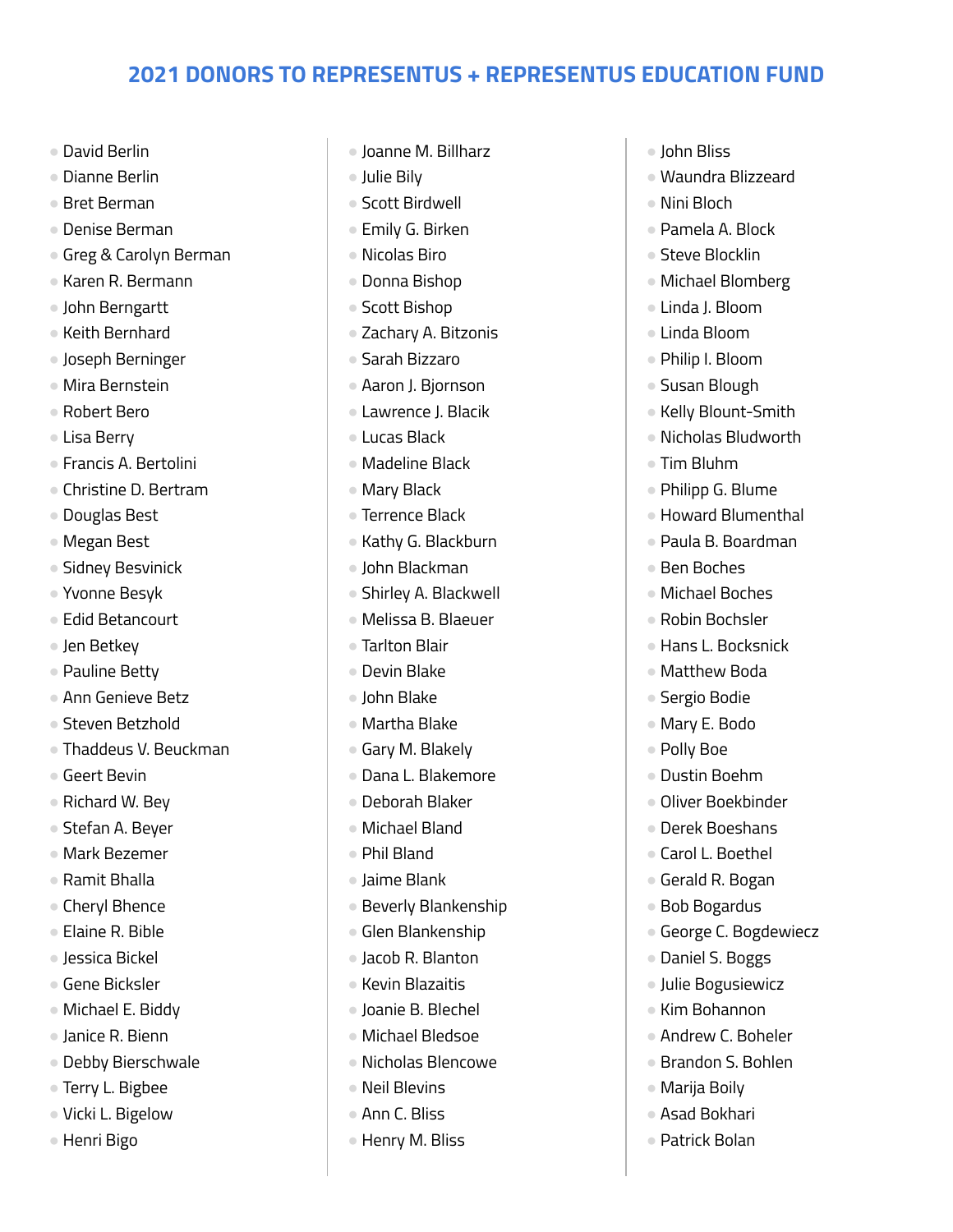- Jim ì. Bolas
- Brian Bolduc
- Erica Bolliger
- Josh Bolling
- Pamela Bomba
- Bart Bombav
- Roy Bommarito
- Joshua H. Bond
- Vladimir Bondarev
- Raul Bonde
- Richard Bonetti
- Steve Bonin
- Michele Bonneau
- Vicki Bonnington
- Jennifer Booth
- Simone Booth
- Brady Booton
- Charlie D. Borden
- Spencer K. Borden
- Lisa R. Border
- Nancy Boren
- Nicholas Borgers
- Kent Borges
- John D. Boriack
- Sylvia Boris
- Todd Borisy
- Christine Borkowski
- Thembi Borras
- Coleen Borrego
- Patricia Bortz
- Julian Bose
- Andrija Boskovic
- Julianne Bossert
- Chester C. Bostek
- John D. Bostrom
- Charles A. Botts
- Sarah Bouboulis
- Dhalia Boumalhab
- Barbara Bour
- Tom Bourgault
- Nicholas Bourke
- Jason C. Bourne
- Barry Bouthilette
- Douglas Bovee
- Catherine W. Bovey
- Jordan Bowden
- Bert Bowe
- Jeff Bowen
- Steve Bowen
- Anni Bowers
- Jarron Bowman
- Robert Bowman
- Sarah Bowman
- Won T. Bowman
- Warren B. Bown
- Carolyn Bowsher
- Melinda Box
- Annie Boxell
- Angela Boyce
- Amy S. Boyd
- Ballard C. Boyd
- Marguerite B. Boyens
- Barbara Boyer
- Kathleen J. Boyer
- Tim w. Boylan
- Bob J. Boyle
- Julia B. Boyles
- Patrick Boyne
- Linda J. Bozung
- Michael W. Brace
- Steven Bracero
- Jonathan Brach
- Ralph G. Brack
- Michael W. Brackney
- Cameron Bradford
- Deborah Bradford
- Dennis R. Bradford
- Jenna Bradford
- Teresa Bradford
- Faith Bradley
- Jason Bradley
- Deric Braito
- Roderick S. Bramwell
- Gail Branchini
- Zachary H. Brand
- Eric Brandes
- George Brandetsas
- Sara L. Brandon
- Kevin D. Brandt
- Stan Brandt
- Sue Brant
- Liron Brase
- Jason Brashares
- Bradley J. Brashier
- Francis T. Brasseur
- Delena Bratton
- Mary Braun
- Michael D. Bray

● Andrew Breeding ● Bonnie Breidenbach ● Mary A. Brennan ● Shane P. Brenner ● Thomas Brewer ● Matt Brickell ● Suzanne Brickner

● John Braynon ● Dawn Brayton

● E. A. Bright

● Carl Briley

● Lisa Brinn

● Amy M. Britt ● Derek W. Britz ● Adam Brix ● Jay Brock

● Lawrence Brightman

● Thomas Brinkman

● Louis & Karen Briskman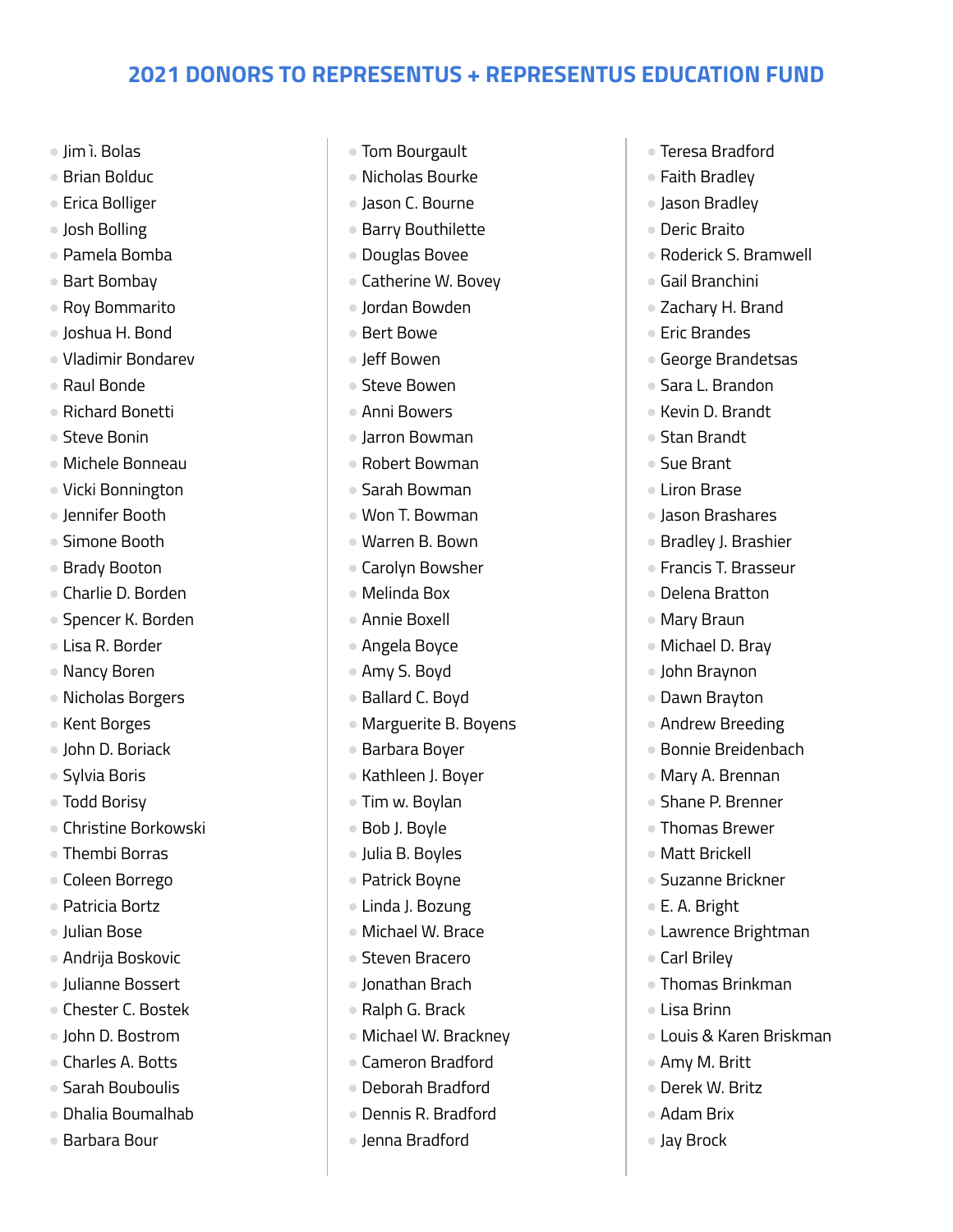- Samson L. Brock
- Kathryn Brocko
- Austin Broder
- Michael Brodheim
- Michael Brodnicki
- Dana Brodsky
- Samantha Brogdon
- Brian Brolin
- Max Bromberg
- Maria A. Brons
- Elizabeth Bronzini
- Josh Brooker
- Keith Brooker
- Dylan Brooks
- Javier R. Brooks
- Joan F. Brooks
- Nancy Broshot
- Shirley Brothwell
- Donald R. Broussard
- Candace Brower
- Jerry Brower
- Aaron Brown
- Allison Brown
- Beverly A. Brown
- Bob Brown
- Bruce Brown
- Chance Brown
- Cheryl D. Brown
- Christopher Brown
- Clif Brown
- Douglas C. Brown
- Elizabeth A. Brown
- Faith B. Brown
- Gabrielle Brown
- Gregory Brown
- Horace Brown
- Jovan Brown
- Kevin Brown
- Kimberly D. Brown
- Kirkland C. Brown
- Lisa Brown
- Maria C. Brown
- Noah D. Brown
- Patricia L. Brown
- Robert Brown
- Russell Brown
- Sandra Brown
- Sara M. Brown
- Trisha Brown
- William Brown
- Brenda J. Browning
- David W. Bruce
- Karin Bruce
- Amy Bruckner
- Jerry A. Brugoto
- Tom Brumfield
- Georges Brun-Cottan
- Bonnie Brunet
- Nathaniel C. Bruno
- Alexander Brunson
- Jeanne Brunson
- Nate Brustein
- Ronald Bruton
- Steve Bruton
- Kelly Bryan
- Marc K. Bryan
- Jessica Bryant
- Josinee Bryant
- Logan O. Bryant
- Kenneth Brydon
- Carly Brzezowski
- Steve Bucci
- Tim Bucciarelli
- Ian Buchan
- Mike Buchanan
- Steven Buckel
- Tessie Bucklar
- Abraham Buckley
- Brad Buckner & Maureen Flanigan
- Megan Buckner
- Alex Budkie
- Alejandro L. Buetti
- Edward Buie
- James Bullard
- Steven A. Bullock
- Christy B. Bumanis
- Newton E. Bunce
- Sharon L. Bunker
- Will Bunnell
- Richard Bunning
- Marilyn Burbank
- Jane Burch-Pesses
- Martha Burchenal
- Mary Burchenal
- Susan S. Burchenal
- Richard Burden
- Cathy r. Burdette
- John C. Burdick
- Robert R. Burdt ● Dianna Burge

● Marvel Burge ● Sharron Burge ● Michoel Burger ● Bill Burghardt ● John Burgos ● Charles Burke ● Joseph Burke ● Deland Burks ● Nancy Burks ● Robert W. Burks ● John Burnam ● Robert Burnham

● Sophia Burnham-Lemaire

● MaryAnn Burns ● Susan S. Burns

● Barb A. Burns-Briggs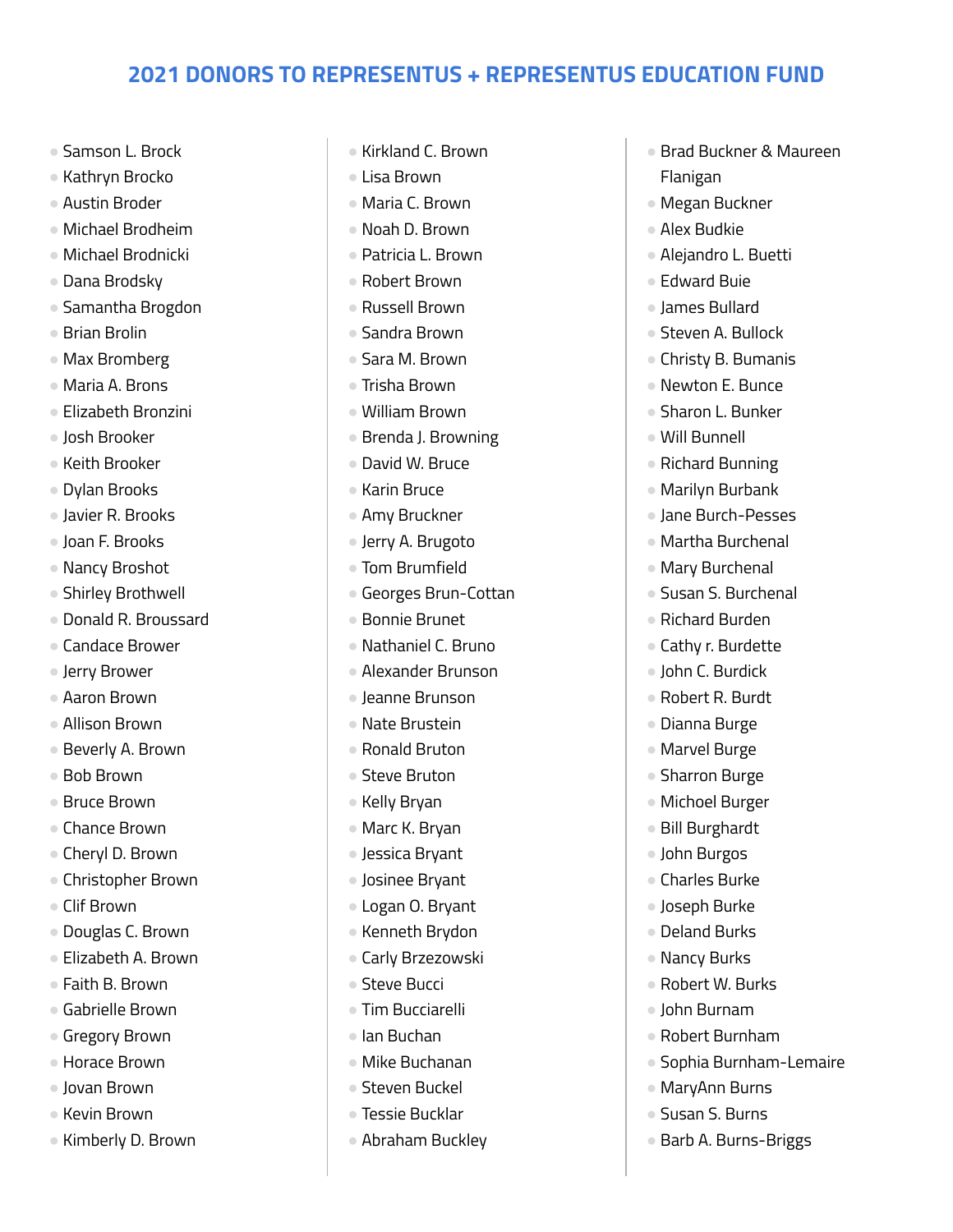- Elizabeth Burr
- Rebecca Burraston
- Connie Burroughs
- Christopher L. Burton
- Scott Burton
- daniel burval
- Don & Leslie T. Bush
- Larry Bush
- Steve Bush
- Steve Bussell
- Melody Bussey
- Carolyn Butcher
- Dina Butcher
- Elizabeth Butler
- Harry Butler
- Hope Butler
- Rochelle Butler
- Daniel Buttle
- Charity Button
- Rebecca A. Button
- Kenneth I. Buxton
- David W. Byam
- Jeffrey Bye
- Sonya Bykofsky
- Robert B. Byrd
- John Byrnes
- Darrow C.
- John A. Cabalsi
- Paula M. Cabe
- Sandra Cadell
- Steve Cadenasso
- Anne-Marie Cadwallader
- Thomas Caggiano
- Jessica H. Cagley
- Andrew W. Cairns
- James Calabrese
- Lenore Calabrese
- Laura Calbone
- Benjamin Caldwell
- James Calfas
- Derek Calhoun
- James A. Caliri
- Carol Callaghan
- Jean Callahan
- Mary Callahan
- Benjamin F. Callan
- Charles Callihan
- Elizabeth D. Callison
- Ryan Calohan
- Jennifer Calvert
- Scott Camazine
- Brent M. Cambre
- Mary J. Cameron
- Joe Campanella
- Josiah M. Campanello
- Marie Campanoli
- Andrew M. Campbell
- Bill K. Campbell
- Camille Campbell
- Mark Campbell
- Nicholas Campbell
- Rhys Campbell
- Taylor Campbell
- Maureen Campion
- Kenneth L. Campos
- Phillip Campos
- Jill A. Campoy
- Clothilde Canale
- Susan Canale
- Aaron R. Canary
- Jeffrey Canfield
- Shane Cannedy
- Evan Cannell
- Sam Canney
- Chris Cannon
- Michael G. Cannon
- Murielle T. Canoy
- Carol D. Canterbury
- Peter Cantone
- David Cantor
- Bryan Cantrall
- Will Cap
- Matthew Capone
- Logan Alexander Cappelli
- Calvin Capps
- Matt P. Capucilli
- Austin Caramanico
- Thomas Carbone
- David Carcamo
- Judith Cardamone
- Shannon M. Cardinal
- Melanie Carey
- Patricia Carey
- Patricia A. Carev
- Daniel Carhart
- Rebecca Carina
- Paula A. Carius

● John P. Carlisle ● Grace Carlock ● Eric D. Carlson ● Gael W. Carlson ● Janice Carlson ● Karen Carlson ● Paul D. Carlson ● Shannon L. Carlton ● Zach J. Carmello

● Elizabeth J. Carmichael

● James Carney ● Phil Carney ● Linda Caron ● Linda F. Carp ● Claire Carpenter ● Thomas E. Carpenter ● Tyler A. Carpenter

● Andrea Carr

- Margaret Carlan & Jovan James
- Brian Carlin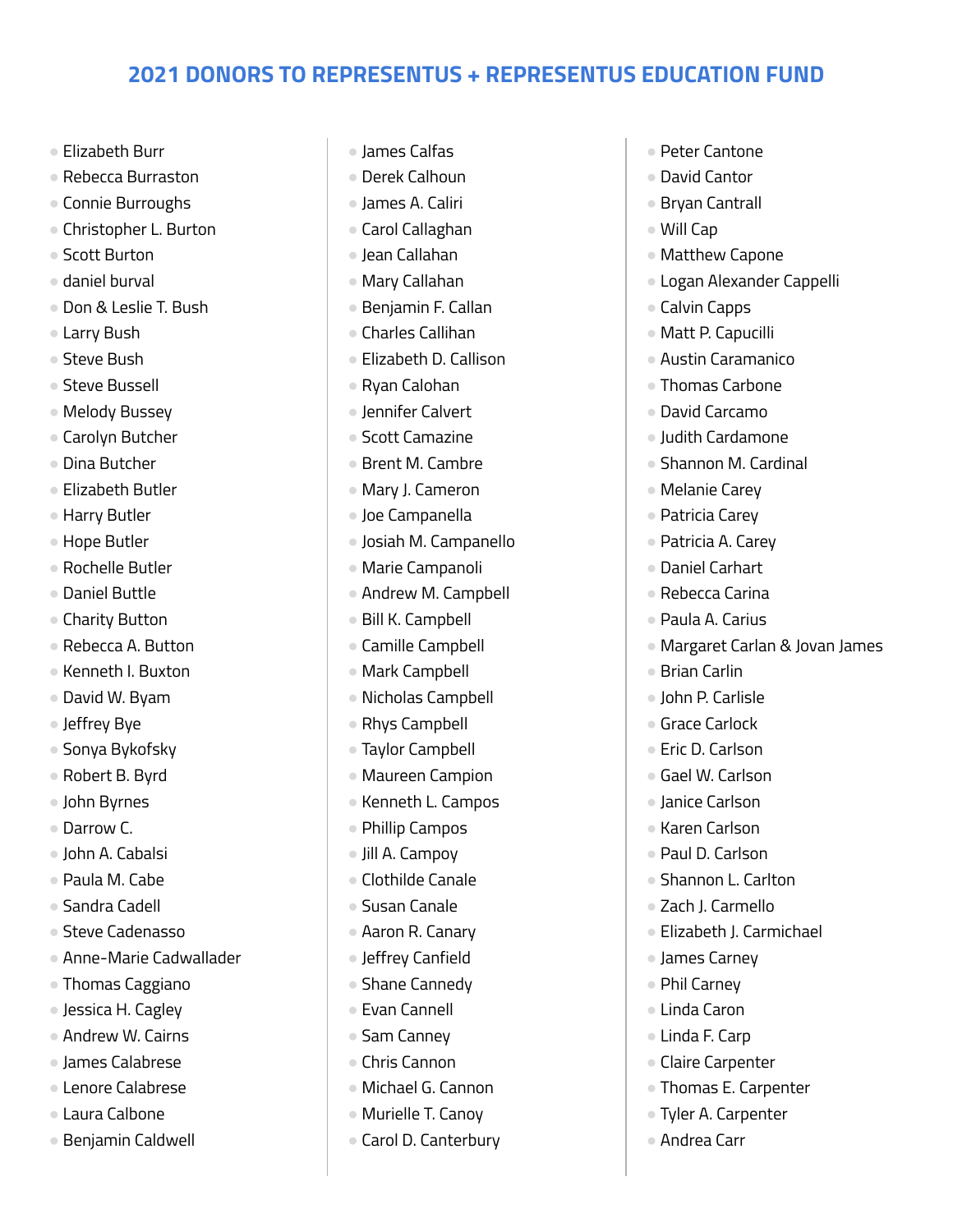- Douglas Carr
- Houston H. Carr
- Leslie Carr
- Richard Carr
- Barbara J. Carre
- Heidi H. Carrell
- Lesley Carrell
- Leslie Carriere
- Lee Carroll
- Lois L. Carroll
- Frederick J. Carruth
- Melvin R. Carruth
- Dennis Carruth & Penney Evans-Carruth
- Karen Carson
- W S. Carson
- Donna Z. Carswell
- Chris Carter
- Daniel G. Carter
- Nancy C. Carter
- Elizabeth Cartwright
- Linda Cartwright
- Richard J. Cartwright
- Valerie Cartwright
- Caroline Carver
- Heidi Carvin
- Diane Cary
- John F. Cary
- Vince Casalaina
- John Casale
- Judith Casamajor
- Dawn Case
- Jeremy J. Casey
- Lisa Casey
- Michael B. Casey
- Rosanne Cash
- Margaret Cashman
- Elizabeth Casian
- Paul Casler
- Nicandro Castaneda
- Matt Castanier
- Sharon Castanteen
- Miriam Castellanos
- Bart Castellitto
- Rodrigo A. Castillo
- David Castine
- Allison J. Castle
- Joseph L. Castrechino
- Joseph Catanzarite
- Edward Cates
- John T. Cathey
- Terrence Caulfield
- Mary Caulkins
- Ivan Cavieses
- Matt C. Cavner
- Michael B. Cawley
- Michael D. Cazabon
- Juan Ceballos
- Kara Cermak
- Chandler Cerveny
- Charity Cescolini
- Michael A. Chabler
- Diane Chadwick
- Ellen E. Chaffee
- Russell Chaffee
- Linda Chaffin
- Parker S. Chakales
- Graham Chalfant
- Deborah Chalfie
- Brenna Chamberlain
- Charles G. Chamberlain
- Jane Chambers
- Solomon Chambers
- Marc Chametzky
- Tamer Chamma
- Larry Chan
- Eric Chang
- Eric Chantelois
- Jessica chantelois
- John P. Chapin
- Susan Chapin
- Edward Chaplin
- Cynthia Chapman
- Davis Chapman
- Don Chapman
- Dwight Chapman
- George Charpied
- Michelle Chartrand
- Eric Chase
- K. Chase
- Kristin Chase
- Mary Chase
- Richard Chasteen
- Janet Chaudhuri
- Senobio V. Chavez
- Jeff Cheeseman
- Anthony Cheevers
- Randy J. Chenard
- Nina M. Cherington

● Sandra Chervenak ● Daryl S. Chesley ● Simon Chesney ● Claudia Chewning ● Kimberly Cheyne ● Ignatius Chiang

● Ganapathy Chidambaram

● Mihaela Chita-Tegmark

● Demetrius Chokshi-Fox

● Michael Choquer

● Brenda J. Chlapek ● Rachel Choate ● Ben Chodos ● Carolyn Choe ● R. L. Choi

● Corrie Childers ● Mark Chipkin

● Liz Cherry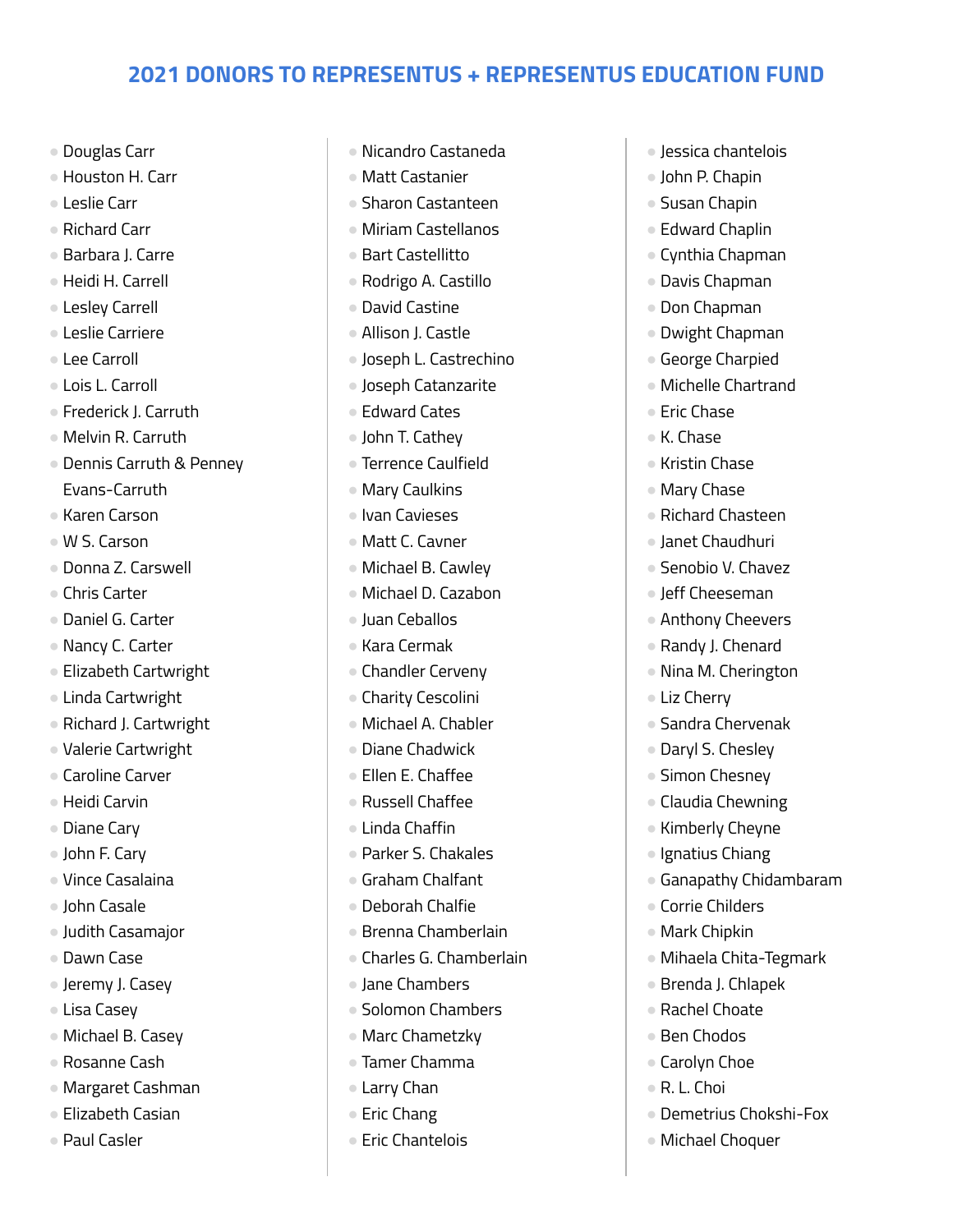- Douglas Chorpenning
- Raeed Chowdhury
- Chuck Chrastka
- Jan Chreene
- Ben Christensen
- Brian Christensen
- Roxann V. Christensen
- Sean Christensen
- Paul Christiansen
- David Christie
- Steve Christoffers
- Kurt Christopher
- Thom Christy
- Ed Chubin
- Jean Church
- Nate Church
- Sarah L. Church
- Dian Chute
- Patrick Cimino
- Isaac Cinquini
- Rick E. Cioppa
- Jennifer S. Cisler
- Robert Ciupak
- Tom Clancy
- Donald Clapp
- Brenda Clark
- Brian E. Clark
- David E. Clark
- Derek Clark
- Donald Clark
- Dylan S. Clark
- Kerry Clark
- Micah Clark
- Monica Clark
- Paul Clark
- Ralph Clark
- Sara clark
- Sharon Clark
- Stephen Clark
- Thomas Clark
- Thomas C. Clark
- Dave Classick
- Suzan Clausen
- Keegan Clay
- Aurelia Clayton
- Andrea Cleall
- Elizabeth A. Cleary
- John J. Cleary
- Lisa Clemens
- Amavie Clement
- Robert P. Clemente
- Colleen Cleveland
- James Clifford
- Jennifer Cline
- Gail Cloud
- Quinton Co
- Chris Coaley
- Christin B. Coan
- Brennan B. Coatney
- Drew Cobb
- Cody L. Cochran
- Virginia E. Cochran
- Scott Cocking
- Millard F. Coffin
- Charles E. Coflin
- Barry Cogbill
- Clarke Cogsdill
- Dave Cogswell
- Adam Cohen
- Hildie Cohen
- Jonathan Cohen
- Marshall Cohen & Ellen Brooks
- Paul Cohen
- Robert B. Cohen
- Robyn Cohen
- Barry S. Cohn
- Stephen Cohrs
- Michael F. Coker
- Thomas M. Colbeck
- Martha Colbert
- Tim Colborn
- Susan A. Colby
- Karen Colclasure
- Coleen Cole
- Gregory M. Cole
- Ryan D. Cole
- Donald Coleman
- Steven J. Coleman
- Claudia Colin
- Susan Collender
- Elizabeth J. Collier
- Beth Collins
- Frances Collins
- John F. Collins
- Kathleen R. Collins
- Patricia Comai
- Laurent Combredet
- Brandon Combs
- Rebecca Combs ● Bryan Comer

● Brandon Comish ● Mike Conatser ● Patsy Concepcion ● Cassie Conley ● Heather E. Conley

● Kerry Conley ● Doyle W. Conn ● Kyler Connare ● Dorian Connelley ● Douglas J. Conners ● Francis X. Connerton

● Patrick Connolly ● Thomas Connolly ● Bradley G. Conquer

● Alison Conrov ● Nicolina Contardo ● John L. Contarino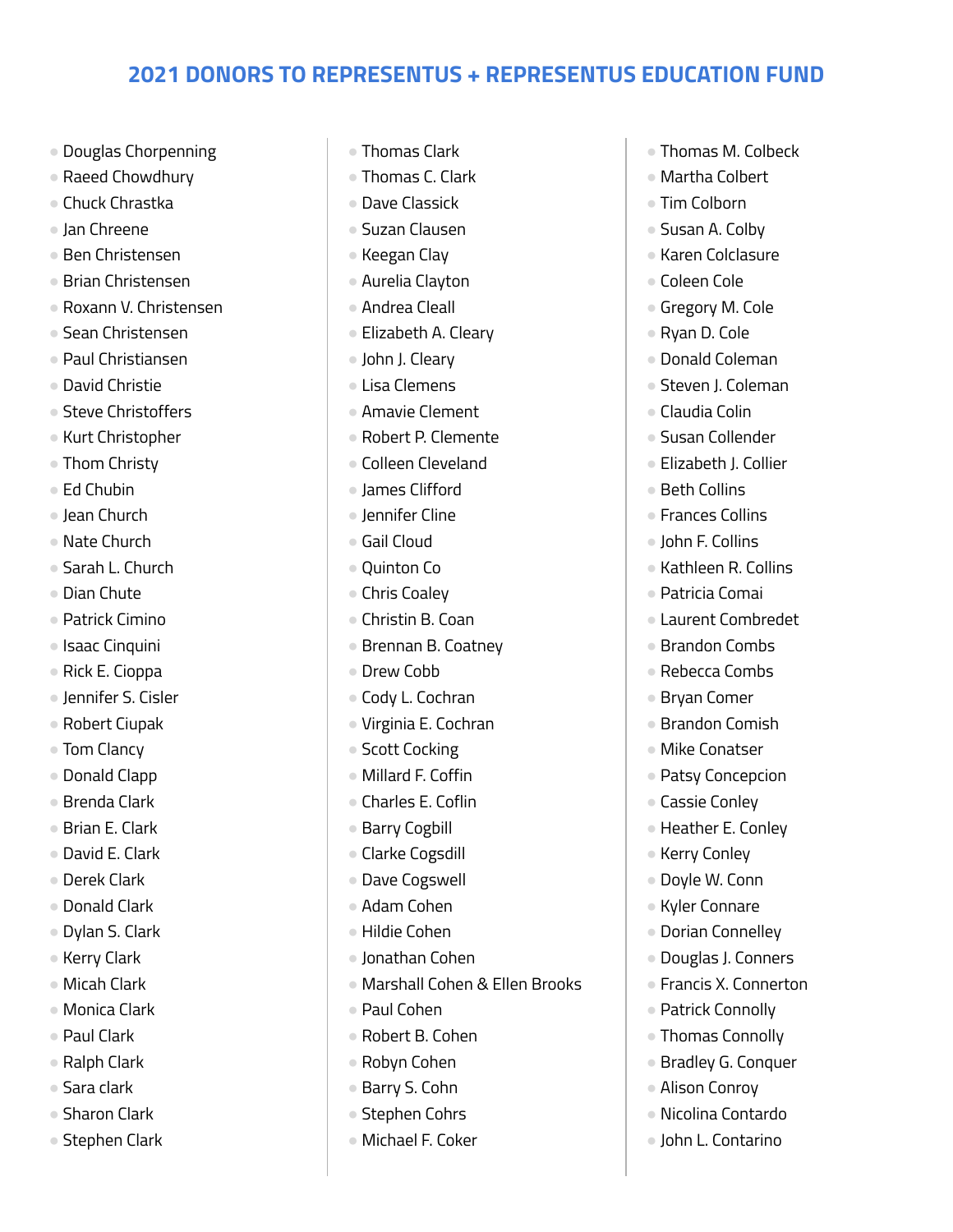- Albert Contreras
- Cheryl Conway
- Gordon Conwell
- Karen Conyngham
- Diane Cook
- Elizabeth R. Cook
- Jesse Cook
- Kelly Cook
- Patricia Cook
- Raymond Cook
- Richard D. Cook
- Suzanne M. Cook
- Suzanne B. Cook
- Carla Cooke
- Irene C. Cooke
- Chuck Coolev
- Lisa Cooley
- Lon B. Coon
- David W. Cooney
- Joan L. Cooney
- Kevin Coonev
- Marinan Coons
- Aaron Cooper
- Bruce E. Cooper
- Christine Cooper
- David Cooper
- Kenneth P. Cooper
- Kip C. Cooper
- Lisa H. Cooper
- Mallory Cooper
- Orville W. Cooper
- Sarah Cooper
- Tanya Cooper
- Todd Cope
- Frances Copp
- Josh Corbat
- John Corbin
- Bianca Cordeiro
- Susana Cordero-Collins
- Mark E. Cording-Abrams
- Ben T. Cordova
- Jeannette Cordova
- Lisa G. Corn
- Melissa Cornelius-Freyre
- Cynthia Cornell
- David Corner
- Troy Coroles
- John Correia
- David Corrente
- Juan Corsillo
- Alfredo Cortes
- Paul Costa
- Matthew A. Costigan
- Pamela Cote
- Paul Cote
- John Cotham
- Lydia Cotillon
- Heather Cotten
- Keith Cotton
- Daren Coudriet
- Cindy R. Coughlin
- Thomas Coultas
- David Courard-Hauri
- Jeffrey Courrier
- Dave Courtney
- Michele M. Cousens
- Larry Cousins
- Tyson L. Coussens
- Greg Cover
- Mike D. Coverdale
- Anna Covici
- Antony L. Cowan
- Jason Cowan
- Jerilynn Coward
- Cary Cox
- **Lewis Cox**
- Polly J. Cox
- Richard Cox
- Colleen Coyne
- Margaret C. Coyne
- Heather Craft
- Joseph T. Craig
- Stephen D. Craig
- Ann Crane
- Jil Crane
- Anna Craver
- Emily J. Crawford
- James Crawford
- Anthony Creamer
- James P. Creamer
- Allison Creamer-Schwerd
- Patrick P. Creaney
- Brittany H. Crihfield
- Susan Crile
- Oscar Crippa
- Raymond Crispin
- Daniel Croft
- Joseph Cronin

● Michael Cronin ● Steven Croop ● Gene Crosd ● Jason Cross ● Loralyn Cross ● Ryan Cross ● Theron Cross ● Ricane Crossman ● Ellen C. Croteau ● Eric Crouch

● Kathleen A. Cronin

● Michael E. Crowe ● Patty A. Crowe ● Nannette Crowell ● Patrick M. Crowley ● James P. Croxon ● Karen Crum ● Jose Cruz ● Diana Cservak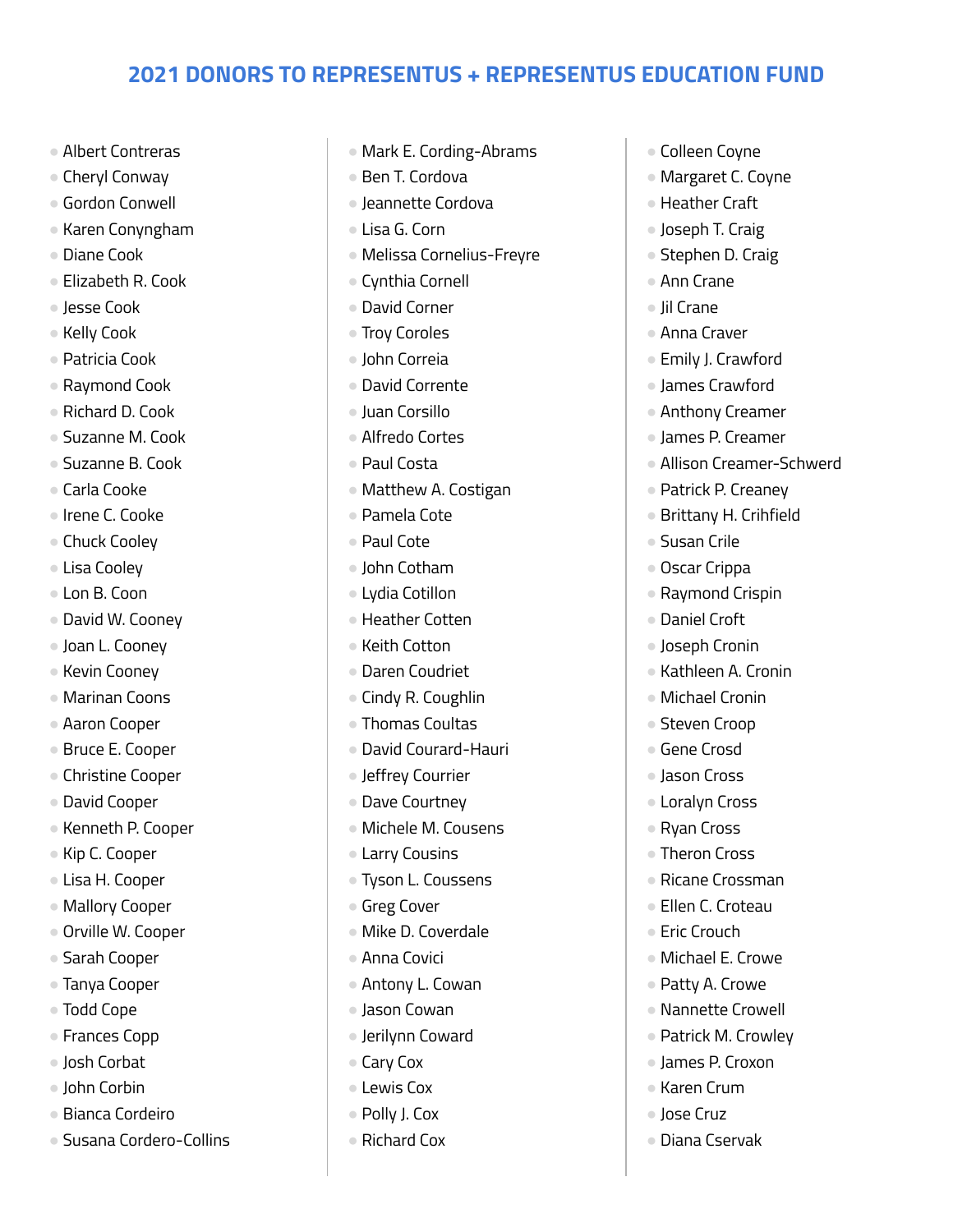- Matt R. Cuddy
- Marvin L. Cuffee
- Joseph Culbertson
- Stephanie Cull
- Alexander Cullen
- Julie L. Cullen
- Steven J. Cumback
- Craig M. Cumbow
- Diana Cumming
- Bryan K. Cummings
- Burt Cummings
- Susan Cummings
- Barbara Cuneo
- David D. Cunningham
- Irene P. Cunningham
- Rae Cunningham
- Ronald Cunningham
- Sarah L. Cunningham
- Thomas B. Cunningham
- Sarah Cuny
- James Curley
- Jeffrey Curling
- Caitlin Curran
- Mary E. Curran
- Michael Curran
- Paul Curry
- Darryl Curtis
- Jason Curtis
- Mary F. Curtis
- Stevee Curtis
- Susan Curtis
- Lou A. Curtsinger
- Chris Cury
- Dorothee Custer
- Jane Cuthbertson
- Laura I. Cutkomp
- Robert E. Cybulski
- Jennifer Cyrnak
- Wendy M. Czopp
- Paula D'Ambrosa
- Carl K. D'Amico
- Andris D'Carlo
- Eva daAmbrosio
- Jerome T. Dabao
- Rachel Daehler
- Danielle Daghlian
- Linda M. Dagradi
- Arbor Dahlin
- Kirk P. Dailey
- Brenda J. Daily
- Bill Dain
- Domenic J. Dalessandro
- Jennifer Dalessio
- Kristin A. Dalhoff
- Nicholas Dalke
- Carolyn Daly
- Tristan Daly
- David Dam
- Jon Damaschke
- Ken Dammand
- Derek N. Dammers
- Frederick Damon
- John K. Danenbarger
- Bryan L. Danforth
- Adrien Daniel
- Deb H. Daniel
- Donna Daniel
- Tracy L. Daniel
- Liddie Daniels
- Carolyn J. Danielson
- Ross Dannenberg
- Patricia Dant
- Freda M. Darling
- Vicki Darling
- Robert Dash
- Steve A. Daskam
- Adam Daubert
- Dree H. Daugherty
- Niraj Dave
- Jonathan G. Davenport
- Michelle Davey
- Baumgartner David
- Aj J. Davidson
- Lelia J. Davidson
- Candice L. Davies
- Malindi Davies
- Abby Davis
- Anita Davis
- Aubrey Davis
- Brandy M. Davis
- Celine M. Davis
- Cole Davis
- Colin Davis
- Daniel M. Davis
- Deborah Davis
- Donald J. Davis
- Donna A. Davis
- Elliott I. Davis

● Julie R. Davis ● Kent L. Davis ● Loren Davis ● Lou Davis ● Mark Davis ● Mike Davis ● Mitchel R. Davis

● Olive Davis

● Richard M. Davis ● Richard Davis ● Roberta J. Davis ● Sharon A. Davis ● Susan E. Davis ● Tanya L. Davis ● Tod Davis ● Victoria Davis ● Walter E. Davis

● Fannie M. Davis ● Fred R. Davis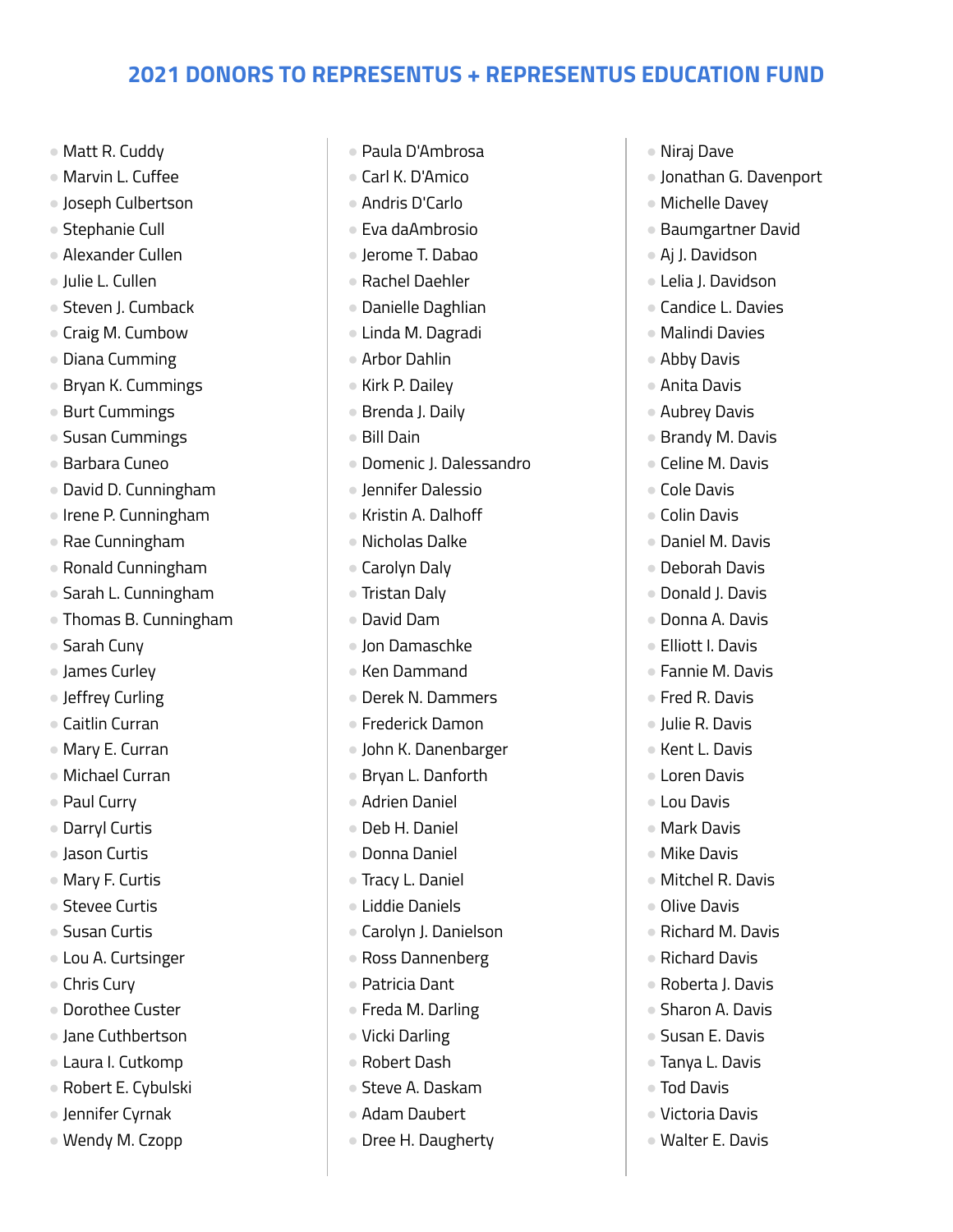- Wendy Davis
- Deborah H. Dawes
- Desdra O. Dawning
- Barb Dawson
- Conor W. Dawson
- Alan Day
- Bill T. Day
- Ian Day
- Jeffrey F. Day
- Mary Day & Paul Newland
- Meghan Day
- Michael P. Day
- Patrick Dav
- Melvin De Jesus
- Lorena Georgina De La Cruz-Blackard
- Yazmin de la Mancha
- Sara M. De La Rosa
- Josephine de la Torre
- Marcus l. De La Vega
- Ivonne de Oca
- Juan de Onis
- AJ de Ruyter
- Cece M. De Stefano
- Thomas De Walle
- Kevin Dea
- Sean Deacon
- Michael B. Deakin
- Linda M. Deakins
- Lannar Dean
- Michael R. Dean
- Shirley O. Dean
- Ellen Debachriley
- Albert Decatur
- Bill Decker
- Damon Decker
- Richard W. Decker
- Thomas DeCorte
- Jade DeCosta
- Mary Deeb
- Michael Deen
- Anita F. Dees
- Paul DeFazio
- Eric DeFriez
- Beverly deGero
- Rick & Karen DeGolia
- Michael DeHaven
- Padraic Deighan
- Peter Deisinger
- Tyler DeJarnette
- Anton Dekom
- Giuseppe V. Del Giudice
- Elizabeth Del Porto
- Betty del Valle-Pazos
- Patricia Del Vecchio
- Debbie L. DeLage
- Holly Delaney
- Kevin F. Delaney
- Edgar Delatorre
- Oscar I. Delgado
- Ryan Delgaty
- Cathy D. DellaPenta
- Adam Delradio
- Julie DeLuna
- Zachariahs Delwiche
- Daundre Demars
- Tony Demetriou
- Kelsey Denby
- David D. Denham
- Kirsten Denney
- Chauncey Dennie
- Jal Dennis
- Jeffrey A. Dennis
- Lacey Dennis
- Raymond G. Dennis
- Ann Denny
- Tracy Deno
- Lorraine Denov
- Betty G. Denton
- Donna deNu-White
- John DePalma
- Carl J. DePaula
- Geoff DePaula
- Rodney B. Depre
- Mary Depristo
- Krystina M. Deren
- Gene M. Derig
- William DeRousse
- Meredith G. Derr
- Mike DeRubis
- Koren L. DeRusso
- Joanna DeSa
- Juan M. Desantos
- John Desch
- Christopher N. Desellems
- Ronald R. Desforge
- Maria DeSimone
- 1 Destan
- Paul DeStefano
- Rebecca Destello ● Kathy Detweiler

● James S. Deupree ● Gary DeVaan

● Susan DeVico ● Kelly Devine ● Richard Devinki ● Valerie DeVries ● Linda O. DeWaay ● Mike DeWolf ● Steven A. Dev ● Vikas Dhir

● A.S. Brighida deVargas

● Christopher Di Franco ● Kortnee Di Sandro ● Valerie Diament ● Annette Diaz ● Jeremy J. Diaz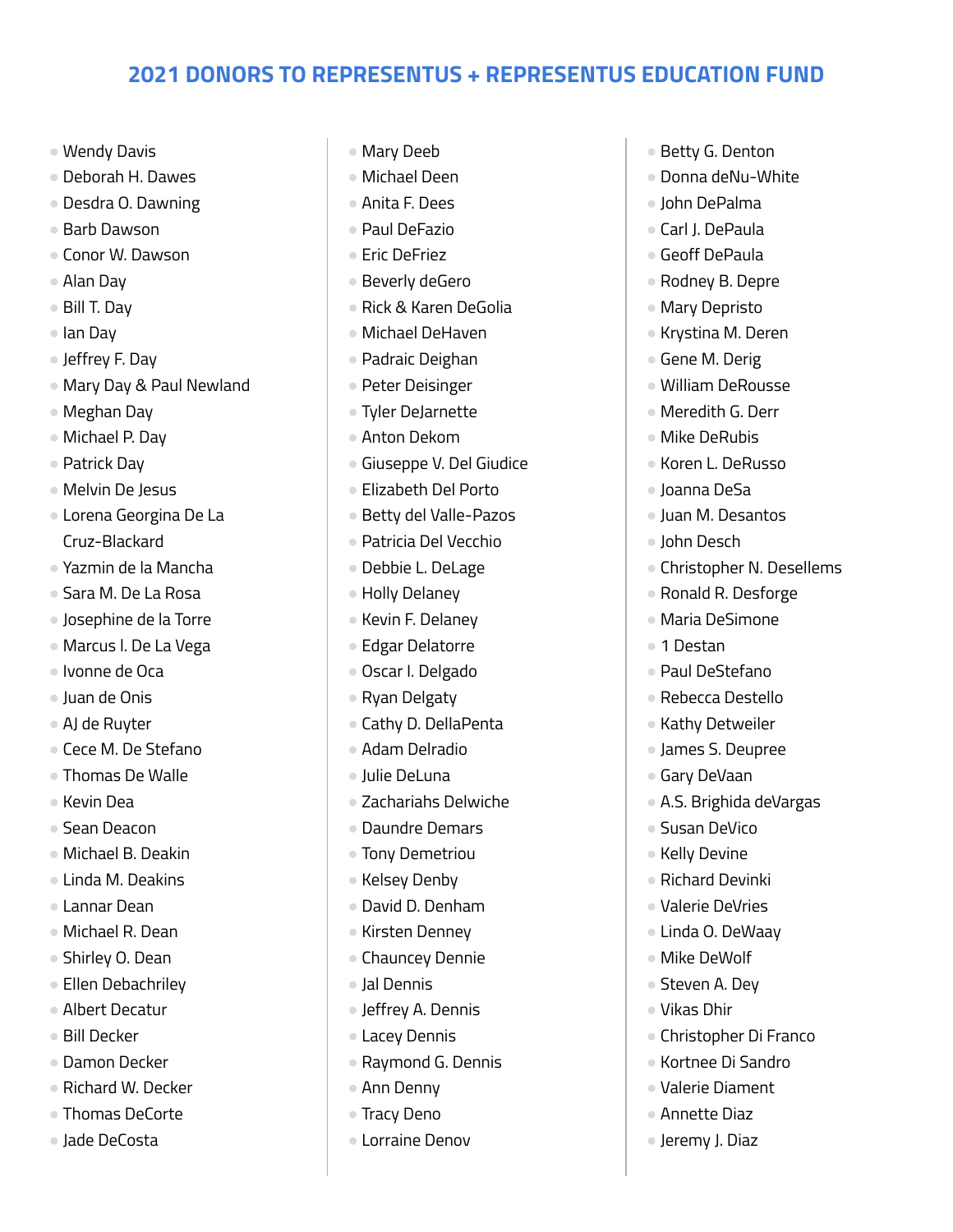- Tim Dibbert
- Edward Dibbs
- Leonard DiCarlo
- Theresa DiCicco
- Logan E. Dick
- Tim Dickenson
- Susan Dickerson
- Helen Dickey
- Jason Dickey
- Dustin Dickinson
- Margaret Dickison
- Robin G. Diekow
- Michael Diesenhaus
- Rebecca Dietrich
- Scott A. Dietrich
- Cort Dietz
- Britt & Aaron Dignan
- Randy Dillman
- Keith Dillon
- Pat Dillon
- Jason Dilmanian
- Shannon Dils
- Nicholas DiMaggio
- Andrew DiMartino
- Joseph DiMeo
- Tanya Dimitrova
- Leslie Dimmick
- Diane DiNorscia
- David Disbrow
- Mark Dishner
- Mary Disney
- Coury Ditch
- Dave Dittman
- John Ditzel
- Teresa Divan
- Aristeidie M. Diveris
- Lori Divine-Hudson
- Paul C. Dix
- Cory Dixon
- Kimberly Dizo
- Andre Dizon
- Sidney Djitè
- Renee Doak
- Paul Doble
- David Dobs
- Russell Dodson
- Jonathan Doerr
- Teresa A. Doherty
- Ken D. Dollar
- Aaron Dollarhide
- Catharine J. Dollase
- David Dolson
- Carl Domingue
- Felicia Dominguez
- Denise Domning
- Tom E. Donaldson
- Jamie Donatuto
- Janis A. Donnaud
- Jesse Donnelly
- Martha P. Donnelly
- Melissa Donner
- John Donovan
- L. J. Donovan
- Paul Donovan
- Sean M. Doohan
- Ryan Doolen
- Don Dooling
- Terri Dorais
- Harlan Dorey
- Cheyenne Dorsagno
- Anthony P. Dorsett
- Ann Dorsey
- Sandra Doss
- Peter Dotti
- Kyle T. Doubrava
- Jeffrey Dougherty
- Alyce Douglas
- Katherine Douglas
- Ru U. Douglasn
- Andronetta Douglass
- Mary M. Douma
- Tisha Douthwaite
- James Dowell
- Kevin L. Downing
- Colton Doyen
- Jason Doyle
- Joe Doyle
- Kathleen C. Doyle
- Kevin B. Doyle
- Normale Doyle
- Norman J. Doyle
- James A. Drahovzal
- Colin J. Draun
- Casey Drawe
- Paul Drayton
- George Dreszer
- Lauren Drew
- David Drimmel
- Rosalyn Driscoll

● Pamela Dritt ● David D. Droddy ● Alan Drown

● Ann Drumm ● Laura Y. Drumm

● Jia D. Duan

● Jill Ducey ● Dennis Duda ● Roberta Duda

● Crimmins Duane ● Myrka Duarte ● Andrew Dublin ● Jennifer Dubois

● Aleksandr Dubrovskiy

● Stephanie Duff-Ericksen

● Sharon Dufford

● Khushnuma Drisko

● Victoria L. Druding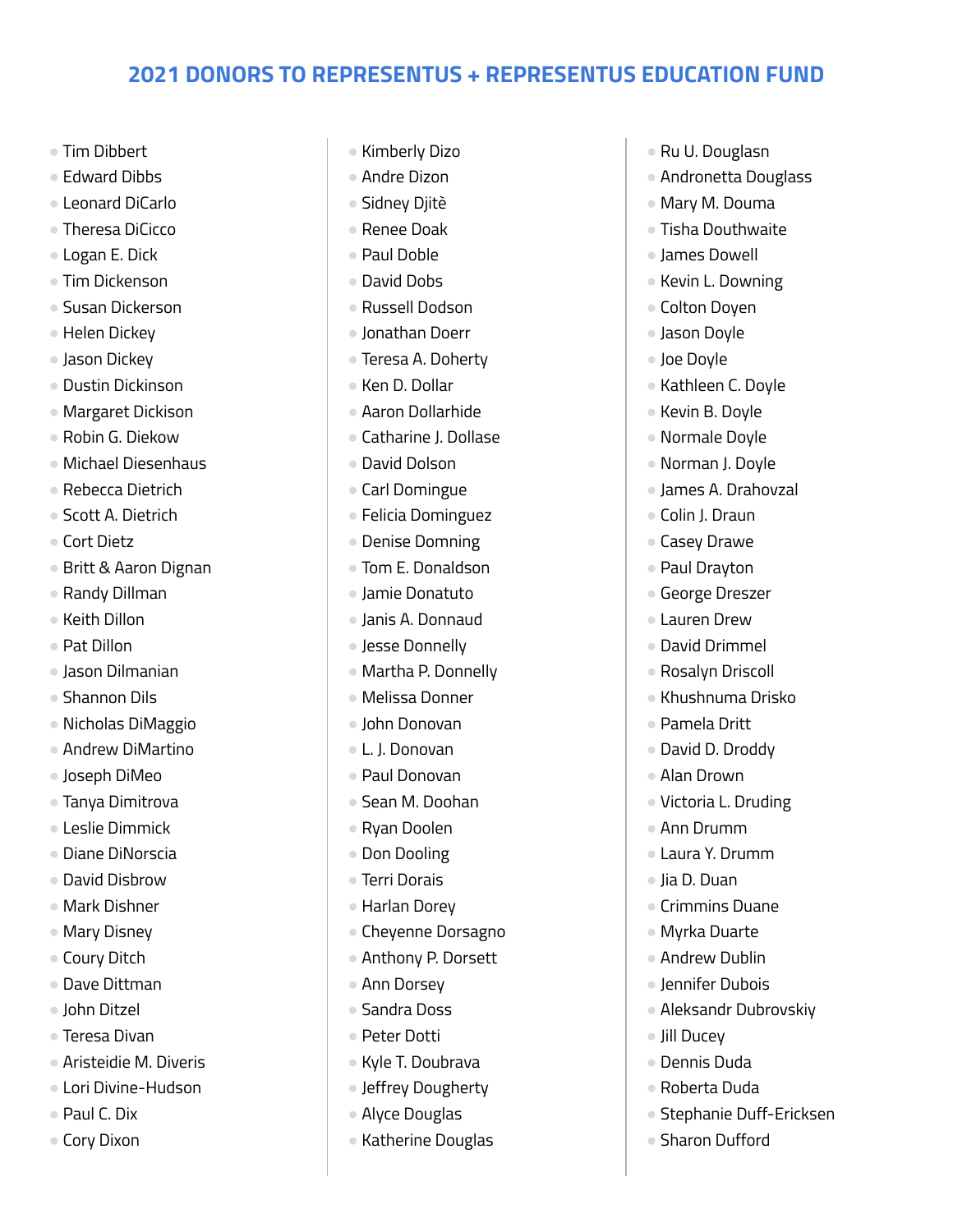- Katherine Duffy
- Robert Duffy
- Barbara Duggal
- Jane Duggan
- Theresa M. Duggan
- Logan P. Duhamel
- George Duke
- Janet Duke
- Joshua Duke
- Walter Dukes
- Adria Dukich
- Aaron T. Dukleth
- Susan U. Dumm
- Ann Dunbar
- Anne R. Dunbar
- Cameron Dunbar
- Stephen Dunbar
- Joyce E. Duncan
- Teresa Duncan
- Liz Dunn
- William Dunn
- Arthur Dunnam & Roy Cohen
- Sheena Dunnick
- Vinh Q. Duong
- Ronald J. Dupard
- Phil Dupin
- Simon Dupuis-Howard
- Margaret A. Durbin
- Dagan Durdik
- Carrie Durham
- Jeffrey J. Durham
- Michael Durrant
- Susan L. Durso
- Cornelia Duryèe
- Doug Dusthimer
- Jan Dustrude
- Tim Dustrude
- Thomas A. Duvall
- Amit Dvir
- Zachary Dvorak
- Joann Dwyer
- Ray Dybzinski
- Dawnine & Bill Dyer
- Dorsey D. Dyer
- Nancy M. Dyer
- Phil Dykehouse
- Michael Dynin
- Teresa M. Dziak
- $\bullet$  M F. F.
- Kenneth Eade
- Michael Earle
- Matthew Earthspirit
- Elizabeth Easaw
- J. East
- Kelly A. Eastlund
- Jean Eastman
- Donald Eaton
- Kathleen Eaton
- Ramy Ebeid
- Shaun Ebersole
- Chrystel Eberts
- Rachel Echols
- Tom M. Echols
- Paul Eckerson
- Kevin Eckes
- Timothy Eden
- Patricia Edris
- John Edsell
- Darrin R. Edwards
- Karen Edwards
- Stephanie Edwards
- Talya Edwards
- Alexander J. Egan
- Robert E. Egan
- Justin Egge
- Valere Egnasko
- Allyson Ehlert
- Barbara Ehr
- Elizabeth A. Ehrich
- Kyle Eick
- Aileen Eilert
- Eric W. Eisbrenner
- Robert & Helene Eisenberg
- Stewart Eisenberg
- Thomas Eissenberg
- Dolores Eitel
- Brandon Eklund
- Hisham El-Bayar
- Nour Elahmadieh
- Nelson Elam
- Erica Elder
- Micah Electric
- Darcy Ellarby
- Yvonne Elliman-Alexander
- Andrew Elliott
- Craig D. Elliott
- Ion B. Flliott
- Michael J. Elliott

● Gordon E. Ellis

● Tracey Ellison ● Douglas Ellman ● Cindy Ellsmore ● William K. Ellwin ● Earl Elwinger ● William Elwood ● Rhonda Embelton

● Travis Emmett ● Wendy Emminger ● Bill Emmons ● Lynn Emmons ● Myrddin R. Emrys ● Douglass Endrizzi

● Lena Eng

● Stephanie Ellis-Smith

● Jacob R. Emmert-Aronson

● Brent Ellis ● Dick Ellis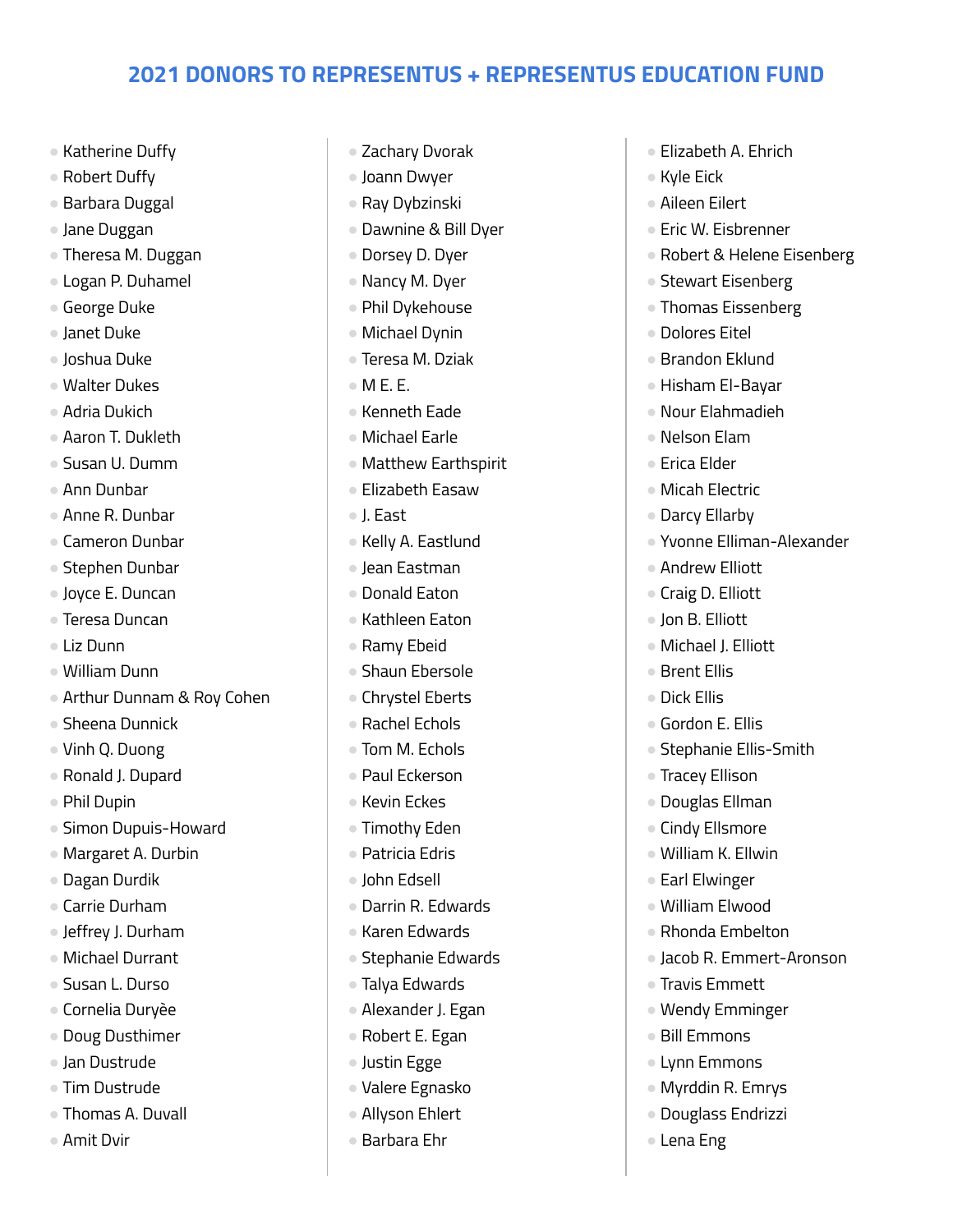- Rich Eng
- Marjorie Engel
- William J. Engel
- Ari R. Engelberg
- Libby Engelbret
- Autumn B. Engh
- Janet England
- Sam England
- Adam Engle
- Andrew Engle
- Ellen English
- Jean English
- Kristen Ennett
- Hannah Enstrom
- Dianne Eramo
- Allen Erickson
- Celeste Erickson
- Sally Erickson
- Tiernan Erickson
- Ulfar Erlingsson
- Vicky Ernst
- Vikas Erraballi
- Garret N. Erskine
- Jason Ertle
- Gwenn Ertoz
- Christine Frvin
- Shannon R. Erwin
- Ignacio Escobedo
- Marguerita N. Espinosa
- Rodrigo Espinosa
- Fermin Espinoza
- Joshua M. Espinoza
- Ed Essig
- Susan C. Estep
- Victoria Estes
- Bernadette A. Estrera
- Jay Etchings
- Deborah Ethington
- Eba Euroza
- Aly Evans
- Ava Evans
- Cary Evans
- Donald Evans
- Eric Evans
- Kathryn Evans
- Michelle Evans
- Shan Evans
- Terrance Evans
- Will Evans
- Daniel M. Everett
- Julia L. Ewen
- Sharol Ewers
- Cyrus Eyster
- Scott & Stacy Ezra
- Sandra Faber
- Ralph Fabrizio
- Marc D. Faerber
- James E. Fagan
- Gerry Fagoaga
- John Fahey
- Logan Fahey
- Gabriel Fair
- Luis Faisca
- Steven Fait
- Shelley Falk
- Vincine A. Fallica
- Jeremy Faludi
- Kenneth J. Fano
- Gina Fant-Simon
- Gabriel Farao
- Jim Farfaglia
- Ellie Fargher
- Gustavo Farias
- Kathleen Farmer
- Nitai Farmer
- Rachel Farmer
- Terry L. Farmer
- Brandon L. Farnham
- Sylvia A. Farnsworth
- Kyle Farrar
- Emily Farrell
- Debra Farren
- Craig Farrow
- Richard K. Farver
- Daniel Farwell
- Shahram Farzan
- Francis Fasano
- John J. Fasano
- Samuel I. Fauci
- J Fausti
- Alfred L. Faustino
- Todd Favaza
- Hesham Fawaz
- Stacy L. Feeney
- Kristiana Feeser
- Carol L. Feikin
- Eric Feinstein
- Hilary A. Feldman

● Dallon J. Feldner ● S. Peter Feldstein ● Susan J. Felter ● Casey Fenton ● Nicholas Fera ● James W. Ferebee ● John S. Ferendzo ● Karen K. Ferguson

● Julie Feldman ● Neil Feldmeier

● Pam Ferman

● Cristina Fernandez ● Janet Fernandez ● Jose Fernandez ● Luis Fernandez ● Luis L. Fernandez ● Kimberly Ferrante ● Cynthia L. Ferrell ● Michelle Ferretti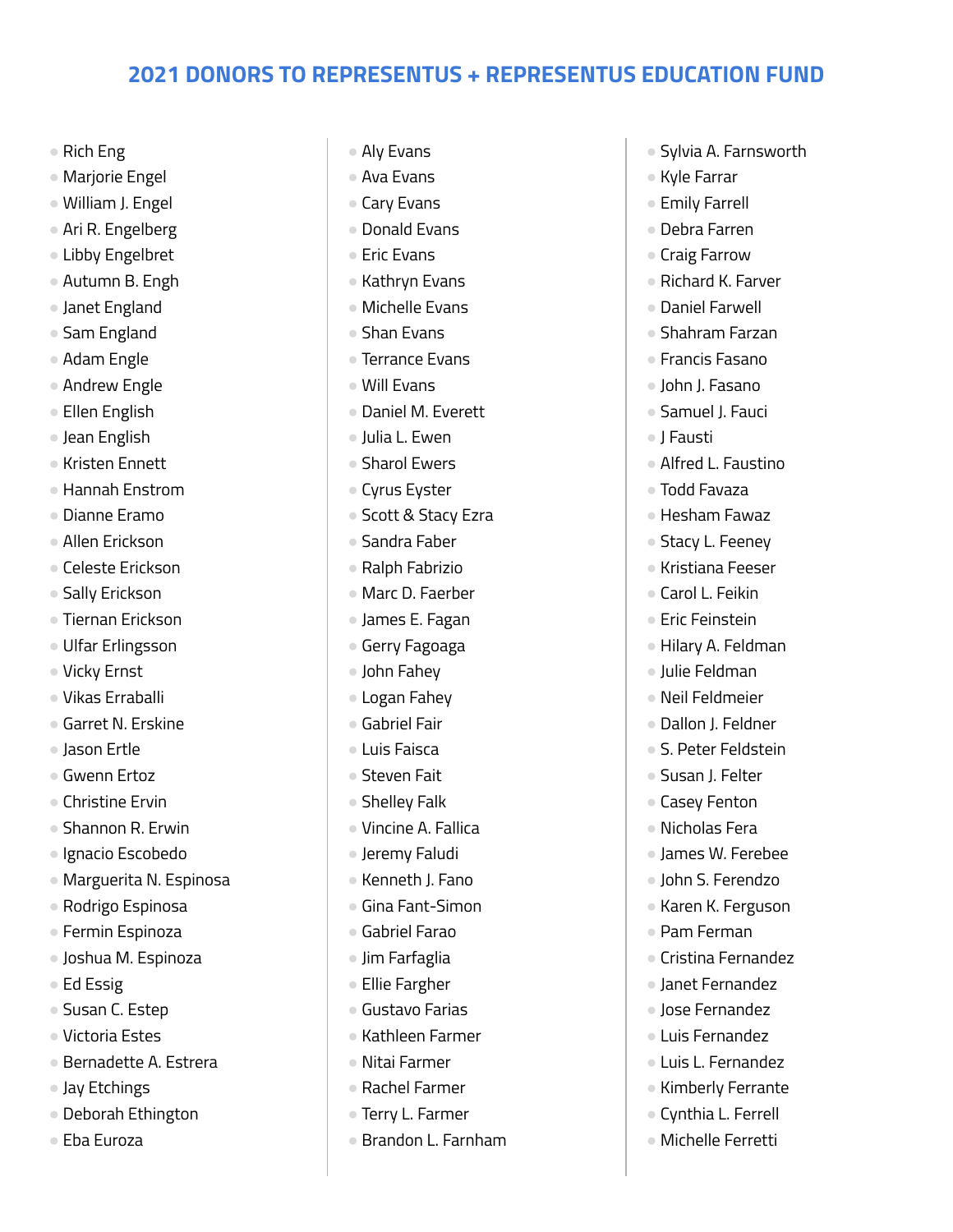- Erika Ferrie
- Judith & John Ferrin
- Cathy A. Fett
- Thomas Fetterman
- Mona Fetterolf
- Brian j. Field
- Dave Field
- Jeffery E. Fields
- Sherry Fields
- Danny Fierro
- Gary C. Fifield
- Roger Fight
- Suzy Filbert
- Ron Filson
- Steve R. Finch
- Martha L. Fineman
- Richard Fink
- Steven & Lillian Finkler
- Christopher E. Finley
- Patricia Finn
- Daniel Finney
- Andrew Finsness
- Deborah Finzen
- Bernadette E. Fiocca
- Kathleen Firns-Hubert
- Ross Fischer
- William Fischer
- Michael & June Fish
- Sheilah Fish
- William R. Fish
- Anthony H. Fisher
- Christina Fisher
- Denise Fisher
- Ian K. Fisher
- Jill M. Fisher
- Kim Fisher
- Laurene Fisher
- Mitsu Fisher
- Penny Fisher
- Stuart M. Fishkin
- David Fitch
- Jonathan Fitzgerald
- Jonna Fitzgerald
- Matt S. Fitzgerald
- Norma S. Fitzgerald
- Edward Fitzpatrick
- Marlene Fitzpatrick
- Orienna Fitzpatrick
- Cindy Fitzsimons
- Marlene M. Fitzwater
- Joseph Fjelstad
- Linda Fladger
- Jason Flaherty
- Michael Flaherty
- Shannon Flaherty
- Charles Flammer
- Lisa Flanagan
- Mike Flatow
- Jennifer Fleming
- Tim Fleming
- J. D. Fletcher
- Marcia L. Flick
- Ellen R. Fliehler
- Kristi Flohr
- Robert Flood
- Cathy Flores
- Betsy T. Flory
- Stacey Floyd
- Daniel Flynn
- Michael Flynn
- Curtis Fogelquist
- Helen L. Foglio-kuykendall
- Brett Folkins
- Terry Follen & Judith Kind
- Barry Folson
- Mary A. Fondersmith
- Nahur Fonseca
- Chip P. Fontaine
- Amanda Fontanilla
- Christopher C. Forbes
- David Forbes
- Christopher Ford
- Justin Ford
- Thomas Ford
- Ralph G. Foreman
- Ruth M. Forero
- Loretta Forman
- Carolyn Forrester
- Andrew Forssell
- Julie Forster
- Marguerite V. Fortino
- Maxwell D. Fortna
- Michael J. Fortner
- Nicholas Fortugno
- Yesenia Fortuna
- Michelle Fortune
- Colin C. Forwood
- Blinzia Foshko
- Charlene Foster ● Craig E. Foster

● Erika J. Foster ● Gloria Foster ● Heather Foster ● Kristen Foster ● Natalie Foster ● Stephen Foster

● Tay Foster ● Tyler Foster ● Karen Foubert ● Liz Fountain ● Nicole Fountain ● Kimberly H. Foust ● Andrew M. Fowler ● Barbara Fowler ● Kathy M. Fowlkes

● Amy Fox ● Judith Fox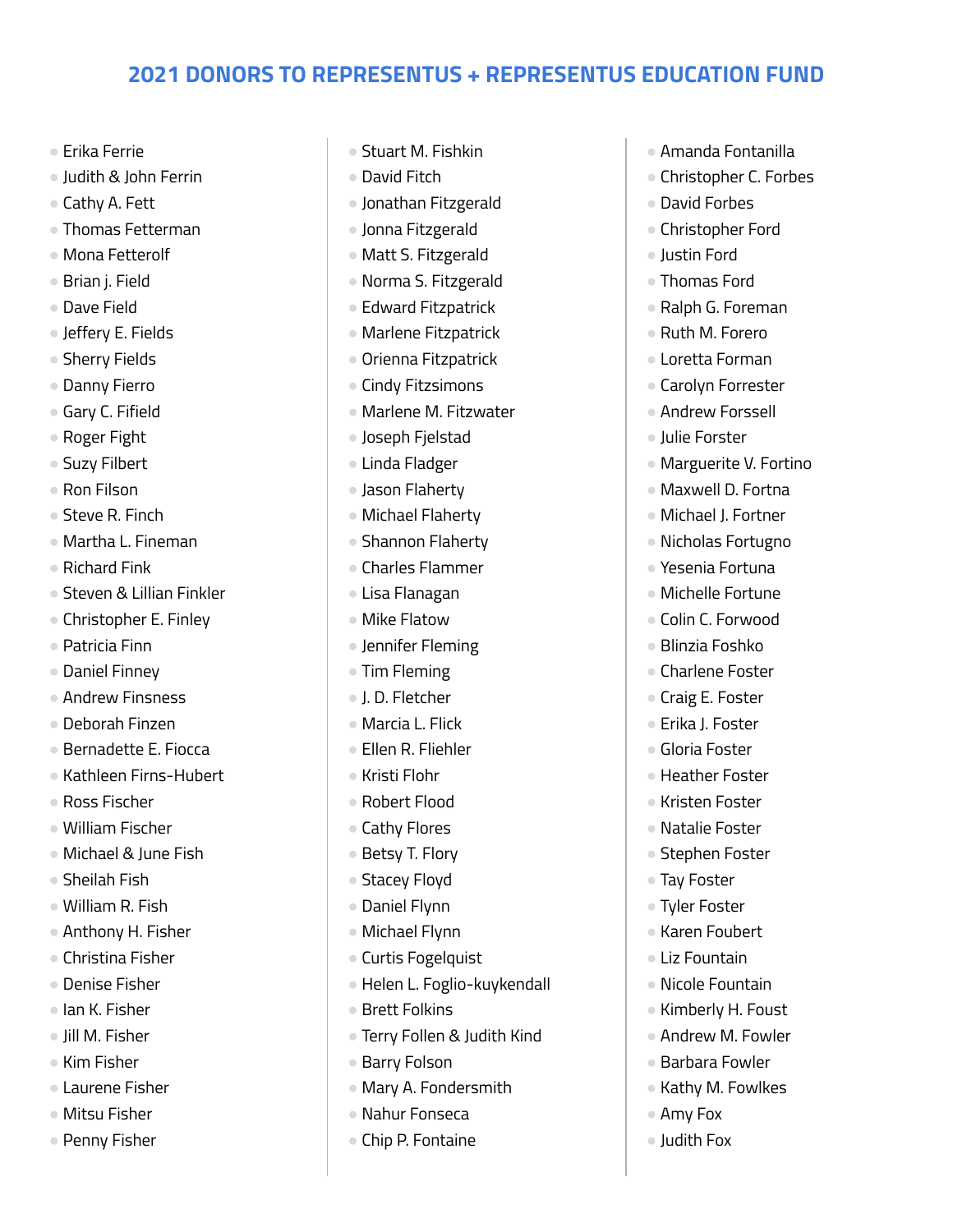- Linda Fox
- Joelyn K. Foy
- Maria Frabotta
- Alberto Fraga
- Abbie N. Francis
- Linda B. Frank
- Sandra Frank
- Kathleen Frankel
- Jonelle Frankiewicz
- Brian Frankl
- Brandon R. Franklin
- Fric Franklin
- Max Paul Franklin
- William M. Franklin
- Dale Franson
- Thomas Franson
- Matthew Franz
- Christopher S. Fraser
- John Fraser
- Korrine Fraser
- Maribel H. Fraser
- Kelly Frauenkron
- Donna M. Frazier
- Isaac Frazier
- Kaitlin Frazier
- Karen J. Frazier
- Kathy Frazier
- Michael Freda
- Edith Frederick
- Matthew Fredricks
- Linda Free-Gardiner
- Jennifer Freeby
- Harry C. Freedman
- Darin Freeman
- Sophie Freestone
- Robert A. Freeze
- Arnold & Cecile Freidling
- Donna Freiermuth
- Janice D. Freitas
- Marjorie J. French
- Raymond French
- Evan Fresk
- Linda Frey
- Mark S. Frey
- Morgan Friday
- Robert Fried
- Aaron Friedel
- Steven Friedland
- David Friedman
- Elissa Friedman
- Joshua Friedman
- Laurie Friedman
- Nina Friedman
- Leslie Friesen
- Andrew Friis
- Shaun T. Frisbee
- Richard Frischer
- Chris Fritts
- Ian I. Fritz
- Frog Design, Inc.
- David Fronk
- G. T. Frost
- James L. Frost
- Jason M. Fry
- Katherine Fry
- Ronald Fry
- Sue Ellen & Michael Frye
- Christopher Fryman
- Chin-Pu Fu
- Naishin Fu
- John Fuchs-Chesney
- Lee Fuell
- Seth Fuenning
- Amy Fuentes
- Morgan Fuentes
- Reimberto Fuentes
- Marilee Fuller
- Zen Fuller
- Melissa Fulmer
- Jason Fults
- Kevin Funk
- Aron Futer
- Christian Fyke
- Joel G.
- Matty G.
- Patrick G.
- Tess A. G.
- Laura W. Gabbert
- Mark W. Gabby-Li
- Matthew Gabriel
- Stephen J. Gabriel
- Daniel Gabriels
- Donna Gaddy
- August R. Gaedicke
- Nicholas Gaerlan
- Samantha Gaglio
- Timothy Gagnon
- Bernhard Gaider
- Kathy Gaillour

● Michael Gaines ● David Gaipo ● Brandon Gaither ● Maria Gajewski ● Zackerie Galhardo ● Brian Gallagher ● Susan Gallagher ● Michael Gallier ● Marvann Galt ● Rena S. Galvez

● Mary Carolyn Galvin ● Madilyn Gamble ● David J. Gammell ● Michael Gamotis ● Jake Gamsky ● Jeanette C. Gann ● William R. Gansline

● Joy Gaine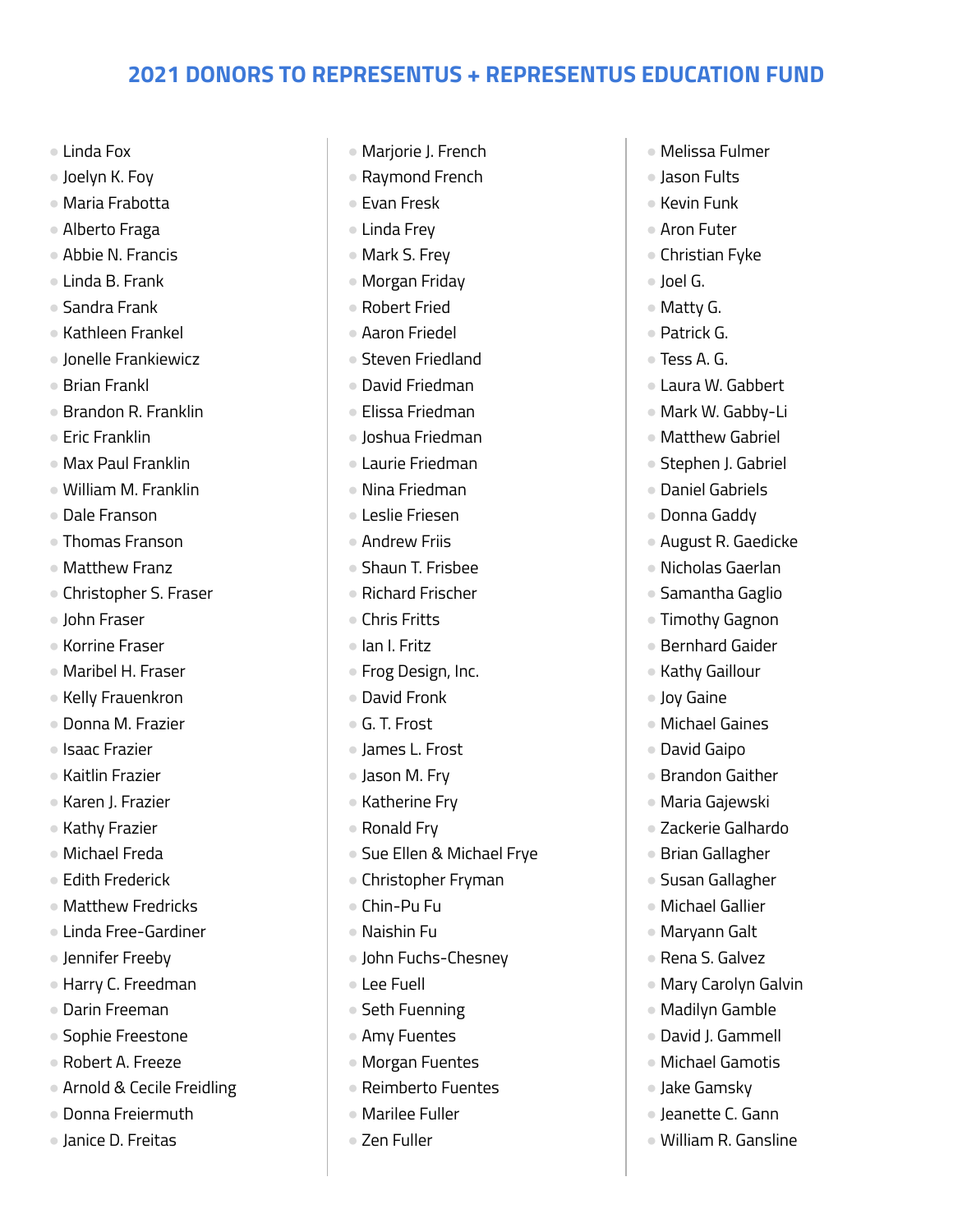- Jean Ganson
- Scott Garbus
- Albert Garcia
- Carlos A. Garcia
- Fric Garcia
- Jose Garcia
- Christine Gardella
- Cari Gardner
- Carl Gardner
- Darien A. Gardner
- Dorcas W. Gardner
- Elias K. Gardner
- Gregory Gardner
- Marie Garescher
- Linda R. Garfinkel
- Don Garman
- Joe Garner
- Lona Garner
- Margaret E. Garner
- Ty Garnett
- Carla L. Garrett
- John & Jane Garrett
- Madelyn Garrett
- Marina Garrett
- Mary G. Garrett
- Ronald M. Garrett
- James Garrick
- Lori D. Garrick
- Laura Garrison
- Ronald Garrison
- Scott Garrity
- Brian Garvey
- Travis Gary
- Louis M. Garza
- Elvis Gaskin
- Lindsay Gaskins
- Mark W. Gason
- Andrew Gasper
- Francie Gass
- James E. Gates
- Kimberly A. Gattshall
- Kit Gauthier
- Micheal S. Gautreaux
- Norman W. Gavin
- Penina Gavrilova
- Nancy Gear
- Stephen Gearty
- Gary M. Geesman
- Janice Gehrke
- Matthew R. Gehrls
- Grace Geiger
- Martin Geiger
- Julia Gelb-Zimmerman
- Dennis Geller
- James Gendreau
- Stacey J. Gentile
- Linda Genton
- William Gentry
- Roelof Georgia
- Mario R. Gerace
- Sylvia Geraghty
- Rhonda Gerber
- Hope K. Gerecht
- Eliane Geren
- Gary W. Gerfen
- Berri Gerjuoy
- Sharon M. German
- Nina Gero
- The Gershenfeld Hope Fund
- Yaniv Gershom
- David & Donna Gerson
- Joy Gerstenblatt
- Griffin Gessay
- Michael Gething
- Ann Getsinger
- Karl Gevecker
- Frank Ghadry
- Joseph Ghinelli
- Kevin Giacobbe
- Mary B. Giancarlo
- Ellen Giannopoulos
- Lew Gibb
- Athena M. Gibbons
- Lee Gibbons
- Greg Gibbons
- Nancy Gibbs
- Ralph A. Gibbs
- Ed Gibson
- Jennifer Gibson
- Mindy Gibson
- Nancy E. Gibson
- Ron Giddings
- Davin Gideon
- Darian Gier
- Anna Gierkowski
- Debra C. Giffen
- David Giguere
- Dante M. Gilbert

● Boyd Gilbreath ● Daniel Gilbrech ● Kristin Gilchrist ● Christine A. Giles

● Glen Gilbert ● Laura Gilbert

● Witny Gill ● June Gillam ● Tom W. Giller ● Keith A. Gillette ● Todd A. Gillette ● Dave Gillis ● Patrick Gillis ● Megan Gillispie ● Barbara Gilman ● Elaine Gilman ● Stephen Gilroy ● Gretchen Gingo ● Janice M. Gintzler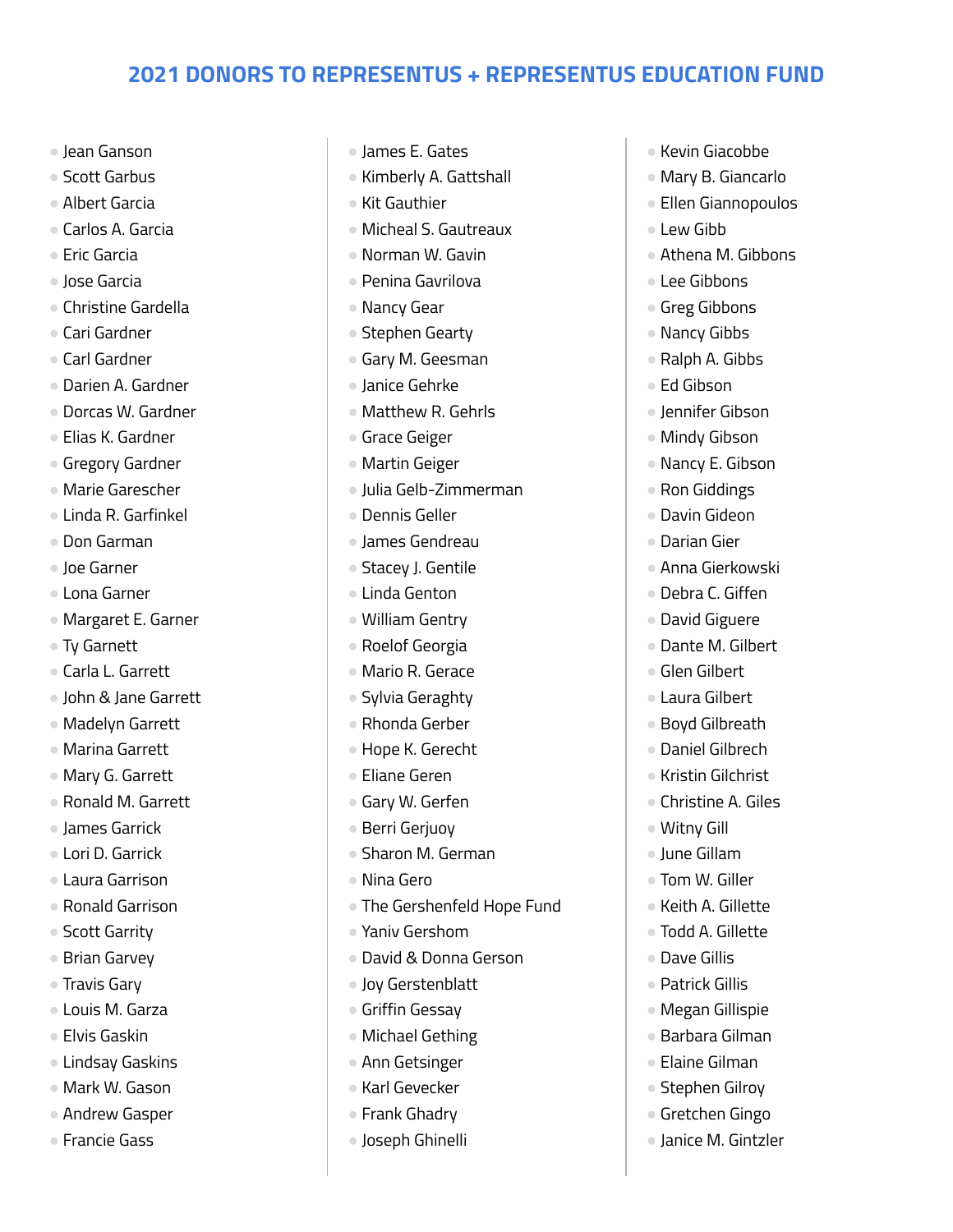- Michael Giordano
- Johan M. Giraldo
- Victoria G. Girvan
- Mitch Gitelman
- Gavril A. Giurgiu
- Rachael Gladden
- Tom J. Glaser
- Stephen Glass
- Jerry L. Gless
- Susan R. Glick
- Lance R. Gliser
- Gwen & Peter Glover
- Joshua L. Glover
- Laurie A. Glover
- Judith Glushanok
- Halley & Sarah Gmeiner
- Halley Gmeiner
- Rosanne Goacher
- Charles D. Goad
- Edward Gobbo
- Kelly Goble
- Robert E. Godes
- Ronald Godiska
- John R. Godon
- Carol A. Godwin
- Suzanne Godwin
- Michael Godzala
- Nola K. Goeden
- Eric W. Goetz
- Joshua S. Goihl
- Peter D. Gokev
- Phil Gold
- Bart S. Goldberg
- Michelle & Brad Goldberg
- Betty Golden
- Paula D. Golden
- Charles Goldensher
- Evan Goldfarb
- Shenna Goldizen
- Andrew Goldman
- Charles Goldman
- Mark Goldman
- Sam Goldman
- Kathy Goldmann
- Marc Goldring
- Benjamin D. Goldsmith
- Bruce Goldsmith
- John O. Goldsmith
- Sg Goldsmith
- Melanie Goldstein
- Warren Goldstein
- Robin Golinski
- Diane Goloff
- John M. Golya
- William Gomes
- Alex Gomez
- Araceli Gomez
- Manuel Gomez
- Terry Gonda
- Robert Gonsalves
- John Gonzales
- Margaret Gonzales
- Yezid Gonzalez
- Carlos Gonzalez-Rivera
- Mark Gooch
- Peter Gooch
- Ingrid M. Good
- James E. Good
- Alexander Goodman
- Brody Goodman
- David M. Goodman
- Wendy Goodman
- Matt Goodwin
- Paul Goodwin
- G. Putnam & Kathleen Goodwin-Boyd
- Karen Goozner
- David Goracio
- Andrea Gordon
- Dawud Gordon
- Helen Gordon
- Lorenzo Gordon
- Lynn Gordon
- Debra J. Gordon-Hellman
- Barry Z. Gorfain
- Nicholas S. Gorichs
- Ralph E. Gorin
- Charissa Gorman
- Lee Gorman
- Arthur Gorr
- Jason Gorski
- Jared Gosnell
- Lee Goss
- Seth Gossler
- Greg Goszinski
- Robert Gottlieb
- Francois Goulet
- Mark Govea
- Douglas Gowin
- Jon A. Grabanski ● Robyn Graber

● Chris Grabow ● Helen Grace ● John Grady ● James Graf ● John G. Graff ● Gary T. Graham ● James K. Graham ● Joseph Graham ● Lisa E. Graham ● Lyman Graham ● Michael O. Graham ● Nancy Graham ● Trey Grainger

● Dominique D. Grant ● Douglas P. Grant ● Joshua Grant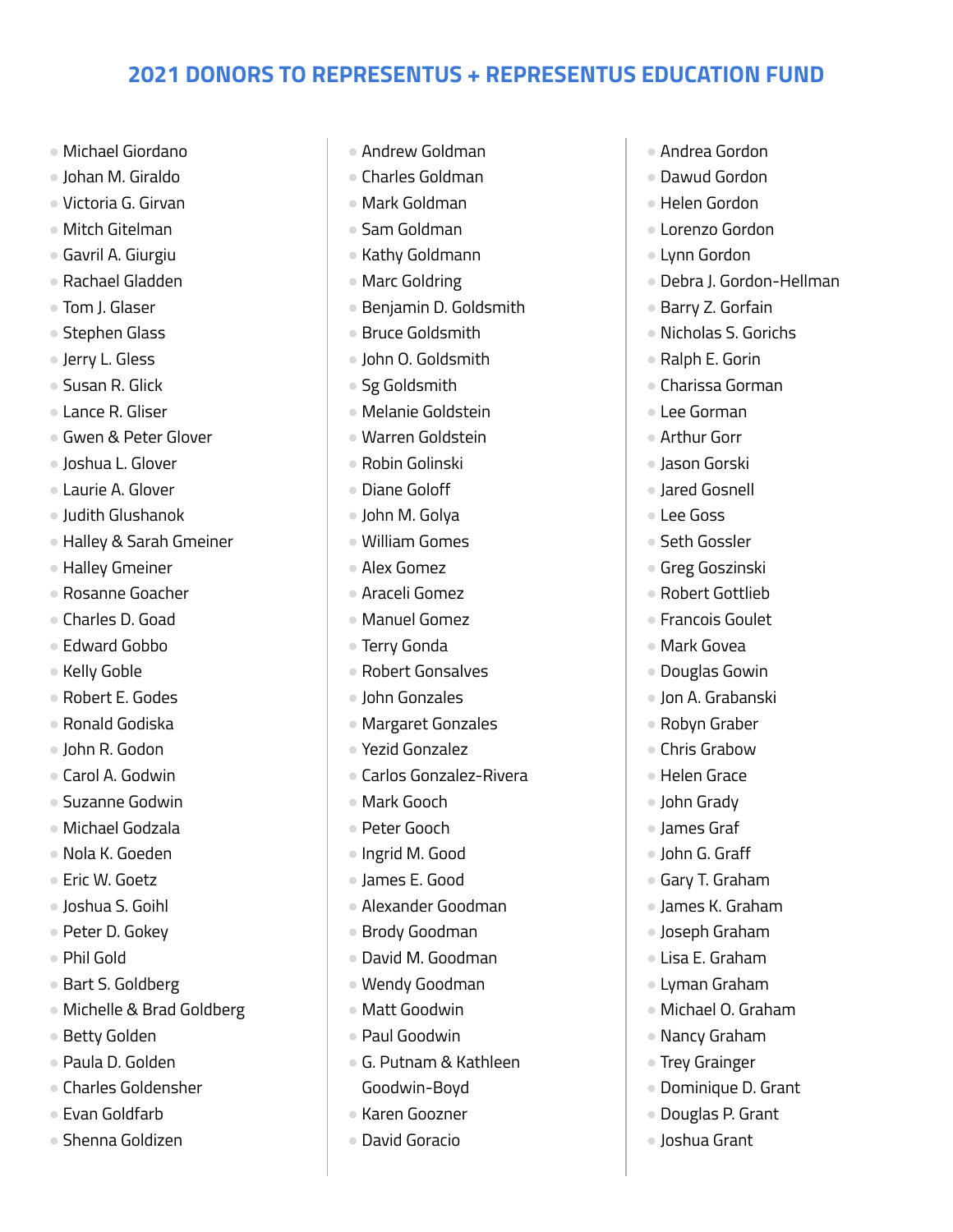- Wayne Grant
- Laurel Granthem
- Zachary Grasley
- Erick Grau
- Karin Graubard
- Aaron Graves
- Sandra Graves
- Chris Gray
- Donald E. Gray
- Kathryn Gray
- Liz Gray
- Nora Gray
- Steve T. Grav
- Tom E. Gray
- Tammy Greaves
- David Greco
- Carla A. Green
- David Green
- Debra L. Green
- Elizabeth Green
- Jeffrey Green
- Judith Green
- Kent P. Green
- Linda M. Green
- Randye Green
- Roger Green
- Simone Green
- Steven E. Green
- Jillian Greenacre
- Brandon Greenberg
- Marc Greenberg
- Paul Greenberg
- Nancy Greene
- Ruth F. Greenholz
- Erick F. Greenleaf
- Judith C. Greenleaf
- Frances L. Greenlee
- Aron Greenspan
- Scott E. Greenstone
- Richard Greenway
- Jennifer Greer
- Craig Greetis
- Charlene Gregas
- Elizabeth Gregg
- Michael T. Gregor
- Richard Gregorio
- Myles Gregory
- Sanford Gregory
- James R. Greiner
- Michael Greiner
- Alan M. Gresch
- Melissa C. Grewenow
- Sandra Grieger-Block
- Angel Griffin
- Christopher Griffin
- Dawn Griffin
- Grace Griffin
- Margaret Griffin
- Mary A. Griffin
- Megan Griffin-Shelley
- Elizabeth F. Griggs
- Michael E. Grijalva
- David Grimes
- Crosby R. Grindle
- Nicholas Grinley
- Renee Grinnell
- Penni Groce
- Jill Grodi
- Geoff Groenendale
- Kristina Gronquist
- Colt W. Gross
- Phil Gross
- Kenneth C. Grosso
- Bill Grote
- Jason Grote
- Piper G. Grote
- Meghan M. Groth-Prepura
- Geno Gruber
- Curtis Gruel
- John B. Gruel
- David Gruenwald
- April Grushetsky
- Elizabeth A. Guadagni
- Anthony Guarino
- Steven M. Guch
- Erin Gudge
- David R. Guenette
- Alma V. Guenther
- Eberhard M. Guenther
- Patricia A. Guenther
- Robert Guenther
- Keith Guerin
- Mario Guerrero
- Marylee Guerrero
- Troy Guerrero
- Michael Guess
- Elizabeth Guice
- Jeffrey C. Guidry

● Bernard Guillot

● Liz Guinan

● Tim Gulley

● George Gunn

**• Lacey Gunter** ● Avca Guralp

● Umesh S. Gurram ● Angelo Gurreri ● Nathan Gutauckas ● Yolanda Gutierrez ● David Gutirrez ● Jonathan Guttman ● Michelle L. Guza ● Karen Guzak

● Mary Beth B. Guilbo ● Abraham Guillen

● Christopher D. Guinnup

● Elisabeth Gunningham

● Pamela J. Gumaer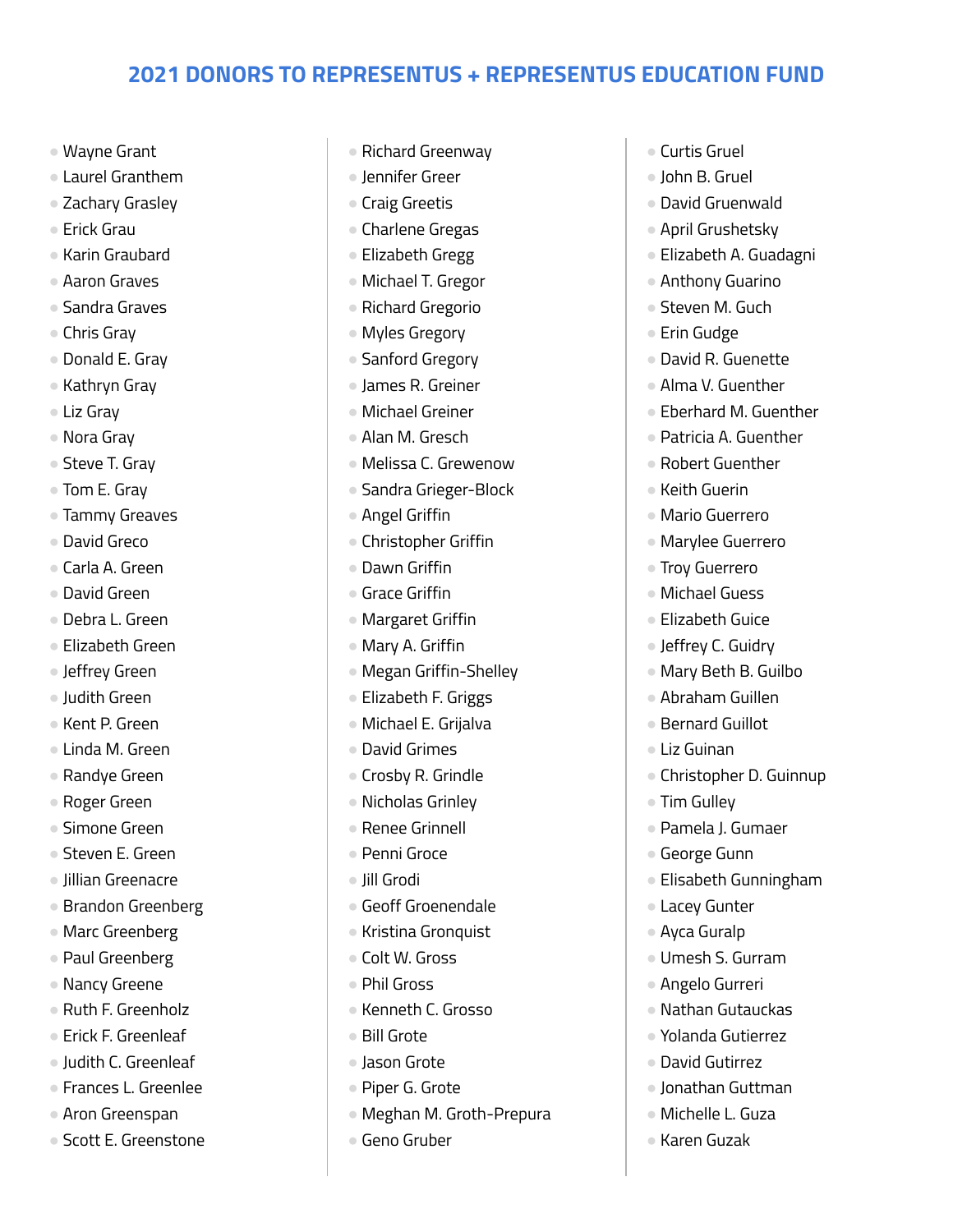- Elizabeth Guzman
- $\bullet$  Rob Gwin
- Yvonne Gwinn
- Jenny Haag
- Lisa C. Haag
- Frederick R. Haas
- Lisa Haas
- Patrick J. Haase
- Philip Haber
- Leanne M. Hachey
- Julie Hackathorn
- Mark C. Hackett
- Ben Hadad
- James Hadgis
- Phil Hadley
- William Haegele
- Chad V. Haes
- Barbara E. Haffner
- Hamilton Hagar
- Zachary R. Hage
- Teri T. Hagedorn
- Bruce Hagen
- Laurie Hagen
- Paul R. Hagen
- Tyler Hagen
- Lawrence C. Hager
- Morgan Hager
- Mitchell Hagerup
- Annahita Haghgooie
- Mohammad Haghgooie
- Graham Hague
- Daniel Hahn
- Charles J. Hahr
- Elizabeth C. Haidle
- Peter Haight
- Judith Hainaut
- Daphne Hajovsky
- Christopher Hale
- Dave Hale
- Joy Hale
- Thomas Hale
- Gillian Haley
- Charles Halgren
- Jane Halin
- Adam C. Hall
- Ben A. Hall
- Constance Hall
- Doug D. Hall
- Faith Hall
- James D. Hall
- Jonathan Hall
- Lori Hall
- Merrilee Hall
- Patrick J. Hall
- Robert D. Hall
- Todd Hall
- Olaf Hall-Holt
- Kevin Halladay-Glynn
- Julia Hallee
- Laurence Halvorsen
- Eloise Hamann
- Audrey Hamdi
- Joseph G. Hamelman
- Kousha Hamidi
- Lara Hamilton
- Mike P. Hamilton
- Thomas Hamilton
- Dennis Hamm
- Katie Hamm
- David Hammer
- Scott Hammesfahr
- Mary & Bruce Hamming
- John R. Hammond
- Kathleen Hammond
- Barbara K. Hamulton
- Steven Hanawalt
- Randall D. Hancock
- Jennifer Handa
- Jon Handley
- Chris E. Handy
- Marcus Hanes
- Stanley E. Hanger
- Paul Hanke
- Todd Hanke
- Kimberly Hanken
- Alex L. Hankins
- Teresa Hanlon
- Alexis J. Hannan
- Brent M. Hannify
- Bradley Hansen
- Jory R. Hansen
- Mark Hansen
- Mary J. Hansen
- Robert Hansen
- Shawn Hansen
- Shawna R. Hansen
- Sten Hansen

● Jim Hard

● Emily Hargis ● Brandon Harker ● Carol Harkins ● Liesa Harkness ● James P. Harless ● Clifford J. Harlow ● Marley Harmon ● Susan Harmon ● Danita Harn ● Joe Harouni ● Gerald Harp ● Branden Harper

- Brendan Hansknecht
- Timothy B. Hanson ● Walter A. Hanson

● Melody Hardaway ● Ralph Hardie ● Christie Hardwick ● Madeline Harford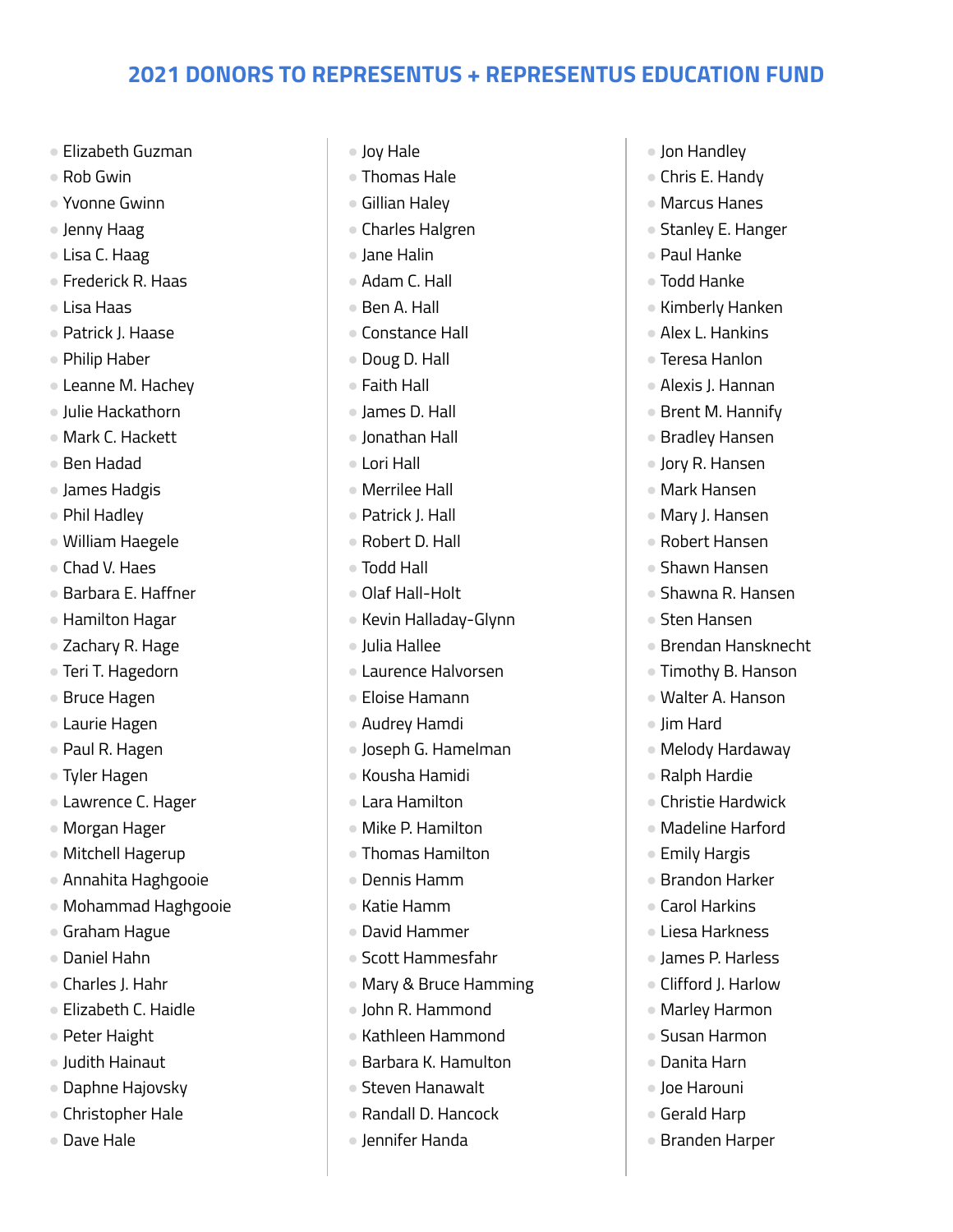- Jesse J. Harper
- Kathleen M. Harrah
- Martin Harrington
- Michael Harrington
- Alex Harris
- Brandon Harris
- Brian Harris
- Carol L. Harris
- Jan Harris
- Jon Harris
- Justin Harris
- Liz Harris
- Orville P. Harris
- Robert Harris
- Ron Harris
- Ronda R. Harris
- Rosetta Harris
- Sharon Harris
- Curtis Harrison
- Jared Harrison
- John Harrison
- Keith Harrison
- Thomas D. Harrison
- Courtney M. Hart
- Jason Hart
- Patrick Hart
- Peter J. Hart
- Connie L. Harter
- Ben M. Hartley
- Sarah Hartley
- Berl Hartman
- Kenna v. Hartshorn
- Lucas Hartsough
- Erik Harvey
- George P. Harvey
- Katherine & Jon Harvey
- Tara M. Harwood
- Leah Hash
- Mary Haskin
- Bonni Haslem
- Ryan Hassan
- Mohammad Hassanpour
- Cathy S. Hastings
- David C. Hastings
- Elizabeth Hastings
- Kim Hastreiter
- Michael Haswell
- Eric Hatch
- Joel A. Hatch
- Phyllis Hatch
- Donald E. Hatley
- Candace Hatton
- Stephen Haugen
- Sophia Haun
- Samuel Hauptly
- John Hauwiller
- Kathleen Havener
- Dozier Hasty & Nancy Havens-Hasty
- Steve Hawkes
- Andrew C. Hawkins
- Karen N. Hawkins
- Andrew D. Hayes
- Linda A. Hayes
- Nicholas Hayes
- David C. Haynes
- Peggy Haynes
- Ronald Hays
- Chapen Hayslett
- Rodger Hayton
- Marian Head
- Cara Heath
- Miller L. Heath
- Shirley Heath
- Marisa D. Hebert
- Tom Hebert
- Robert F. Hebron
- Patrick Heck
- Andrew Heckert
- Ronald J. Hefner
- Marge E. Heggison
- Lorraine Heidecker
- Andrew Heil
- Tracy Hein
- Mary J. Heinlein
- Anna M. Heinrichs
- Carmen Heintzelman
- AmyJo Heiting
- Jeanne L. Heitman
- Suzanne Helburn
- Eric L. Helff
- Brian Heller
- Zach Heller
- Harikd Hellickson
- George Helm
- Greg Helms
- F. Michael Hemmer
- Timothy Hendershot
- Kirk Henderson

● Dave Hendry

● Winona D. Hendrick

● Matthew Henricks ● Jim B. Henricksen ● Keanan Henrickson ● Richard Henrikson ● Lauren B. Henry ● Morgan Henry ● Susan Henry

● Marie HenselderKimmel

● Caroline M. Herberger

● Deanna Herald

● William Herbert ● Alan Hering

● Carolyn Herman ● Harrison K. Herman

● Karen Herman

● Craig Herb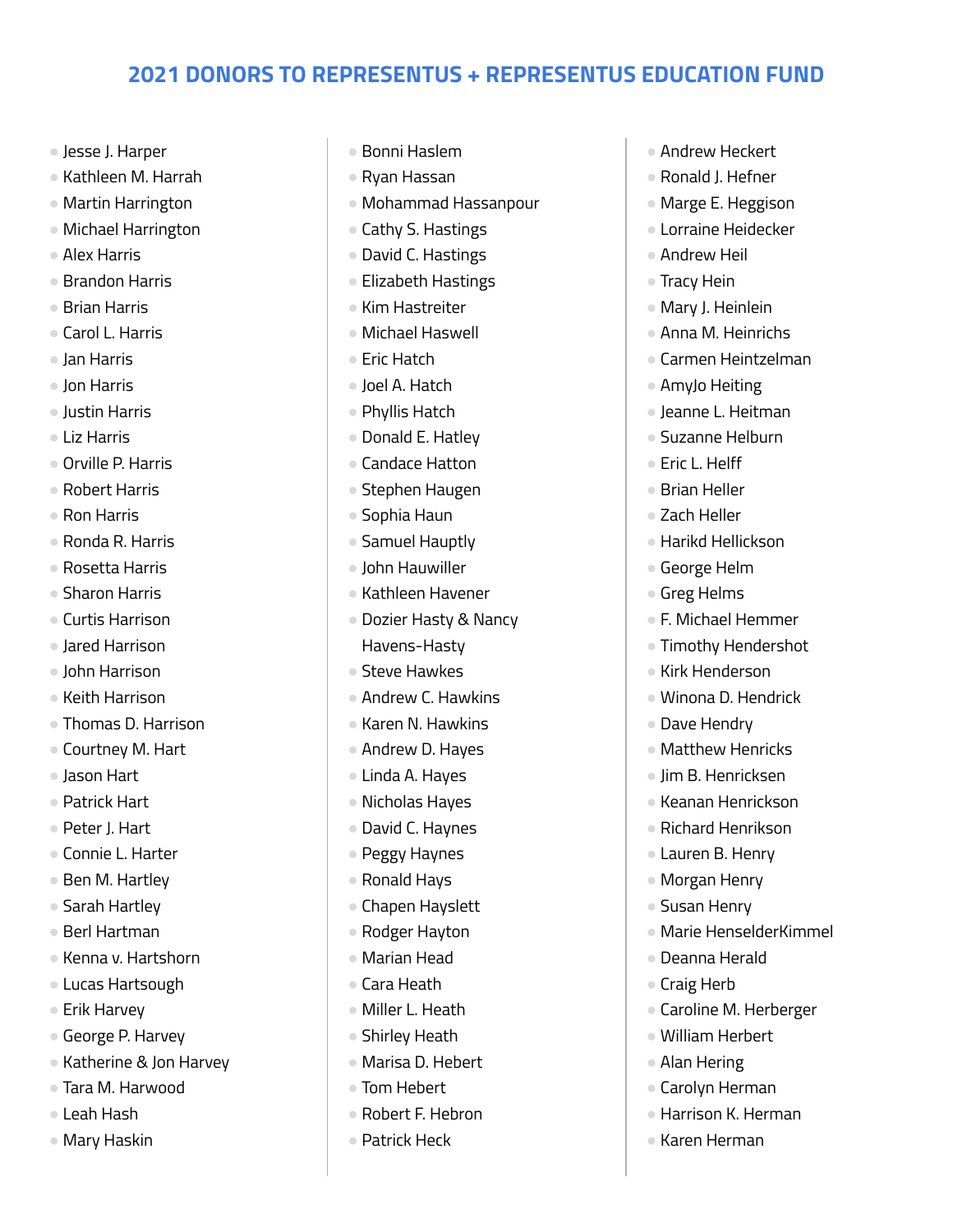- Cesar Hernandez
- Humberto Hernandez
- Joshua R. Hernandez
- Martha A. Hernandez
- Ronald Hernandez
- Veronica A. Hernandez
- Scott Heron
- Joshua Herr
- Roy Herrin
- Joe Herrity
- Emily S. Hess
- William C. Hess
- Keon Hessamian
- Laura M. Hesse
- Rhonda Hessner
- Barry A. Hesson
- Joseph L. Hester
- Ryan P. Hester
- Tamora A. Hester
- Steve Hetzel
- Christina Hewitt
- Tom Hey
- Derek Heyer
- Diana L. Heymann
- John R. Heyser
- Tom S. Hibbs
- Kevin J. Hickey
- Pamela F. Hicks
- Gordon Higgason
- Brian Higgins
- Tom Higgins
- Kate High
- Cassidy Hill
- DeAnne Hill
- Jeffrey K. Hill
- Jeffrey Hill
- Shawn P. Hill
- Stefanie Hill
- Christine C. Hillary
- William P. Hilliker
- Cliffton B. Hillmann
- Joanne Hilton
- Richard Hilton
- Jarrett Hines
- Shaon Hines
- Vick Hines
- Bill Hinton
- Chad Hintze
- Tim Hipskind
- James Hisle
- Edie B. Hitchcock
- Randall Hitchcock
- Lisa Hitmar
- James E. Hixson
- Keith Hnatowsky
- Mark W. Hoadley
- Edwin Hoag
- Jeanne Hobbie
- Aimee Hoben
- Caylon Hobgood
- John Hobgood
- Geoffrey Hobin
- Matthew Hochberg
- Lauren L. Hochstein
- John Hodder
- Robert Hodge
- Mark Hodges
- Shannon Hoeg
- Eileen R. Hoerbelt
- Tricia Hoff
- Jenna Hofflander
- Bonnie Hoffman
- Louis J. Hoffman
- Peter F. Hoffman
- Ryan R. Hogan
- John D. Hoge
- Alex Hohensee
- John K. Hohm
- Hollis Hoier
- Jennifer Hoisington
- Janell Holas
- Heather R. Holden
- Henry G. Holden
- JP Holeman
- Jennifer Holesha
- Barry B. Holeve
- Winona Holl
- Jim Hollan
- Elaine Holland
- Jeff D. Holland
- Carrie Holley
- Sherry L. Holliman
- Joseph Hollinger
- Rachel Hollister
- Valorie A. Hollister
- Christian P. Hollmann
- Frica Hollmann
- Ronald Hollmeier
- Michael Hollomon ● Susan H. Holmes

● Susan S. Holstein

● Stephanie Holtz ● Kathryn Holtzer

● Cinthia L. Honeycutt

● Patricia L. Honsaker ● Lanlan & Joe Hoo

● Bonnie I. Hong ● Sue Hong

● Tess E. Hoo ● Jennifer Hood

● Ben Holz

● Daniel Holt ● Jordan Holt ● Joshua Holt ● Michael J. Holt ● Daniel Holtz

● Heather Holmes-Lonergan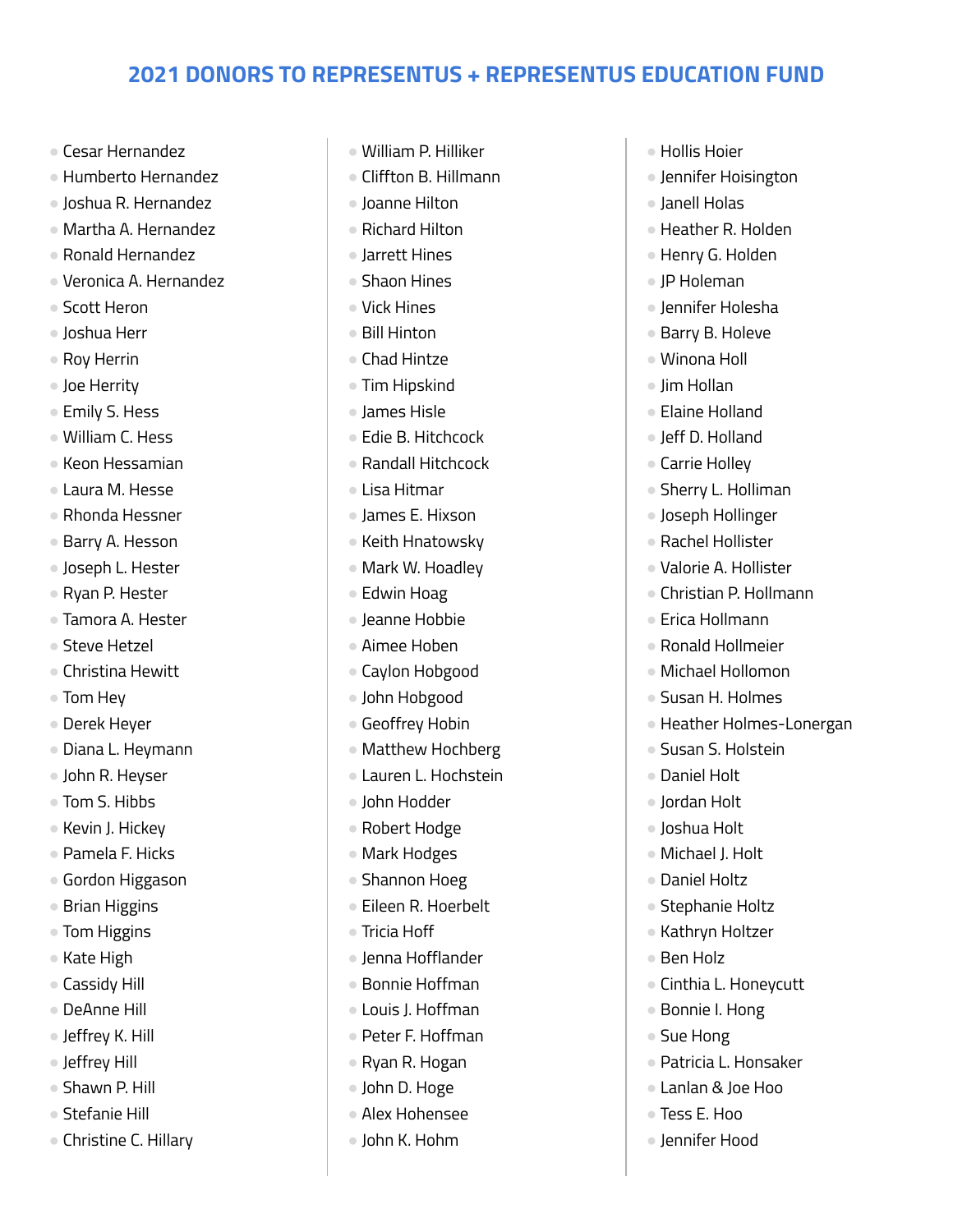- Lisa T. Hood
- Laurel Hooker
- Molly B. Hooper
- Carlye Hooten
- Derek J. Hoover
- Fric T. Hoover
- Rita Hoover
- Jemeia Hope
- Shannon Hope
- Martha Hopewell
- Alexandra Hopkins
- David Hopkins
- Lisa Hopkins
- Susan Hopkins
- Tanja Hopmans
- Laurent S. Horisberger
- Eric Horn
- James R. Horn
- Camille V. Horne
- Mark Horner
- Stuart P. Horner
- Mark N. Horoszowski
- Amy Horton
- Cecelia Horton
- Keith Horton
- Megan Horton
- Chris Horvath
- Robert J. Hosken
- Robert M. Hosman
- Andrea Host-Barth
- Lucien J. Hotte
- Allan Hottovy
- Kwintone W. Houberg-Lawton
- Sam House
- Dan Housholder
- William J. Houst
- Claire Houston
- Fthan Houston
- Gabriel G. Houston
- Kenneth M. Houston
- Sol Houston
- Matt Houze
- Ben Howard
- Brian Howard
- Cliff Howard
- Elijah N. Howard
- Elizabeth Howard
- Elmer J. Howard
- Mary L. Howard
- Mary K. Howard
- Ollie H. Howe
- Patricia Howe
- J. C. Howell
- Marquel Howell
- Mitch Howell
- Neil Howell
- Bradley A. Hoyt
- Connor J. Hoyt
- Robert Hranek
- Chris Hsu
- Tzu-Chi Hsu
- Frank Huang
- Joseph K. Huang
- Kevin Huang
- Arleigh Hubbard
- Honey Hubbard
- Rick Hubbard
- Will Hubbard
- Nancy Hubbs-Chang
- Heidi H. Huber
- Sharon K. Huber
- William E. Huber
- Atticus Huberts
- Julie Hudson
- Kecia L. Hudson
- Pat Hudson
- Elisabeth Huebner
- Ruth Huerta
- Beth L. Huettmann
- Janice Huey
- Kristen J. Huffman
- Nannette Huffman
- Shannon P. Huffman
- David Hughes
- Rebecca Hughes
- Robin Hughes
- Ted Hughes
- William Hughes
- Carl Hujet
- John A. Hules
- Jordan Hulet
- Susan Hulett
- Alex N. Hull
- Michele Hull
- Colleen Humes
- Thomas J. Humphrey
- Michael E. Humphreys
- Brody Humphries
- John J. Humphries ● Joseph Huneke

● Edith Hunsberger ● Brian V. Hunt ● Craig Hunt ● Daniel Hunt ● Frank Hunt

● Gregory L. Hunt ● Joel D. Hunt ● Lesley Hunt ● Matthew J. Hunt ● Blake Hunter ● Dard Hunter ● Dennis Hunter ● Kimberly Hunter ● Deanna J. Huntley ● Ann Huntsman ● Richard A. Hurban ● Alexander Hurlburt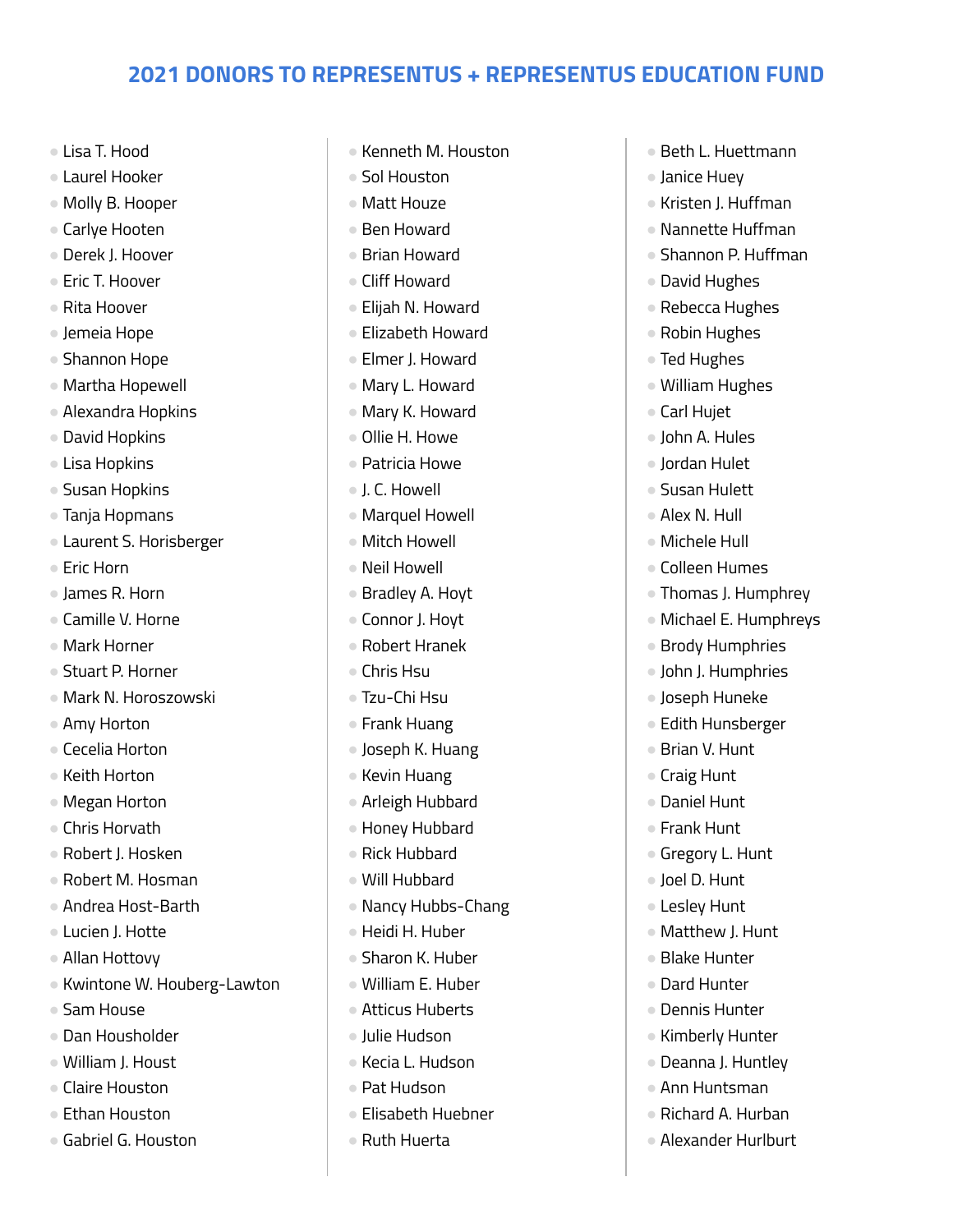- Gail Hurlbut
- Harry Hurley
- Michael B. Hurm
- Nate Hurto
- Kaveri & Ernie Hurwitz
- Mark Hurwitz
- Sue Huseman
- James L. Huskey
- Iris Hutchings
- Bernardita Z. Hutchinson
- Gene Hwang
- Jeffrey P. Hyde
- Nathan Hyde
- Merlyn Hyers
- Balbina Hyler
- Eric Hyman
- Mark S. Hynes
- Karen Hyvonen
- Lucy Iannotti
- John J. Ibes
- Stephen P. Ide
- Lynn Lezman
- Ali Igdari
- Laura i. Iglesias
- Katherine Imhoff
- Sonia ImMasche
- Leo E. Immonen
- Brandon Inabinet
- Real Montana Charcoal Inc.
- Stephen Inoue
- Intel Foundation
- Joseph Ipacs
- Cathrine Ireland
- Matthew Irvin
- Russ Irwin
- David Isaacs
- Jeff Isaacs
- Rachel Isen
- Josh Isenberg
- Robert S. Isenberg
- Karon Ishida
- Steve Itano
- Thomas Ittelson
- John M. Jablonski
- Bryan E. Jackson
- Dianna Jackson
- Donna Jackson
- Gail Jackson
- Jackie Jackson
- Jeleya Jackson
- Kain Jackson
- Ken Jackson
- Robert Jackson
- David E. Jacob
- Gray Jacobik
- David Jacobs
- Kimberly A. Jacobs
- Eric Jacobsen
- Timothy Jacobsen
- Daniel M. Jacobson
- Zac Jacobson
- William R. Jacobus
- Peter P. Jacques
- Katie Jadin
- Marius Jaensch
- Sabrina Jaffe
- Raja Jagadeesan
- Elisa & Ty Jagerson
- Robert Jakob
- Annah James
- Bryan James
- David James
- Ian H. James
- John James
- Wesley P. James
- Matt Jameson
- Dusan Jan
- Rintelman M. Jane
- Heith Janes
- Steve Janes
- Matthew E. Janiga
- Adam Janin
- Laura M. Jansen
- Charles Janson
- Mark Janzer
- P. Jao
- Vi Jaqua
- Elisabeth C. Jas
- Anastasia C. Jaster
- Bruce Jawer
- Laura N. Jayne
- Dianna Jaynes
- Collin M. Jenkins
- Kathleen Jenkins
- Marcus T. Jenkins
- Mary D. Jenkins
- Rodney Jenkins
- Sally M. Jenkins
- Karla Jenkins-Kern ● Siouxsie C. Jennett

● Elizabeth Jennings

● Marisa lense ● Carl Jensen ● Marian Jensen ● Mark S. Jensen ● Nicholas M. Jensen ● Peter K. Jensen ● Rasmus R. Jensen ● Sarah C. Jenson ● Philip M. Jepsen ● Richard N. Jespers ● James Jessen ● Christina Jewson ● Bryan Jimenez ● Hiram E. Jimenez

● Shari Joffe ● Eric Johansen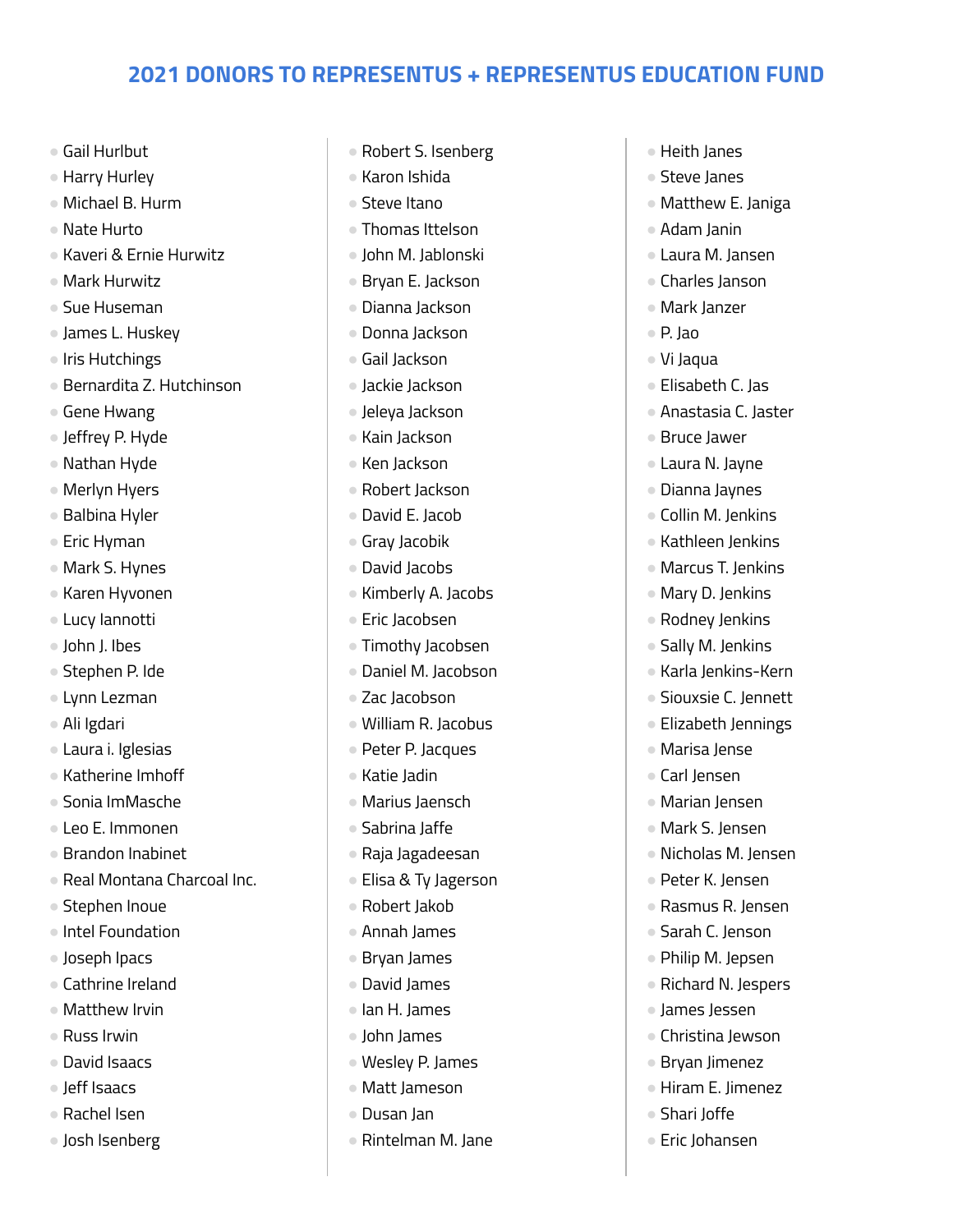- Ernest Johansmeier
- Selby S. John
- Brittany L. Johns
- Stephen Johns
- Jodi Johnsen
- Andrea V. Johnson
- Blair Johnson
- Bob E. Johnson
- Cami L. Johnson
- Carlton Johnson
- Carol Johnson
- Catherine Johnson
- Christie Johnson
- Cynthia S. Johnson
- Darrell Johnson
- David W. Johnson
- Diane H. Johnson
- Donna Johnson
- Gary Johnson
- Heidi M. Johnson
- James Johnson
- Jennifer Johnson
- Jeremy Johnson
- Joshua R. Johnson
- Kelley Johnson
- Luanne Johnson
- Mary Johnson
- Michael Johnson
- Michael F. Johnson
- Michele M. Johnson
- Molly S. Johnson
- Nancy L. Johnson
- Nancy A. Johnson
- Nicholas Johnson
- Raymond Johnson
- Russell W. Johnson
- Scott Johnson
- Shamus M. Johnson
- TC Johnson
- Walter J. Johnson
- Ward Johnson
- Yvonne M. Johnson
- Casey Johnston
- Jennifer M. Johnston
- Kevin Johnston
- Mike Johnston
- Perry L. Johnston
- Robert Johnston
- Alicia Johnstone
- Mary Johnstone
- Nannette M. Johnstone
- Sarah Jolly
- Andrew & Kathleen Jones
- Callom B. Jones
- Christina Jones
- Christopher L. Jones
- Courtney Jones
- Edward Jones
- Elijah Jones
- Felicia L. Jones
- Jeffrey B. Jones
- Jerry L. Jones
- Jett Jones
- Joanne Jones
- Kaitlin C. Jones
- Kit Jones
- Michael L. Jones
- Michael Jones
- Nathan S. Jones
- Pamela Jones
- Pat Jones
- Phil Jones
- Rafe Jones
- Richardson R. Jones
- Samantha Jones
- Scott Jones
- Thomas M. Jones
- Brenda Jones-Rafferty
- Les Joos
- Daniel C. Jordan
- Joseph Jordan
- Laura M. Jordan
- Russell Jordan
- Tod N. Jordan
- Tiffany Josephs
- Alfred Joyce
- Paul Joyce
- Ethan G. Jucovy
- Mark J. Judy
- Eric Juhos
- Zak F. Jules
- Jackson M. Julia
- Jane Julian
- Shavne Julius
- Doris Jung
- Erik Jung
- Melissa Juniper
- Rob Juno
- Donna Juntunen

● Vicky Kackley ● Robert Kackman ● William Kadish ● David Kahn ● Lynn Kahn ● Robert Kahn ● Jay Kaiser ● Sara Kaiser ● Tiffany Kalihi ● Nancy Kalina

● Anna-Maria Jurma

● Pejman Kalkhoran

● Aaron Kaltenbach ● David P. Kaluhiwa ● Richard Kamenitzer ● Matthew Kamrass ● Masato C. Kan

● Jan Kalmar & Ben Galewsky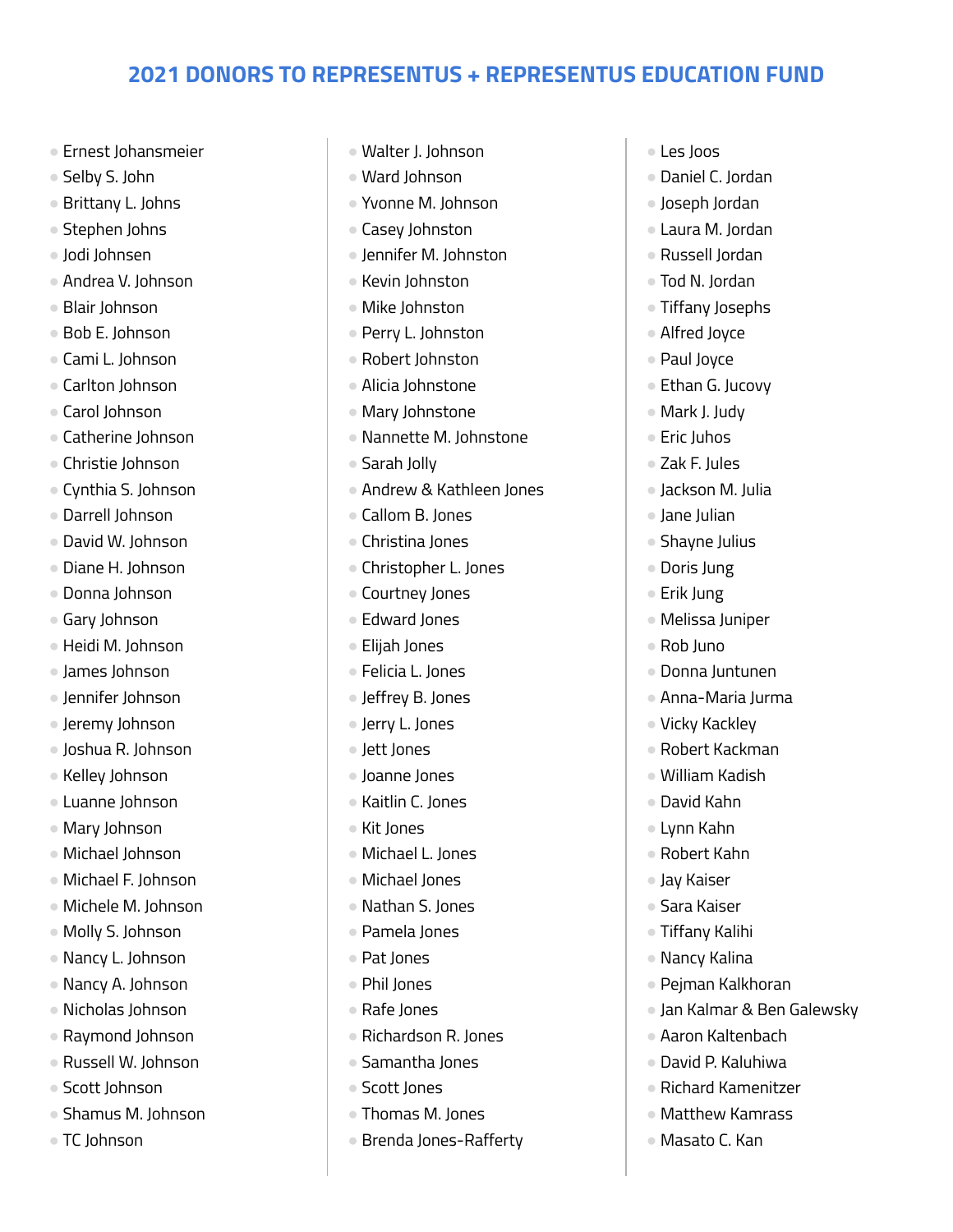- Laura Kane
- Robert L. Kane
- Samuel L. Kane
- Thomas L. Kane
- The Kane Family Foundation
- David Kaplan
- Elinore Kaplan
- Michael Kaplan
- Sokratis T. Kappis
- Jennifer Kardiak
- Andrea D. Karim
- Mike Karim
- Shannon Karol
- Kathie Karsnia
- Daniel Karwisch
- Susan K. Kash
- Laurie Kasparian
- Faizal Kassamali
- Mary Katsirebas
- Stefan Katz
- David R. Kaufman
- Patrick G. Kaufman
- Meghan Kaul
- Alexandria Kavalaris
- Bev Kay
- Emanuel Kay
- Isabelle Kay
- Ruth C. Kay
- Stephen J. Kay
- Jesse Keane
- Stephen Keane
- Alma R. Kee
- Robert Keefer
- Diane Keehner
- Trent Keeling
- Stephen Keider
- Kimberly B. Keilbach
- Dana M. Keim
- Andrea Keith
- Charles Kelchner
- Emily Keller
- Loisanne Keller
- Brett G. Kellerstedt
- Chris Kelley
- Jo A. Kelley
- Nathan Kellogg
- AK Kelly
- Barry Kelly
- David Kelly
- Emer Kelly
- Karen J. Kelly
- Katherine Kelly
- Kathleen M. Kelly
- Matt Kelly
- Regina Kelly
- Kami Kelm
- Terese Kemble
- Matthew Kemerer
- Denise Kemp
- Kym M. Kemp
- Tamara Kemper
- Joan M. Kendall
- Keith H. Kendall
- Lindsay Kendall
- Samuel K. Kendall
- Wendolynn Kendall
- Alex W. Kenefick
- Chip Kennedy
- Christopher J. Kennedy
- Jacquelynn Kennedy
- Jessica R. Kennedy
- Julia W. Kennedy
- Rozella Kennedy
- Kristin Kenney
- Pat Kenney-Moore
- Amanda Kent
- Thomas D. Kent
- Carla Kenyon
- Matthew Kerlin
- Nadine Kern
- Sunni Kerwin
- Alek Keshishian
- Pasko Kesovija
- Lauren Keswick
- Van S. Keszler
- Chris Ketner
- Ilyanne M. Kichaven
- Carolyn A. Kidder
- Kathaleen L. Kientz
- Kate Kilberg
- Rita B. Kiley
- Morris Kilgore
- Ashley Killmer
- Crystal Kilmer
- Jay Kilpatrick
- Kris Kilton
- Euniee F. Kim
- Ha N. Kim

● Alex King ● Brian R. King ● Catherine King

● Dj King

● Edward E. King ● Mark A. King ● Pamela King ● Perry King

● Van Maren King ● William C. King ● David Kingman ● Graham Kinley ● Rob Kinmont ● Michael Kinsley ● Linda Kinstle

● Lyle Kimball

● Esten S. Kimbel ● Fredric B. Kimmel

● Helene & Fred Kimmel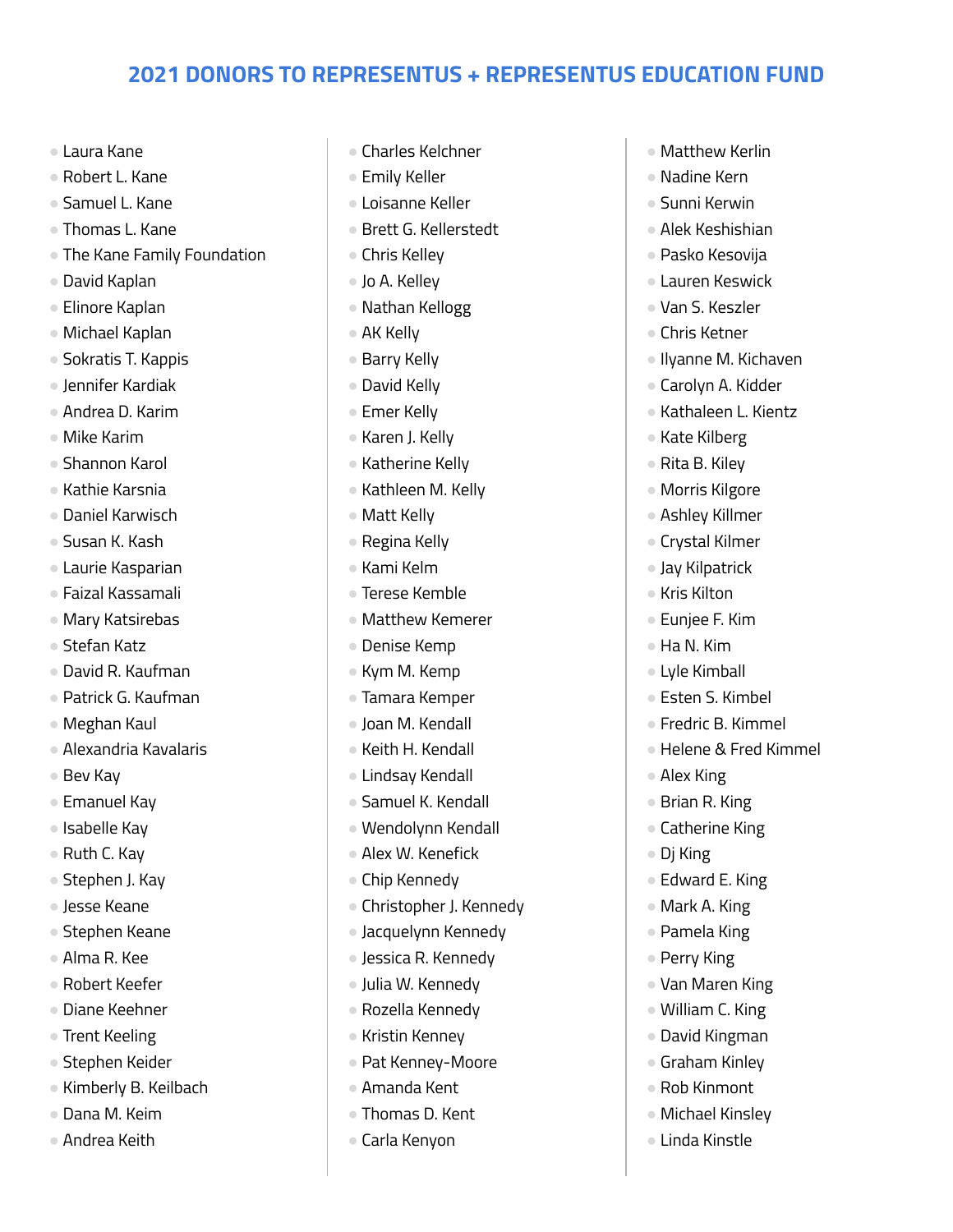- Lynne Kirby
- Nathaniel Kirby
- Nancy A. Kircher
- Bruce Kirchoff
- Garry Kirk
- Robbie Kirk
- John Kirkland
- Laura Kirkland
- Frank T. Kirkwood
- Benjamin S. Kirner
- Aleksandar Kirovski
- Raj S. Kirumakki
- Clinton Kisner
- Jason Kitchens
- David Kitchin
- Sheila R. Kitzman
- Andrew Kives
- Victoria Kjeldgaard
- Alexander Klajic
- Jennifer M. Klaus
- Michael L. Klausing
- Robert W. Klecak
- Nicholas C. Kleeman
- Carol Klein
- Catherine J. Klein
- Daniel J. Klein
- Jennifer Klein
- Joan Klein
- William C. Klein
- Jeff A. Kleinberg
- Joel H. Kleiner
- Elizabeth Klemer
- Dan Klennert
- Bill Kling
- Lori Klocek
- Mike Kloeckner
- Michael Klune
- Abe Kmetovic
- Melissa J. Knapp
- Victoria Knecht
- Caroline Knight
- Lynne Knight
- Margaret A. Knight
- Robert L. Knight
- Elizabeth A. Knoche
- Phillip D. Knoecklein
- Cynthia M. Knope
- Jacqueline E. Knowles
- Tim E. Knowles
- William Knowlton
- Stephen H. Knox
- Julie K. Knudstrup
- Sarah Knutson
- Kevin Ko
- Lisa Kobelenz
- Jerry Koch
- Liz Koch
- Rhonda Koch
- Edward Koch
- Toni Koch
- Chris Kodama
- David Koehler
- Susan Koehler
- Robert S. Koenig
- Warren Koenig
- Cole Koeniger
- Andrew M. Koenigsberg
- Sam Koerner
- Karl Koesser
- Carole A. Koger
- Christine Koh
- Michael Kohan
- Michael M. Kohl
- David Kohls
- Kurt Kolar
- Diane Kolifrath
- Shannon Komae
- Jan Komara
- Morton & Marguerite Kondracke
- Jill K. Konrath
- Marcia Koory
- Jeff Kopecky
- Berkeley Kopp
- Lindsey Kopps
- Debbie Koranyi
- Felix C. Korenek
- Meryle A. Korn
- Ursula Korneitchouk
- Joyce Koroslev
- Michelle Kosalka
- Bryan S. Kosiek
- Harlan Kosson
- Dave Kotwasinski
- Chris Kotzer
- Nick Kouchis
- Pascal L. Kouwenhoven
- Alexis Kowalik
- Angela Kowalik

● Geoffrey S. Kozel ● Michael Kozono

● Kathy Kozak

● Brian Kraft ● Ronald Krall ● Bruce Kralovec ● Justin Kram ● Bette kramer ● Marc E. Kramer ● Melinda Kramer ● Jennifer Krauel ● Jared Krause ● Ken Krauss ● James Kraut ● Carl Kravetz ● Myra Krebs ● Alan Krechman ● Ray Kreckel ● Norman Kremer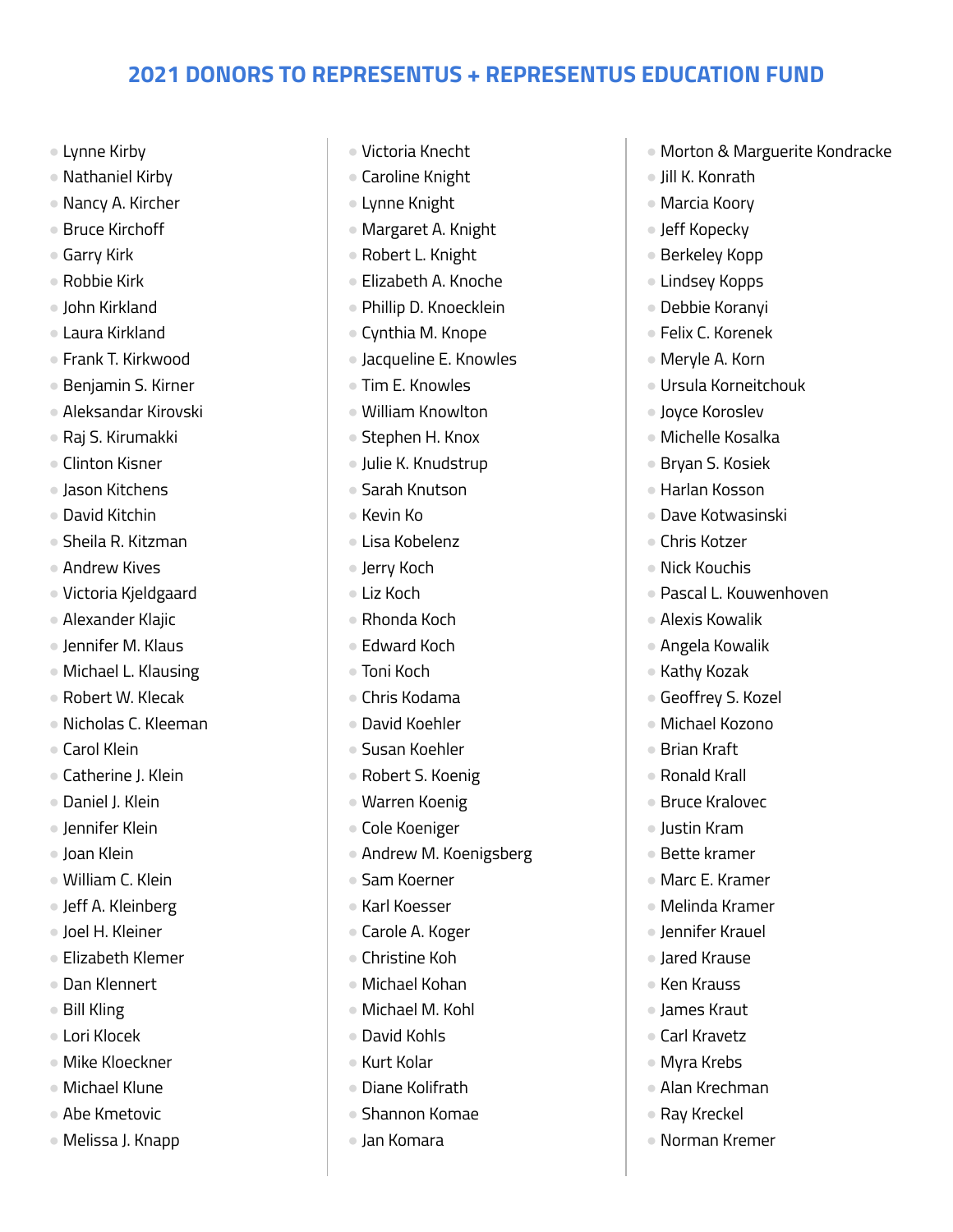- Lois Krempel
- Elizabeth Krewson
- Rosemary Kriegel
- Barbara J. Krieger
- Brian Krieger
- Ramapriya Krishnamurthy
- Henryk Krol
- Lawrence Kron
- Ryan Krone
- Jesse Krueger
- Julian Krug
- Theodore D. Krug
- Charles Krummel
- Josh Krupitsky
- Tyler Kruse
- Benjamin Krzyzewski
- David Kucia
- Christopher Kuechmann
- Diana Kuehl
- Kristina Kuehling
- Lewis J. Kuhlman
- Peggy Kukankos
- Malissa Kullberg
- Perry Kuntz
- Diane Kupelian
- Alexa Kuppers-Kantor
- Karen Kurt
- Robert F. Kurth
- Joy Kutaka-Kennedy
- Jessica Kuwata
- David Kwiat
- Dave Kwinter
- Linda Kwok
- Nadine Kwok
- Emma-Tei Kyono
- John La Grou
- Tarl J. La Rocco
- Susan Labandibar
- Jeff LaBar
- Lilianne & George Labbe-Babin
- Aaron Labertew
- Al Labiche
- Margaret Lacalle
- Darren Lacey
- Elly Lachman
- Chance Lacina
- Erica Lacouague
- Nicholas K. Ladd
- Timothy J. Laduca
- Kris Ladusau
- Robert LaFalce
- Dave S. Lafferty
- Michael Lagrois
- Lillian Lahiri
- Cheryl M. Lahr
- Robert G. Lail
- Anne Lair
- Lewis Laird
- Leslie Lakind
- KevinLally Lally
- Taj S. Lalwani
- Kelsey Lamb
- Alan G. Lambert
- Elizabeth A. Lambert
- Jonathan D. Lambeth
- Debra Lambo
- Mick Lambuth
- Ryan P. Lamm
- Felice Lammi
- Tommy S. Lamont
- Jackie Land-Jeter
- Michael Lande
- Julia R. Landress
- Charles Landry
- Christopher S. Lane
- Jeff Lane
- Kevin Lane
- Megan C. Lane
- Monica G. Lane
- Noreen Lane
- Anne Laney
- Patricia Lang
- Dolly Langa
- Laurn Langhofer
- Machelle Langseth
- Alex Lankhorst
- Marian Lanningham
- Avril Lantican
- David M. LaPlante
- Robert LaPorta
- Lauren LaPorte
- Jared Lard
- Michaelangelo Larive
- Hezekiah Laronda
- Thomas Larsen
- John L. Larson
- Luke Larson
- Nancy Larson
- Susan Larson ● Ruth Lasell

● Paul Lassa ● Lori B. Latham ● Lorraine Latham

● Rae Latham ● Laura Lathan ● Laura Latushkin ● Mitchell Laue ● Paul Lauenstein ● Debra Lauesen ● Robyn L. Laughlin

● Joseph Laur ● Marquez Laura ● Caleb M. Laven ● Bruce LaVerne ● Colleen Lavery ● Shannon M. Lavery

● Russell Laskowski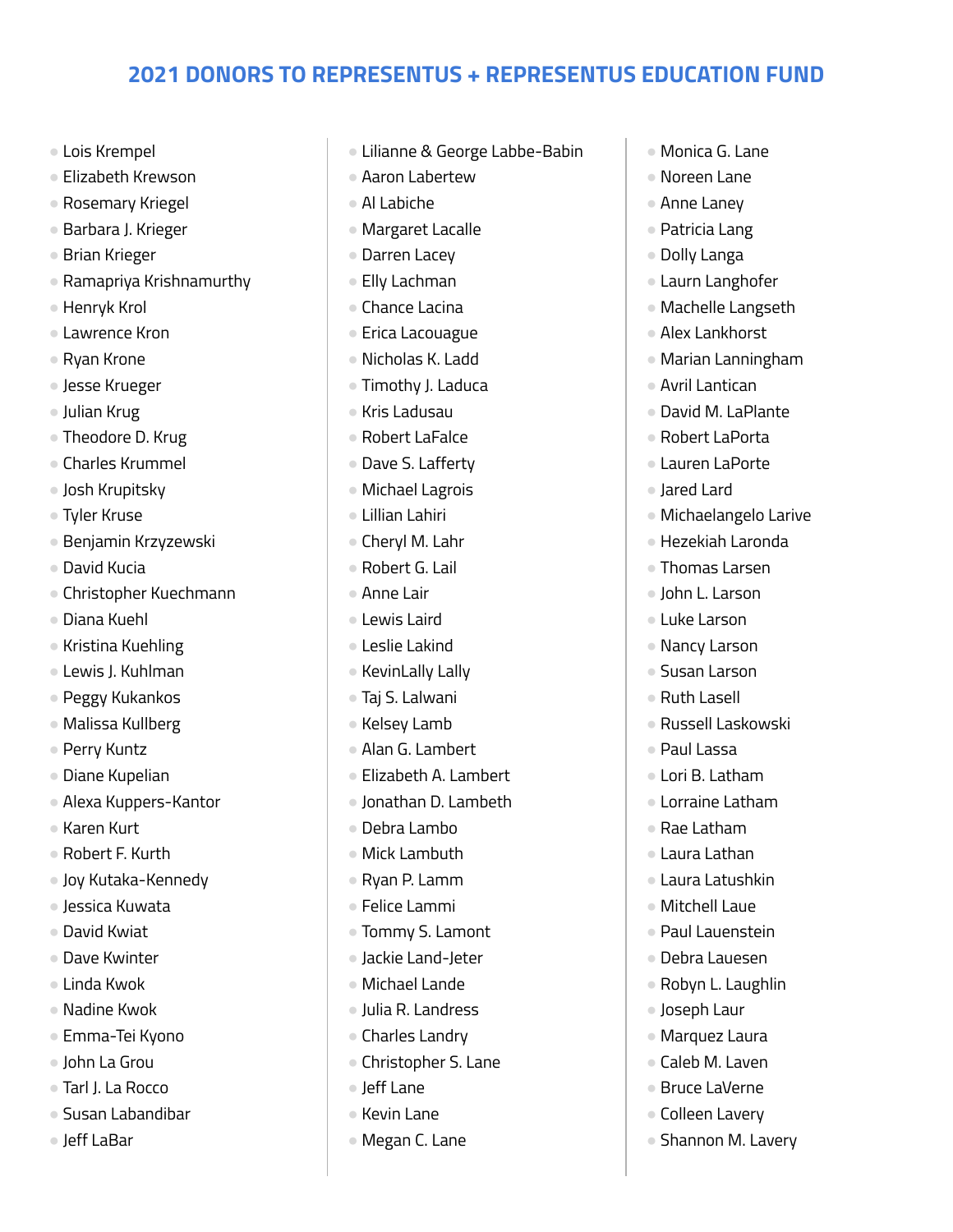- Ron LaVine
- Steve Lawrenz
- Courtney Lawton
- Peter Lawton
- Mike D. Lay
- Karen Layton
- Zack Lazar
- Jessica Lea
- Arlene L. Leaf
- Jocelyn Leavitt
- Mary L. Lebsock-Piech
- Thomas Ledbetter
- Dia Lederman
- Audrey J. Ledesma
- Noah J. Ledford
- Albert Lee
- Andre Lee
- Cynthia J. Lee
- David S. Lee
- Edward Y. Lee
- Edward Lee
- Evelyn Lee
- Frederick Y. Lee
- James Lee
- Janet S. Lee
- Jennifer N. Lee
- Jenny Lee
- Peter Lee
- Ryan Lee
- Thomas Lee
- Whitney Lee
- Ann Leeds
- Ben Leet
- Sara Lefebvre
- Aida Leguizamon
- Clark M. Lehman
- Donald B. Lehman
- Kay Lehmann
- Laura Leiendecker
- Alexandra L. Leigon
- Joel H. Leitner
- Grant A. LeMahieu
- Donna Lemaster
- James LeMay
- Erin L. Lemoi
- Lisa Lemza
- ValRae Lenius
- J Lennon
- Will Lennox
- Gina Lenon
- Jorge Leon
- Laurie Leone
- Rosario Leparulo
- Ken Leppert
- Kimberly D. Lester
- Jeffrey Letterman
- Tammy Lettieri
- Janet Lettrich
- Jon Leupp
- Sandra Levarek
- Thomas Levario
- Josh Leven
- Kathryn A. LeVesconte
- Thomas G. Levesque
- Norman Levey
- David Levin
- Erez Levin
- Jonathan P. Levin
- Michael H. Levin
- Katie A. Levine
- Robert LeVine
- Spencer K. Levleit
- Beth LevP
- Glenn Levy
- Maurice Levy
- Casey Lewis
- Duane A. Lewis
- James Lewis
- Jessica Lewis
- Judy A. Lewis
- Justin Lewis
- Madelon Lewis
- Richelle Lewis
- Joshua Leyko
- Dennis Liang
- Laura Libman
- Caroline Libresco
- Steven R. Lichliter
- Mark Lichtenberger
- Abbi Lichtenstein
- Charles T. Lieber
- Randy Lieberman
- Diane Liebert
- W Lienhard
- Amy Lifton
- Elaine Light
- Patricia Light
- Kurt Lightfoot
- Donald Likes

● Chris Liles ● Dave Lillethun ● Josh Linder

● James B. Likowski

● Ronald Lindholm

● Linda A. Lindley ● Matthew Lindmark ● Janette Lindner ● Jennifer Lindner

● Elizabeth A. Lindquist ● Harvey Lindquist ● Vicki E. Lindsay ● Ashok Linganna ● Megan Lingsweiler ● Leslie J. Linksman

● Douglas & Susan Linney

● Eric Lipscomb

● Matthew Lindholm-Guenther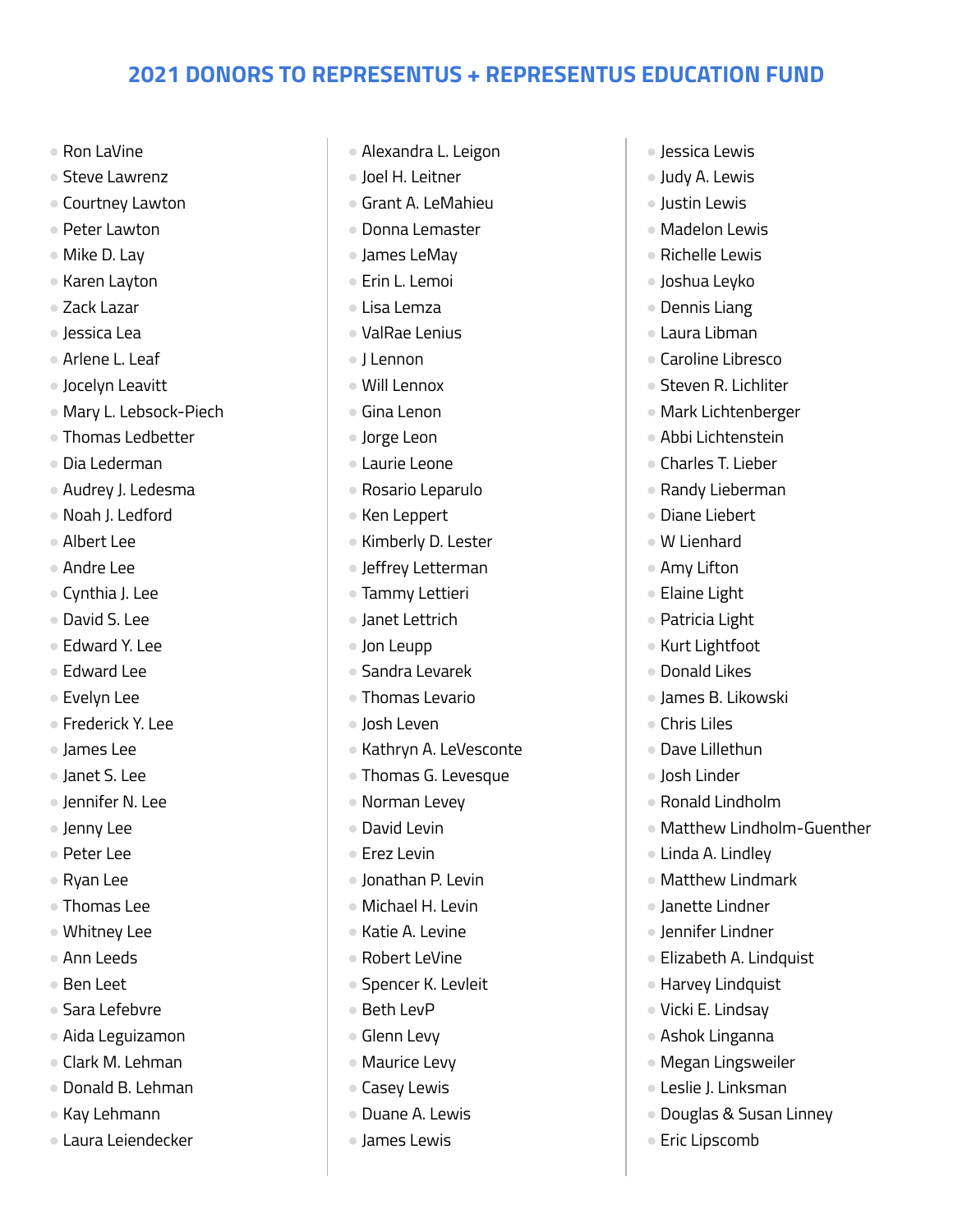- Steven M. Lipson
- Tom Liscord
- Mark Liszewski
- Samuel Litt
- Bonnie Little
- James H. Littlejohn
- Isabel H. Liu
- Joan Liu
- David T. Livermore
- Robyn Livermore
- Jonathan Livni
- Ignacio Lizardi
- Ann G. Lloyd
- Eron Lloyd
- Geraldine Lloyd
- James E. Lloyd
- Matthew Lo
- Scott Lochridge
- Anita Lock
- Merrily Locke
- Robert P. Lockett
- Tim Lockrem
- Nathan J. Lockwood
- Susan Loehner
- John Loewenstein
- Ryan Loewinsohn
- Eric W. Loften
- Sheri Loftin
- James Logan
- Anne Logue
- Dia Loken
- Hana Lokey
- Emmett N. Lombard
- Jodee C. Lompa
- Bonnie London
- Ilyssa London
- Janet London
- Hugh G. Long
- Kathy Long
- Kit Long
- Letitia C. Long
- Nancy Long
- Robert D. Long
- David R. Longland
- Scott Longwinter
- Joseph B. Lonicker
- Chris Look
- Leanna Loomer
- Paul Lopes
- Viviane Lorans
- Frank E. Lorch
- Jennifer Lord
- Mary E. Lord
- Katharina Lorenz
- Joe Losauro
- Alexander Lott
- Sandy Lott
- Dennis Lottero
- Phil Loubere
- Erica Loucks
- Ellen T. Louderbough
- Joan M. Loughridge
- Gregory P. Louie
- Amy Lourenco
- Justin Loutsch
- Philip Louwagie
- Brad Love
- Matthew Love
- Nancy S. Lovejoy
- Barbara Loveland
- Gail Loverud
- Noah Lovitz-Wolfson
- Connie Lowe
- Doug Lowe
- Jeff Lowe
- Kimberly M. Lowe
- Daphne A. Lowell
- Joshua K. Lowman
- Ricky Lu
- Jacek M. Lubecki
- Jamie C. Luber
- Stephanie M. Lubshina
- Christian Lucca
- David Luck
- William Luckett
- Kevin M. Luftman
- Richard K. Luger
- Bethany Luhrs
- Richard Lui
- Paul Luise
- Ryan Luke
- Erin Lumia
- Taras Lumiere
- Luke Lumpkin
- Bryan Lumpkins
- Patricia Luna
- Clysta Lundgreen
- Robert Lundskow

● Janice Lunsford ● Derek J. Lurth

● Robert Lutt ● Yosef Lutwak ● Kenneth Lutz ● Rebecca J. Lutz ● Lauren Lutzke

● Nicole Lux-Ritchie

● Catherine & Rob Lyman

● David Ly

● John Lybarger ● Scott Lyford

● Barbara Lynch ● David Lynch ● Mike Lynch

● Josh Graham Lynn

● Marna Lynn

● Samuel D. Lundsten

● Anne L. Lusby-Denham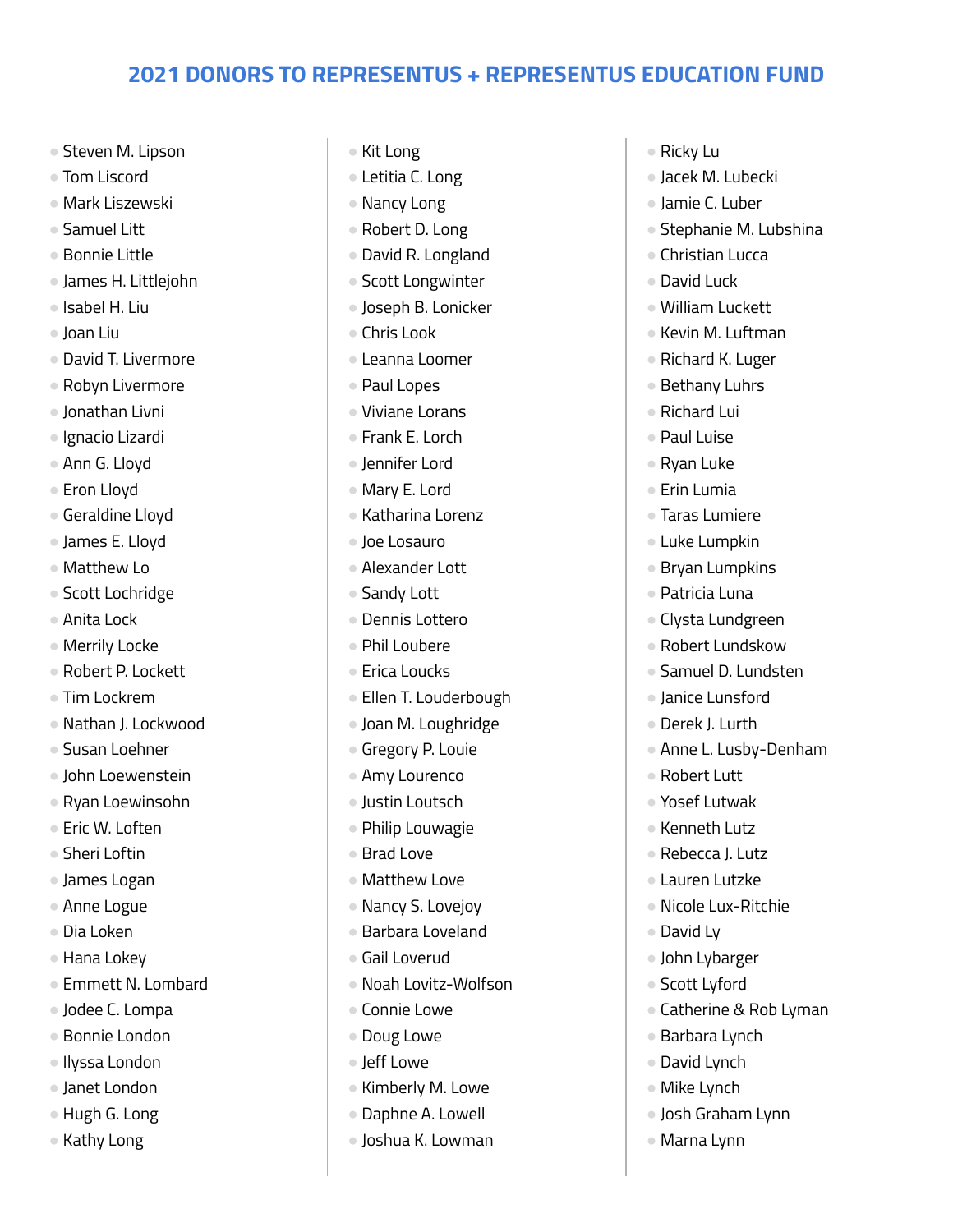- Colleen C. Lyons
- Emily K. Lyons
- Kobey Lyons
- Lorna P. Lyons
- Arline M.
- $\bullet$  S. M.
- Gina Ma
- Catherine J. Mabe
- John P. Mabey
- Michael L. MacDonald
- Walter E. MacEachern
- Daniel H. Macedo
- Lynn Macfarlane
- Laura Macias
- Gregory Mack
- Kerry Mack
- Brenda S. Mackaness
- Malcolm MacKay
- Judy H. MacMillan
- Paulette MacMillan
- Rachel MacMorran
- Steven MacQuarrie
- Jan D. MacWilliams
- Jeffrey L. Madden
- Corinne Maddox
- Mark Mader
- Abram Madero
- Cindy Madigan
- Elsa Madrinan
- Anne Madyun
- Donna J. Maebori
- Brendan J. Maestas
- Andrew Maffei
- Clark Magdych
- Stuart Mager
- Robert Maginnis
- Kelly Magner
- Aimee Magoun
- Caroline Maguire
- Shani Maguire
- Kathleen Maher
- Heather Mahoney
- Patrick Mahoney
- Samuel M. Mahoney
- Frederick C. Maida
- Ann R. Maidman
- Charlie Maike
- Chris Maikoski
- Alex Main
- Edward Main
- Herbert Mains
- Jarrod Maistros
- John Maitin
- Wanda Maitland
- Laura Majcher-Kimball
- Monica Majoli
- Paul Major
- Megan Maldonado-Poulson
- Joseph Malham
- Liam D. Malkan
- Wendy Malloch
- Doug Mallory
- Matthew Mallory
- Paul Malmsten
- Nicholaus Malone
- Megan E. Maloney
- Tania J. Malven
- Emily Mamales
- Robert Manchester
- Anthony Mancuso
- Greg M. Mandas
- Angeli S. Maney
- Sheila Manion-Artz
- Angelo Maniquis
- Philip Manley
- Tom Manley
- Austin Mann
- Bryan B. Mann
- Doug Mann
- Fric Mann
- Jacob Mann
- John Manning
- Tim Manning
- John W. Manso
- Greg Manson
- Laura Manson
- June Maple
- Brian Maples
- Bruce Maples
- Shannon L. Marcelle
- Dennis Marceron
- Aleksey Marchenko
- Joel Marchewka
- Sabine Marcks
- Cory Marcon
- Kelly Marcu
- Thomas Marcus
- Frank Marfai

● Jill Marie

● Agnes Margittai ● Claudia Mariani

● Evan Marinaro ● Joseph M. Marino ● Karen A. Marion ● Gail M. Mark ● Robert Mark

● Jeffrey Markham ● Brigite Markovic ● Stephen Markus ● Mentha Marley ● Colin J. Maroney ● Jeffrey Marovitz ● Karen L. Marquardt ● Gilbert Marquez ● Greg Marquez ● Mark Marquez

● Mascari Marianne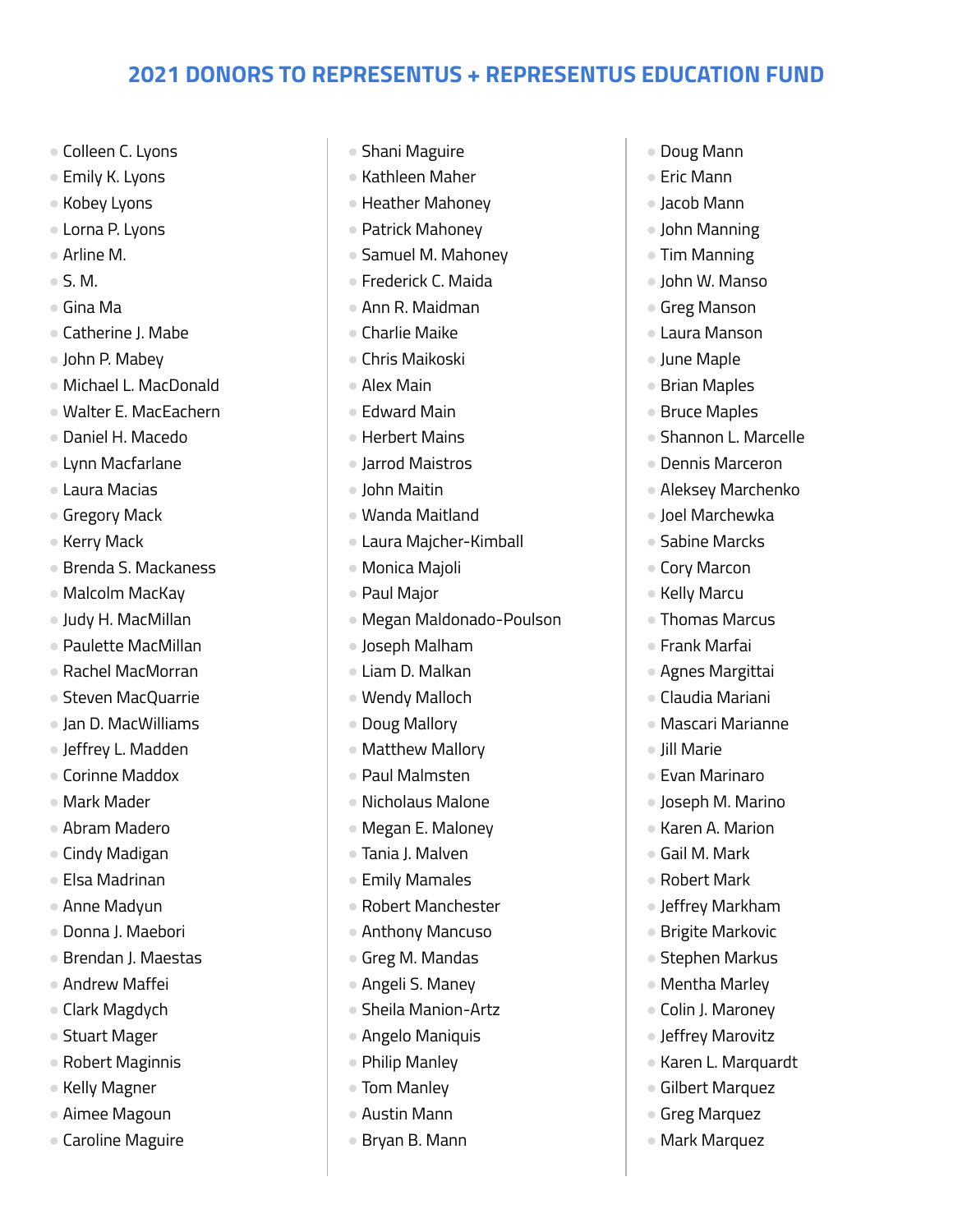- Alan Marr
- Keith M. Marr
- Siobhan Marrone
- Silas Marrs
- Joshua Mars
- Chris Marshall
- Ed Marshall
- Kathleen Marshall
- Matthew Marshall
- Pete Marshall
- Paul R. Marston
- Alexander Martelli
- Andy Martin
- Cindy Martin
- Elizabeth Martin
- Garrin Martin
- Hubert L. Martin
- James A. Martin
- Joanne Martin
- Johnny Martin
- Joshua Martin
- Lauren Martin
- Lilly Martin
- Matthew T. Martin
- Michelle Martin
- Russell Martin
- Sue Martin
- Taylor Martin
- Brooke Martineau
- Belinda Martinez
- Daniel Martinez
- Flora Martinez
- Joseph Martinez
- Frances E. Martini
- Ryan C. Martinson
- Megan Martorano
- Tanya Martushev
- Jeegar Maru
- Andrew Marvosh
- Guy Marx
- Michael Marzelli
- Gillian Masarie
- Kenya Mask
- William Massar
- John Massaro
- Kimberly E. Massung
- Ralph Mastromonaco
- M G. Mataisz
- Tawhiri Matea
- Alison Mather
- Wendy Mather
- Benjamin Matlock
- Cameron Matthews
- Daniel Matthews
- Susan S. Matthews
- Susan M. Matthews
- Della A. Matthis
- Cory Mattson
- Priscilla Matuson
- Courtney Maupin
- David R. Maupin
- Carol E. Maurer
- Lauren Maxwell
- Lee Maxwell
- Mary Maxwell
- Andrew May
- Simon Maybury
- Rose Mayer
- Michael Mayer-Feldberg
- Martin P. Mayland
- Hayden Maynard
- Jillian Maynard
- Samuel Maynard
- Holly Maynes
- Sandy Mayo
- Stanley B. Mays
- Brian Mayzak
- Ute Mazel-Reeves
- Jake J. Mazulewicz
- Renee Mazurek
- Carolann Mazza
- Shanon McAlister
- Gregory McArthy
- Raphael McBain
- Jeff McBride
- Kevin McCabe
- Mike McCabe
- Loreen McCafferty
- Liz McCaffrey
- Jaime McCandless
- Stacey L. McCann
- Clare McCarthy
- Susan McCarthy
- Jean-Marie A. McCauley
- Scott M. McCawley
- Brien L. McChesney
- Dan McClain
- Sabrina M. McClain

● Caryn McCleskey ● Les McCloud

● Matthew McCloud ● Erin A. McClouse ● Jasper McClung ● Alex McClure ● Kathleen McClure ● Nicholas McCollum ● Richard A. McComb ● Tom McConnel

● Virginia R. McConnell

● Marilyn McCord ● Amy McCormack ● Lyn McCormick ● Kevin McCourt ● Kathy McCreedy ● Sybil McCrorey ● Lauren McCullough

● Deborah McClain-Carter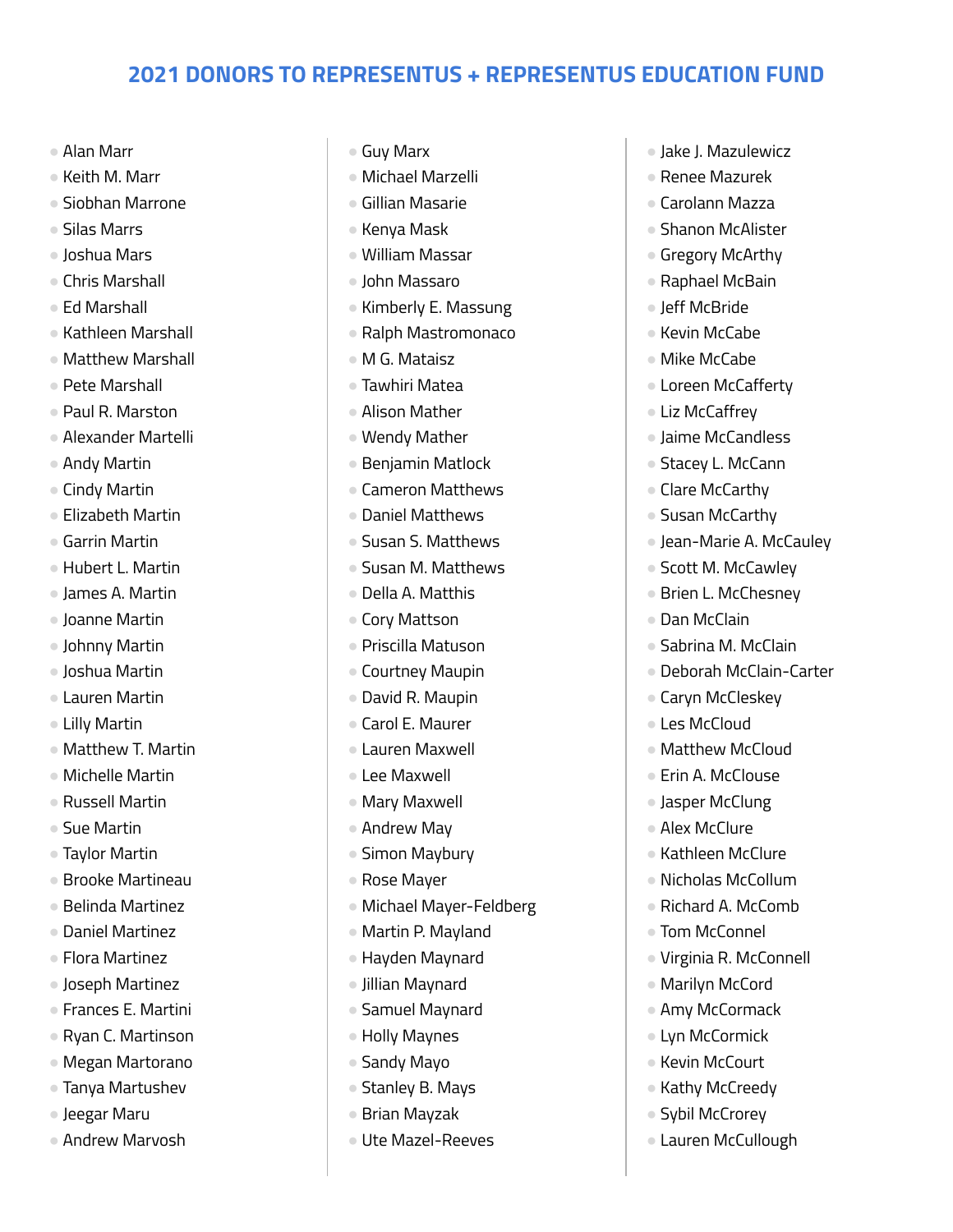- Susie McCune
- Ernest McDaniel
- Amanda McDavid
- William H. McDavid
- Andrea McDonald
- Jason McDonald
- Meghann K. McDonald
- Wayne L. McDonald
- Janet L. McDonnell
- Peter McDonnell
- Karin McDonough
- Frank A. McDougald
- Kenneth McElligott
- Charles A. McElravy
- Jeannie McElroy
- Richard McElvain
- Hugh S. McElwain
- Tim McEwan
- Joan McEwen
- Joshua McEwen
- Daniel E. McFadden
- Dennis J. McFarland
- Shamara McFarland
- Tim J. McGarrigal
- Joyce Y. McGeachy
- Katie McGee
- Lorraine Mcgee
- Lynne McGee
- Michelle McGee-Moore
- Catherine McGinley
- Patricia McGinty
- Robyn J. McGlade
- Damien McGovern
- Mary E. McGowan
- Justin McGrath
- Dominic McGraw
- MacKenna McGraw
- Sage McGraw
- Jo A. McGreevy
- Linda McGregor
- Joe McGuire
- Maurice K. McGuire
- Paul McGuire
- Rebecca S. McHale
- Charles J. McHugh
- Patty P. McIntire
- Kareen McIntosh
- Wes McIntyre
- Veaney McIrvin
- Matthew McKay
- Megan McKay
- James McKee
- Patrick McKenna
- Mark McKenzie
- Lori McKiernan
- Timothy T. McKinney
- Jean McKnight
- Jon McLanahan
- John McLaughlin
- Patricia McLaughlin
- Douglas McLees
- John McLees
- Michael McLellan
- Michael McLennan
- Lynn McLeod
- Will McLeod
- Kathleen McMahon
- Martin D. McMahon
- Nicolee McMahon
- Rebecca E. McMahon
- Joan A. McMillin
- Nikki McMorrow
- Erin McMullen
- Pamela M. McNall
- Mary H. McNally
- Terrence McNally
- Aimee McNamara
- Patrick McNamara
- Margaret McNeal
- Seth McNear
- Debra McNeill
- Gary McNerthney
- Erinn McNulty
- Robert & Barbara McOwen
- Alison McPhail
- Richard McPherson
- Brandon T. McReynolds
- Brian McShane
- Elena Mcswiggen
- Alexis Meade
- Desmond B. Meade
- Shiloh Meade
- Roger Meadows & Kathleen **Meadows**
- Sara Mears
- Matt R. Medford
- David Meendering
- Gary Megel
- Julie Meghji
- Kimi Mehlinger ● Farid Mehovic

● Azin Mehrnoosh ● Tarish Mehta ● Sarah Meier

● Wesley W. Melander ● Judith Melanson ● Mackenzie Melby ● Odalis Melendez ● Scott S. Mellors ● Bryan Melonis ● Edgar Mena

● Lilach Mendelovich ● Angie Mendez ● Laurie Mendik ● Cesar M. Mendoza ● Joanalyn Mendoza ● Matt Mensch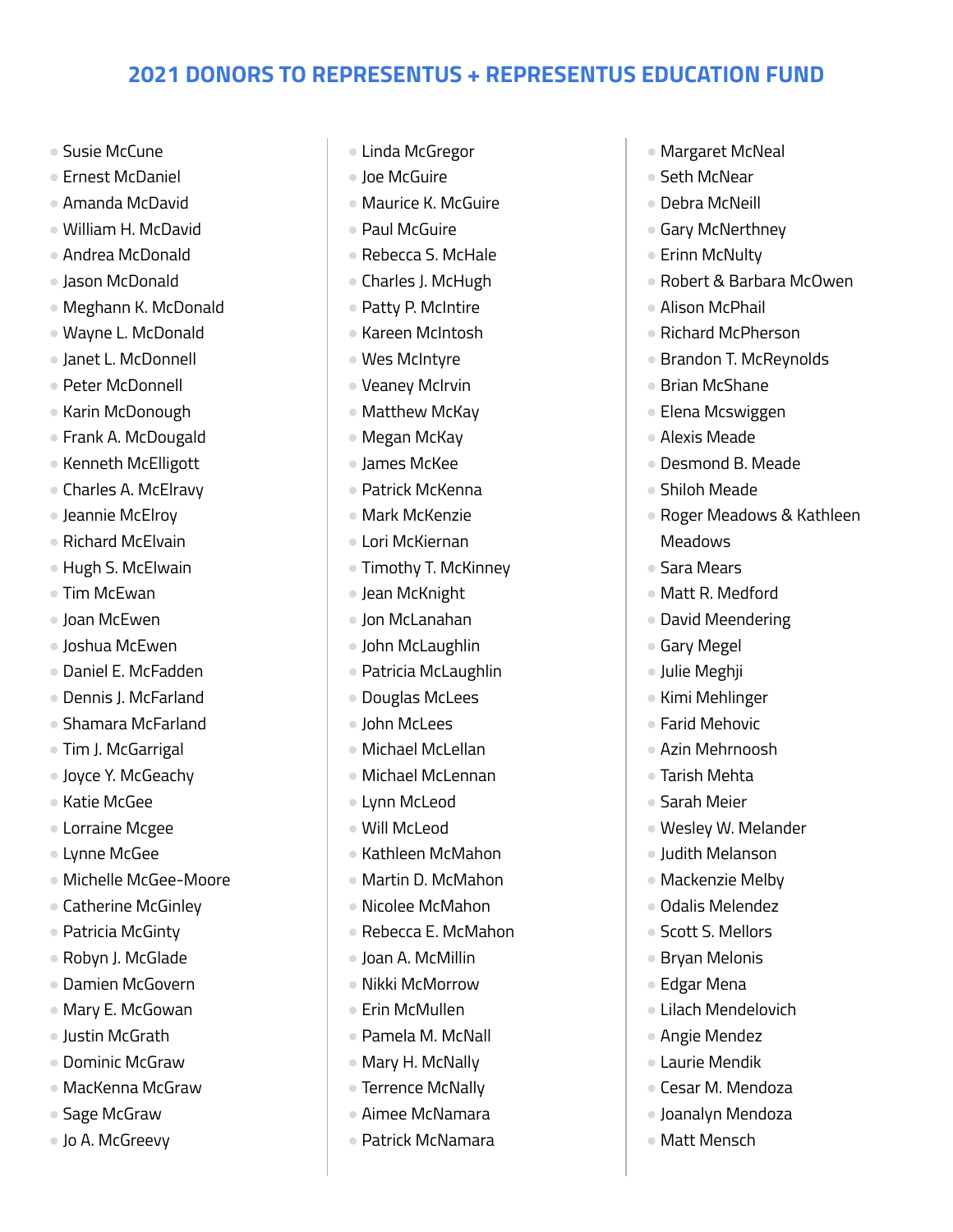- Adam C. Mentzer
- Russ Merbeth
- Ellie Mercer
- Mary S. Merchant
- James O. Meredith
- Ken Merrifield
- Loretta Merrill
- Dennis Merritt
- Sarah J. Mesdjian
- Elena Messerli
- Joel Messerschmidt
- Rafaela S. Messinger
- Beth A. Messler
- James Metcalf
- Julieann Metcalf
- Caroline Metosh-Dickey
- Alexandra Metz
- Carol L. Metz
- Kellen Metzdorf
- Greg Metzger
- Thomasin E. Meurer
- Pamela R. Meyer
- Pamela A. Meyer
- PLouise Meyer
- Seth Meyer
- Tricia Meyer
- Alan D. Meyers
- Linda Meyers
- Richard Meyst
- Barbara A. Miceli
- Jeff Miceli
- Laura Michaels
- Lisa Michaud
- Rob Michaud
- Sally A. Michel
- Stephen Michel
- Eric Michels
- Travis Mikalson
- John Miksad
- Rhonda S. Milam
- Bob Milani
- Julio Miles
- Tom Miles
- Katherine Millan
- Jaime Millard
- Aaron Miller
- Alexandra Miller
- Alexandra L. Miller
- Chris Miller
- Christie Miller
- Clay T. Miller
- Dawn A. Miller
- Dorothy Miller
- E D. Miller
- Evelyn S. Miller
- Gordon Miller
- Gregory A. Miller
- James Miller
- Janice Miller
- Jennifer N. Miller
- John Miller
- Julie Miller
- Katherine K. Miller
- Larry F. Miller
- Marlon H. Miller
- Mary L. Miller
- Michael Miller
- Nathan Miller
- Nicholas N. Miller
- Nicholas Miller
- Olivier Miller
- Paul Miller
- Robin Miller
- Sarah Miller
- Scott T. Miller
- Stephen Miller
- Susan Miller
- Thomas G. Miller
- Timothy Miller
- Trenton Miller
- Troy Miller
- Victoria Miller
- Wallace I. Miller
- Zach Miller
- Deborah K. Millis
- Kathleen A. Mills
- Zach Mills
- Andrew Milmoe
- Taylor N. Milone
- Linda Milstein
- Rachel Minecki
- Matthew Miner
- Tammy Miner
- Dave Mingos
- Thomas Minka
- Terri Minkin
- Michael Minogue
- Andrea M. Minor

● William A. Mirand ● Renee M. Miranda ● Jazmin Miranda-Smith

● Barbara Minor ● Fredric Mintz

● Crissy Miskin ● Brandi Mitchell ● Bryan Mitchell ● Cindy Mitchell ● Cynthia Mitchell ● Daniel Mitchell ● Georgetta Mitchell ● John Mitchell ● Melissa Mitchell ● Susan Mitchell ● Will Mitchell

● Joseph Mitchener ● David K. Mitsuoka ● Wendell Mize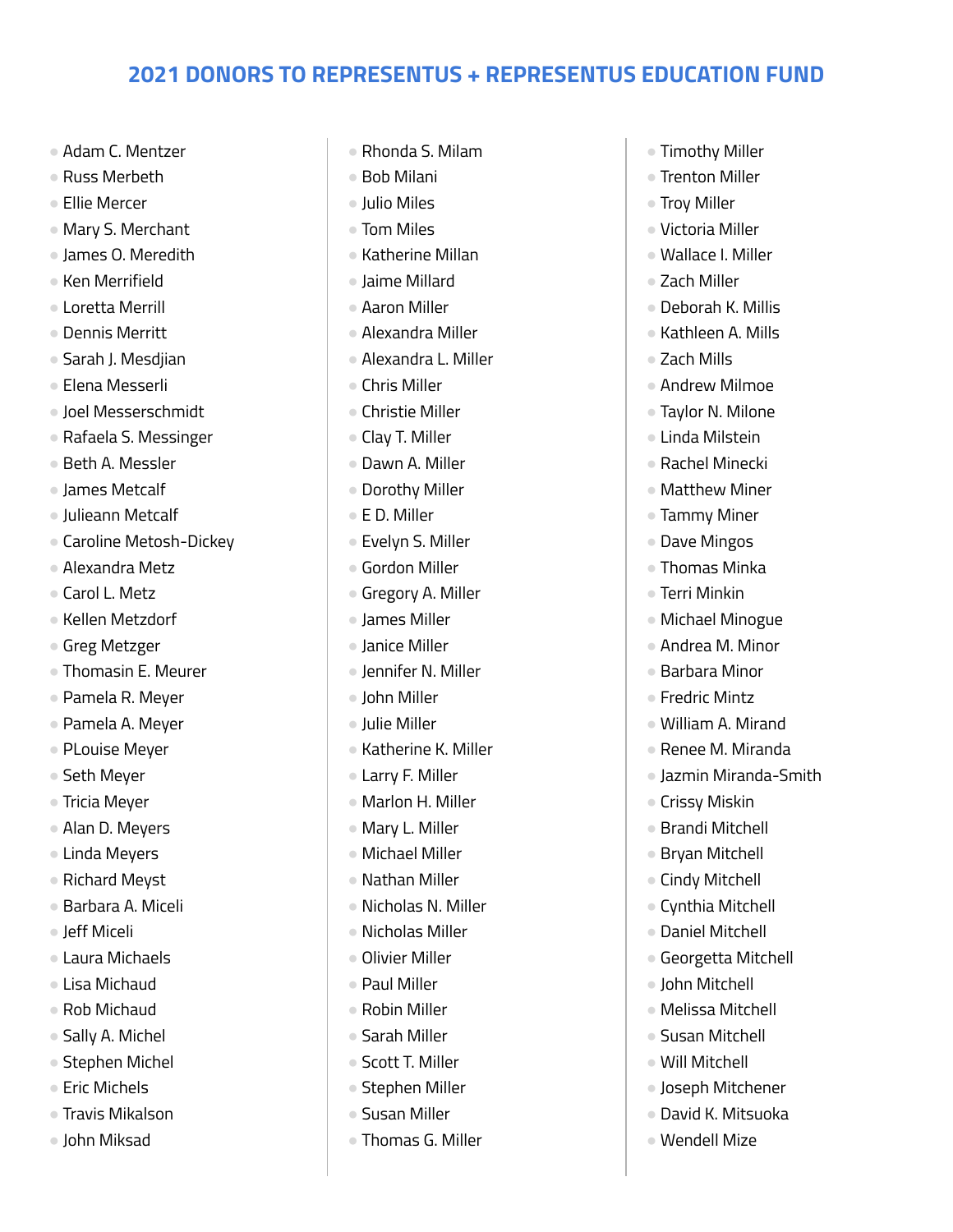- Michael F. Mizesko
- John M. Mlynick
- Michael Moats
- Paul Moceri
- Laura Moellering
- Anthony Moffa
- Ian J. Moffit
- Blaine H. Mogil
- Sanjay Mohindra
- June Mohns
- Eric Mohr
- David Moise
- Kristen Moisey
- John Molina
- Cynthia Molinero
- Alexa Mollica
- Daniel Moloney
- Carolyn Monahan
- Michael Monahan
- Julian Monceaux
- David F. Mondejar
- Paul Mondor
- JoNita Mongeon
- Sean Monica
- R. Monroe
- Gabriel Monroy
- Mark Monsanto
- William F. Monson
- Peter Montague
- Liz Montaigne
- Jessica Montalvo
- Joseph Montana
- Teresa Montanelli
- Robert Montani
- Bonnie Monte
- Gary L. Monteau
- Lalit Monteiro
- Stephen Monteiro
- Vincent Montesano
- Carol L. Montgomery
- Kyle Montgomery
- Lorette Montgomery
- Amy Monzon
- Cole Moody
- Caroline Moon
- Cynthia Moon
- Lisa Moon
- Jonathan D. Mooney
- Ali C. Moore
- Carole A. Moore
- Cathleen Moore
- Chris D. Moore
- Erik Moore
- George c. Moore
- Katherine E. Moore
- Mark Moore
- Meghan Moore
- Molly P. Moore
- Nancy Moore
- Phillip Moore
- Robert F. Moore
- Robert L. Moore
- Suzanne B. Moore
- David Moorman
- Cedar Mora
- Phoebe J. Morad
- Stephen R. Morairty
- Vasco H. Morais
- Jorge Morales
- Joseph Morales
- Josh D. Morales
- Martha Morales
- Ralph A. Morales
- Olivia Moran
- Dennis Morani
- Teresa A. Morelock
- Juan Moreno
- Vanya Moreno
- Harold L. Morgan
- Liza Morgan
- Paula Morgan
- Steve Morgan
- Timothy Morgan
- Kristina Morgan-Houston
- Melanie Morimoto
- Morrison Charitable Trust Fund
- Jason Morley
- Frank Morreale
- Judi Morrell
- Thomas Morrill
- Anne Morris
- Christopher Morris
- Jessica P. Morris
- Matt Morris
- Steve Morris
- David Morrison
- Lisa C. Morrison
- Michael Morrison

● Kevon C. Morrow ● Dawn Morse ● Michael Morse ● Amir Mortazavi ● Jim Mortensen ● Linda Mortensen ● John Morthole ● Celeste Morton ● Stephanie Morton ● Parisa Mosavian ● Susan C. Mosebar ● Laura Mosedale ● Marcus Moseley ● Diane Mosely ● Jacob Moser ● Elaine Mosesian ● Mary K. Mosey

● Shavonne Morrison

● Morrison Family Living Trust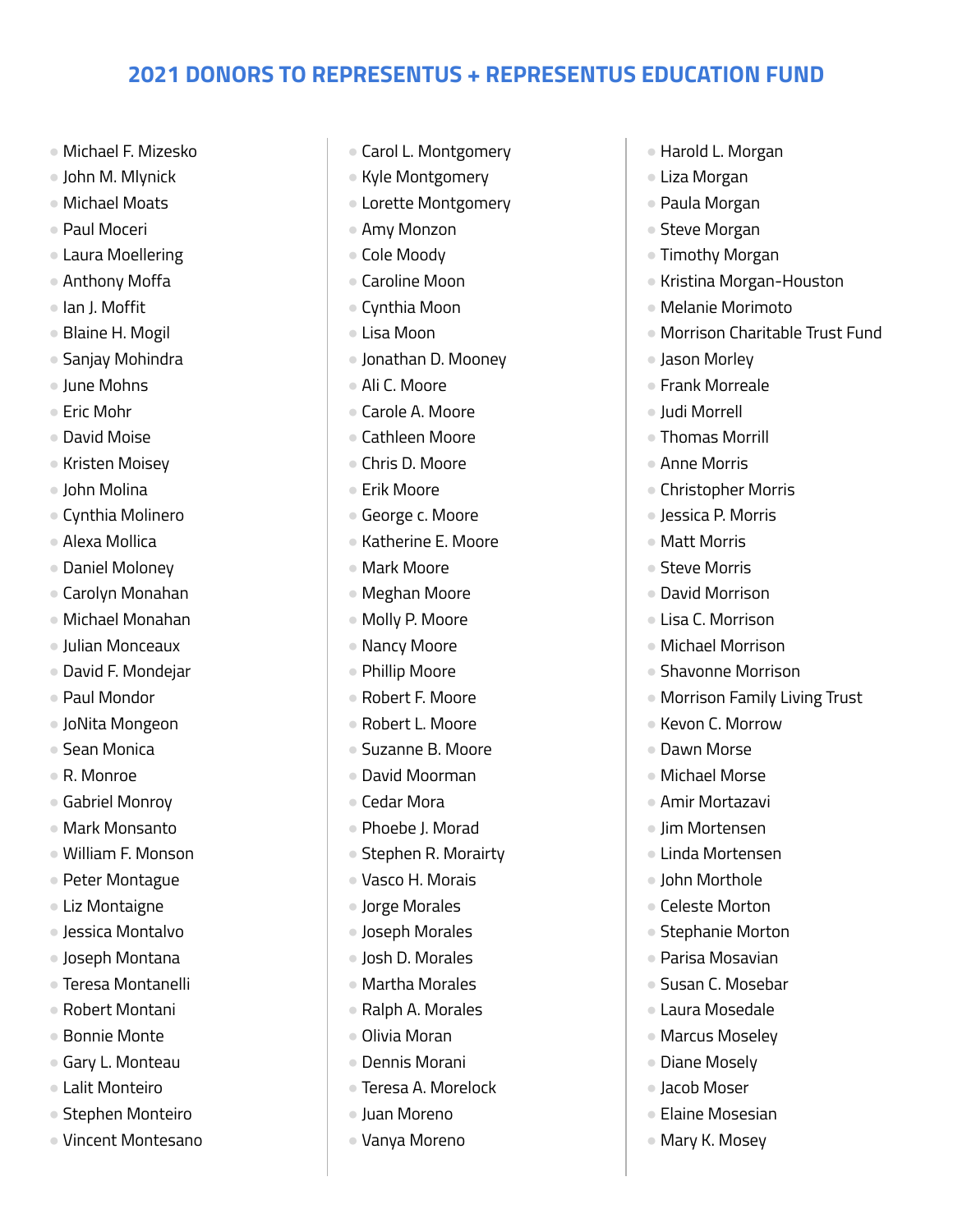- Vadim Moskalin
- Craig Mosmen
- Jonathan Mosney
- Heather Moss
- Judith Moss
- Vincent Moss
- Bijan Mottahedeh
- William Moudry
- Rick Moudy
- Valerie Mounter
- Sue Moureau
- Dean Movshovitz
- Stephen Mower
- Kirsten S. Moy
- Fernando Moyano
- Katelyn Moylan
- Mark Mrohs
- Amy Mudd
- Virginia Mudd & Clifford Burke
- Kit Muehlman
- Christian Mueller
- Elizabeth J. Mueller
- Jonathan M. Mueller
- Lutfi H. Muhammad
- Fred Muhlv
- Andrew Muinos
- Susie Muise
- lmulder Mulder
- Jennifer Muldoon
- Thomas Muldowney
- Joe Mulkern
- Aimee Mullahy
- Courtney C. Mullen
- Gary Mullen
- Marla Mullen
- Melinda J. Muller
- Susannah Muller
- Adrienne Mullinax
- Evan Mullins
- Michael Mulrennan
- Connor Munnis
- Isabel C. Munoz
- Robert Munson
- Vincent Murante
- Randy Murbach
- Clint Murchison
- Lauren Murdoch
- Gina Murdock
- Scott A. Muri
- Chris M. Murphy
- John Murphy
- John A. Murphy
- Kathy G. Murphy
- Lizanne Murphy
- Pat Murphy
- Sherry L. Murphy
- Alan Murray
- Brian Murray
- Christopher J. Murray
- Edmund Murray
- Jonathan A. Murray
- Kevin Murray
- Phillip Murray
- Sharyn Murray
- Thomas Murray
- Virginia Murray
- Lynne E. Murrow
- David Murtha
- Kris Murty
- Ken R. Musgrove
- Laurie Musslewhite
- John Myer
- Berneathia Myers
- Catherine Myers
- Dan Myers
- Jaime Myers
- Jillian M. Myers
- Mariah J. Myers
- Melinda A. Myers
- Robert Myers
- Joshua Myhre
- Alexandra Myles
- Bonnie N.
- Jackie N.
- Mark Nadler
- Claire Nagata
- Alysa Nahmias-Carmichael
- Diana Naparst
- Vikas Narula
- Colleen Naseem
- Cristeena G. Naser
- Derek Nash
- Jamian Nass
- Nicholas Nassim
- Lisa Nastasi
- Rachel Natelson
- George P. Nauful
- Aaron Nauman
- Elaine Navarro ● Chloe Nave

● Aadil Naveed ● Julie Navin ● Paul Naylor ● Phillip Nazareth ● Autumn Nazarian ● David Nazworth ● John H. Neal ● Renee Neal ● Dawn Neale ● Daniel Neel ● Durenda O. Neel ● Joshua Neely ● Richard Neely ● Nancy Neff

● Matthew Negovanna

● Susan Nehrinh ● Marcy Neilson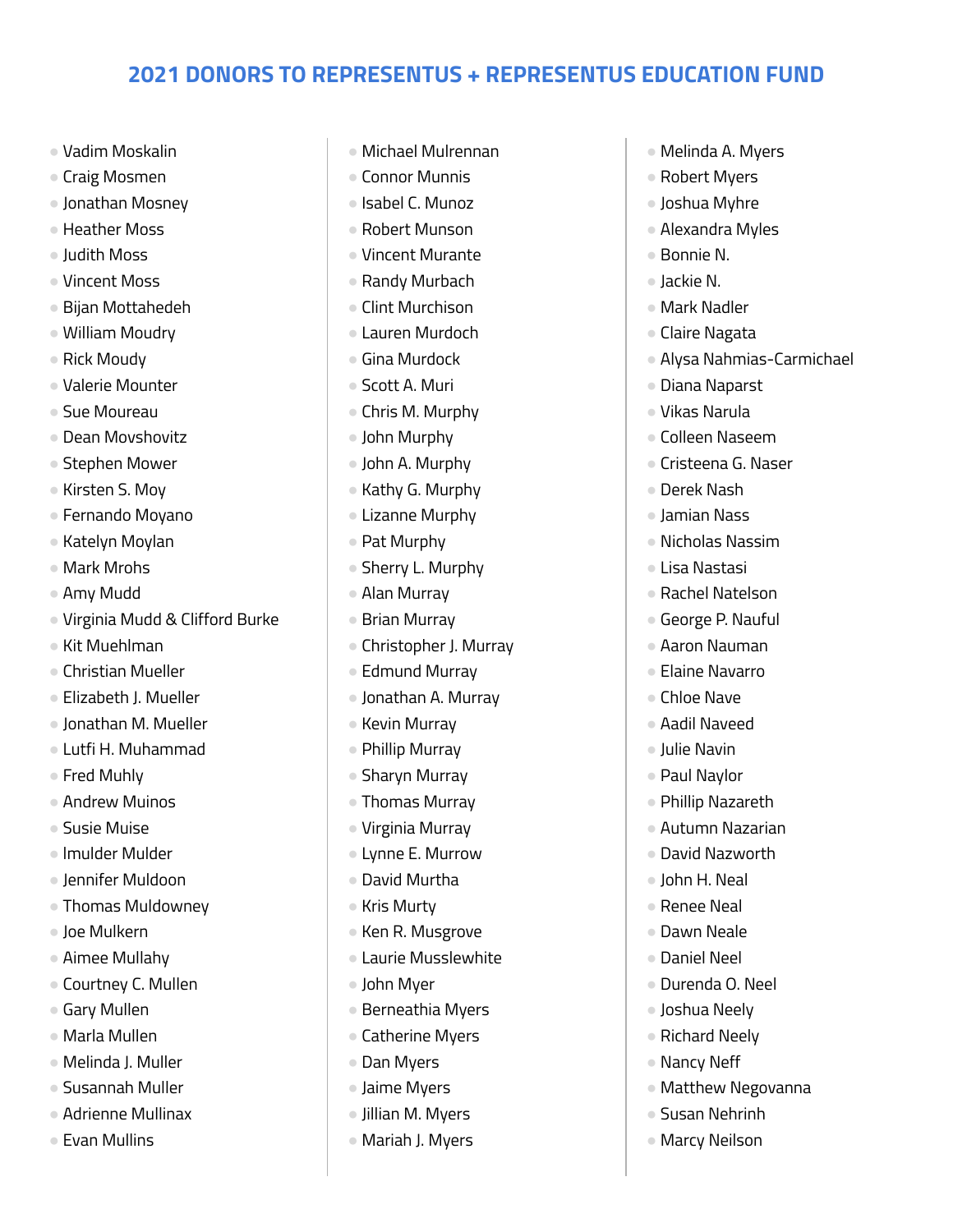- Jeff Nein
- John S. Neiswender
- Ellie Nejat
- Jan Nelson
- Lee Nelson
- Mark Nelson
- Richard F. Nelson
- Rolf Nelson
- Troy Nelson
- Susan Nemeth-Wild
- Don W. Nems
- Ian Nesbit
- Jo A. Nessmith
- Tanner T. Netterville
- Maren Neufeld
- Kail Neuman
- Fritz Neumann
- Kate Neumann
- Karen Neuschafer
- Eberhard Neutz
- Jennifer Newberger
- Bryson Newell
- Roy Newell
- Michael K. Newey
- Burnell Newhouse
- Susan Newhouse
- Patricia Newkirk
- Denise Newman
- Brad Newsham
- David W. Newswanger
- Noelle Newton
- Robert B. Ney
- Elizabeth Neyens
- LaRae A. Neyens
- Carolyn M. Ngugi
- Chanh Nguyen
- Richard Ni
- Brian Nichols
- Mark Nichols
- Mary Nichols
- Susan M. Nickerson
- Murray Nicole
- Brett Nieland
- Bruce Nielsen
- Andrew M. Nienhaus
- John Nienstedt
- JJ Nigro
- David Nimowitz
- Nadeem Nimri
- Linda Nisonoff
- Spencer Nitta
- Eni G. Njoku
- Justin Noble
- William Noble
- Jennifer Noce
- Fredia Nolan
- John R. Nolan
- Joyce Nolan
- Daniel A. Noland
- John Noland
- David C. Nord
- Peter D. Nordgren
- Hugo G. Noriega
- Andrew P. Norman
- Harry North
- Rosemary Norton
- Leonard A. Notto
- Donald Novak
- Erin A. Novak
- Kellie Novak
- Mark Novak
- Barbara Noveau
- Deana Nuchter
- Whitney Nuehring
- Diane Nugent
- James Nugent
- Juan C. Nunez
- Philip Nunn
- Robert T. Nunn
- MaryBeth C. Nuovo
- Glenn Nye
- Erin Nylen
- Paul O'Brian
- Bruce R. O'Brien
- John O'Brien
- Raymond O'Brien
- Stephen O'Brien
- William S. O'Brien
- Robert O'Carroll
- Itara O'Connell
- Michael A. O'Connell
- Dennis P. O'Connor
- Patrick E. O'Dell
- Conor O'Farrell
- Terry J. O'Gara
- Carol O'Hara
- Raymond O'Keefe
- John O'Leary
- Raquel O'Leary ● Judith O'Neale

● Terry O'Reilly

● Carol O'Rourke

● J. O'Shea

● John Oblad ● Tori Oblad

● Brent H. Ochiai ● Patricia Ochman ● Andrew Ochoa ● Rose O. Ochs ● Emi Oda

● Shohsei F. Oda

● William A. O'Riordan

● Nicholas O'Sullivan ● Edward Obbard ● Rob M. Oberdorfer ● Emeka Obianyor ● Hayward B. Oblad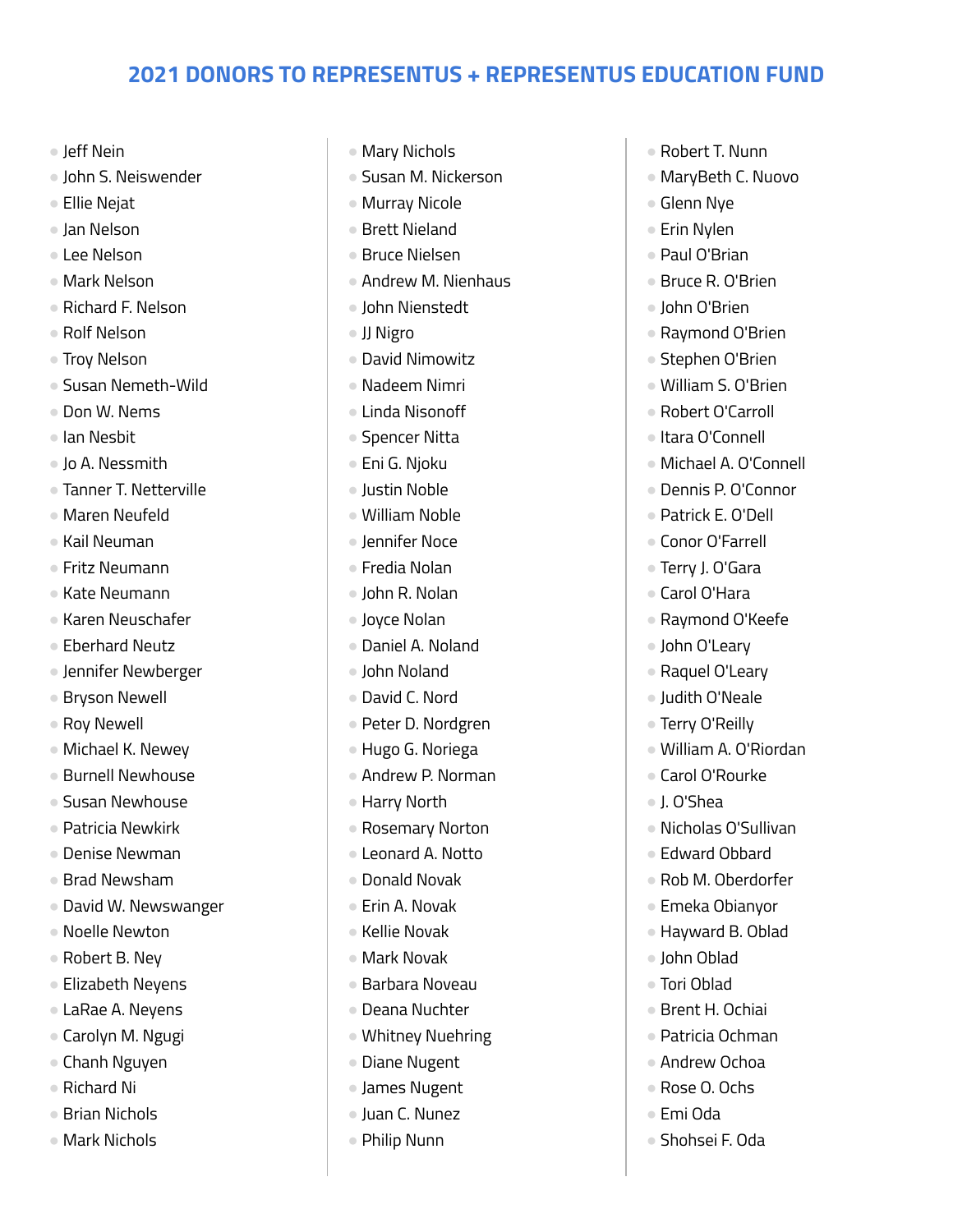- Ron Odenheimer
- Glenn E. Oehms
- Frederick & Zelda Oelrich
- Gregory Ogden
- Jeremy Ogle
- Marsha Ohlin
- Tom J. Ohmer
- Judith Ohrt
- Valli Oídonnell
- Sandra K. Oksen
- Joseph Olan
- Doug J. Old
- John D. Oldham
- Marsha D. Oldham
- Bruce Olitzky
- David Olivas
- Nancy Oliver
- Tod Oliver
- William Oliver
- Patrick J. Olivieri
- Kyle Olivo
- Michelle M. Olk
- Tatiana M. Olsak
- Cory F. Olsen
- Scott A. Olsen
- Theresa Olsen
- Barbara Olson
- David Olson
- Michael Olson
- Rebecca R. Olson
- Rikki Olson
- Nathanael Olsson
- Joy Om
- Eleanor Ommani
- Joseph Omran
- Diane ONeal
- Jeffrey Ong
- Warren Ong
- Debora D. OQuinn
- Joseph Orcutt
- Eileen F. Ordwav
- Colin ORegan
- Dorothy OReilly
- Kris Ornelas
- Severo Ornstein
- Kevin ORourke
- Kevin Orr
- Maxx Y. Orr
- Michael Orrell
- David Ortega
- Pilar P. Ortega
- Victor J. Ortega
- Frank Ortez
- Alexander Ortiz
- Arthur Ortiz
- Jose A. Ortiz
- Sono Osato
- Karen Osborne
- Robert Oschman
- Laura Ostenberg
- Dave V. Osteraas
- Mark H. Osterhout
- Joan Ostrin
- Lisa Oswald
- Sharon Oswalt
- Andrew D. Ottiger
- Andrew C. Otto
- Christie Ouellette
- Kaitlyn Ouillette
- Stephen Owen
- Susan Owen
- Steve Owston
- Carol Oxford
- Richard Paar
- Benjamin Pablo
- Andrew Pace
- Adam Pacholski
- Linda Pachuta
- Michael Pacilio
- Brian Packer
- Sue A. Padden
- Michael Paddock
- Bobee Padilla
- Cintia D. Padilla
- Leonard Padilla
- Taylor Pagano
- James D. Page
- Casey Pahl
- Saam Pahlavan
- Katisha Paige
- Rebecca J. Paiva
- Michael G. Paiz
- JP Palanuk
- Michael Palazzolo
- Jon Paley
- Jeff Palitz
- David Paller
- Laurie Palmen

● Melinda Palmer ● Gabrielle Palumbo

● Jesse Pangburn ● leffrey Pankin ● Gerald Pannone ● Connie Pappas ● Jorge Parada ● Kate Paradis

● Ashok Parameswaran

● Jesse J. Parete ● John Parides ● Jennifer A. Paris ● Jennifer Paris ● Wade Parish ● Eric Park

● Camille Parker ● Dennis Parker

● Kyle Palmer

● Pami Pami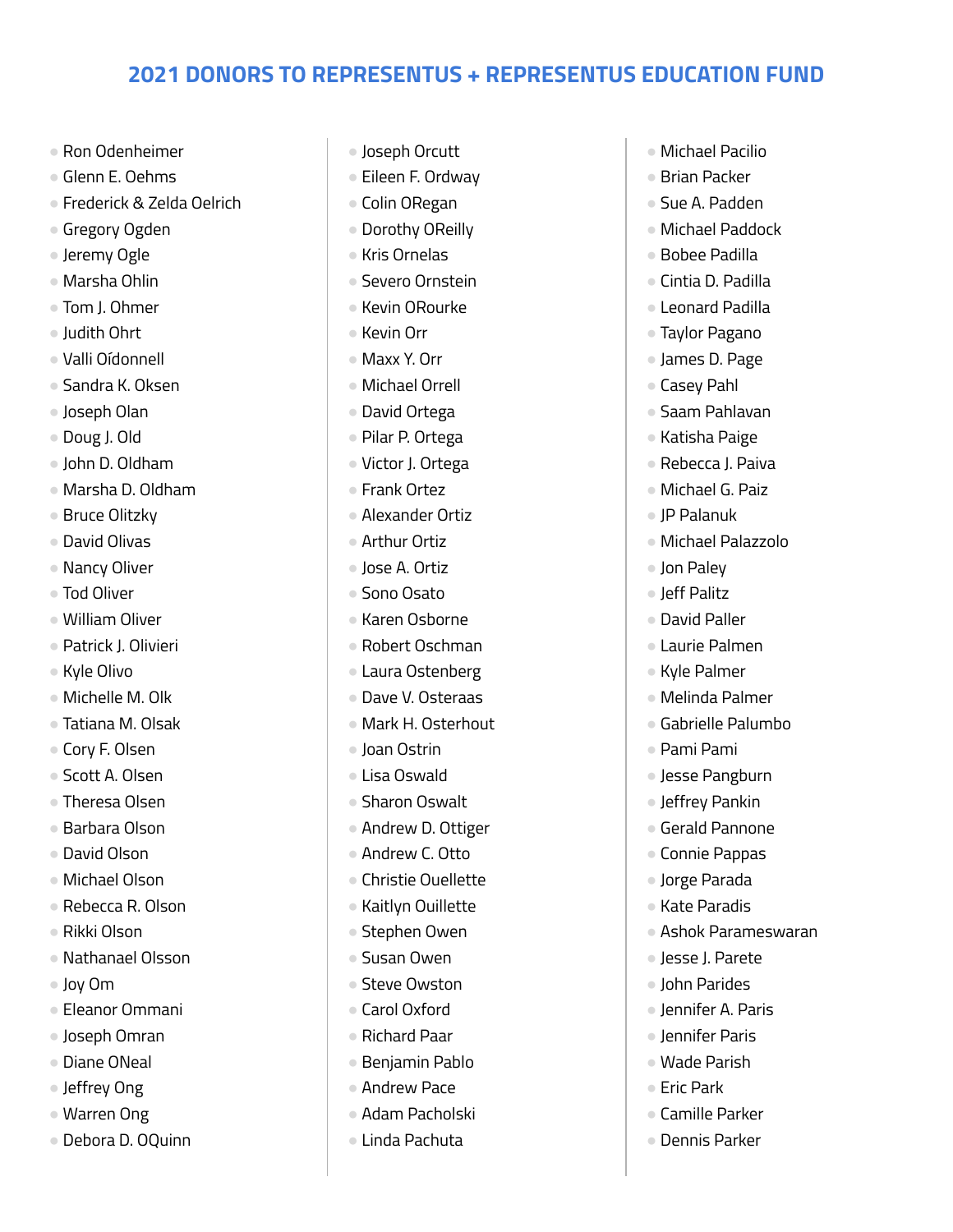- Joseph H. Parker
- Matthew Parker
- Michael Parker
- Patrick Parker
- Tesh Parker
- James Parkes
- Terri Parkin
- Jennifer Parlapiano
- Lori Parnass
- Olivia Parriott
- Carl Parrish
- Joel Parry
- William J. Parry
- Fredric W. Parsons
- Garv Parsons
- James D. Partin
- Jeremy C. Paskali
- Stephen Paskos
- John Pasquale
- John T. Passante
- Jan Passion
- Andrea L. Passwater
- Mary A. Pastore
- Eshaan Patel
- Parth T. Patel
- Mark Patrick
- Candis M. Patsons
- Susan Patten
- Mark Patterson
- Ottis Patterson
- Don P. Pattillo
- Audrey Patton
- Greg Paul
- Jean Pauley
- Lynda Pauling
- Hyrum C. Paulsen
- Steve M. Payeur
- Miranda L. Paymer
- Anna Payne
- Luke Payne
- Hannah Payson
- Beverly M. Payton
- Marick D. Payton
- Carter Peabody
- Karen Peabody
- Patricia Peabody
- Stephen Pearce
- Anne Pearcy-Wilken
- Beth Pearlman
- Collin Pearsall
- Jeff Pearse
- Kelli Pearson
- Bohdan Pechenyak
- Sierra Pecheur
- Grant Pecoff
- Gregory Pederson
- Mike N. Pedicini
- Amabelle Pedregosa
- Michael Pedrotti
- Aaron R. Peekstok
- Scott Peers
- Laura Peet
- Anne M. Peiffer
- Edward & Joan Pelc
- David Pelfrey
- Karen Pelham
- Stephen A. Pell
- Jacob Pellegren
- Carlos Pena
- Guy Penard
- Colin Pence
- Stephen Pendl
- Mike Pendley
- Tyrrel Penn
- Phil Pennock
- Raphael B. Penteado
- Heidi S. Pento
- Thomas Pepe
- Suzanne M. Perada
- Claudia Perea
- Philippe Perebinossoff
- Kirk Perecich
- Richard J. Perecko
- Audrey A. Perez
- Bonita Perez
- Juan Perez
- Michael P. Perez
- Thomas Perez
- Cherie M. Perine
- Edward A. Perkins
- Elizabeth L. Perkins
- Sabra Perkins
- Scott Perkins
- Steven M. Perkins
- Trina S. Perna
- Quiteria Perreira
- Patti A. Perrin
- Ann B. Perrone
- Deborah Perry ● Mark B. Perry

● Michael Perry ● Rachel Perry ● Sheryll Perry ● William Perry ● Leslie Peters ● Matthew Peters ● Aaron Petersen ● Alan Petersen ● Barbara Petersen ● Evelyn R. Petersen ● Jesse G. Petersen ● Mark Petersen ● Travis Petersheim ● Gayle M. Peterson ● Jennaya Peterson ● Judi Peterson ● Keith Peterson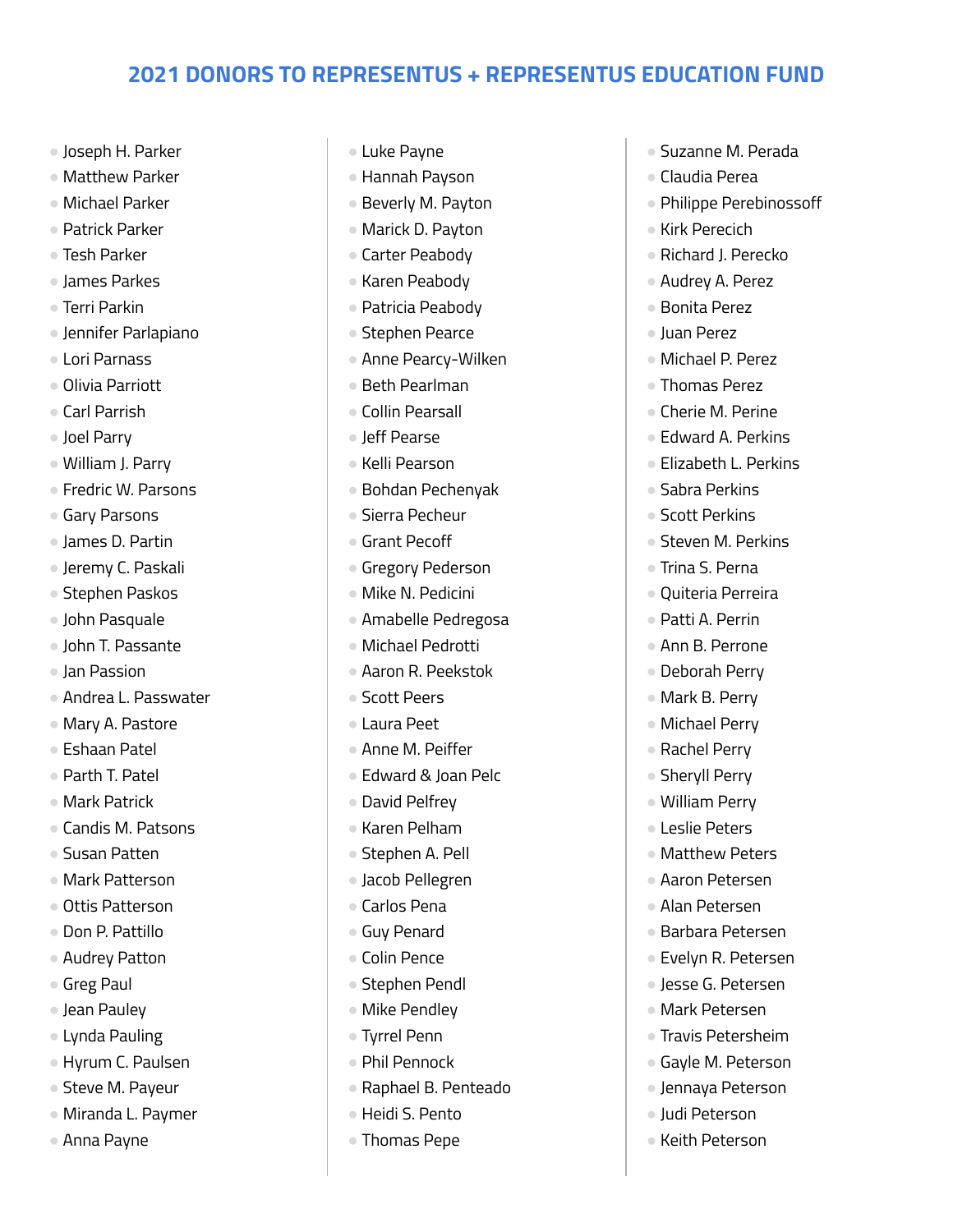- Louise Peterson
- Nicole M. Peterson
- Sandra & Robin Peterson
- Susan Peterson
- Tish Peterson
- Susan Pethick
- Leiandria Pettit
- Susan Pettit
- Diana Petty
- Paul Petty
- Andrew A. Petyo
- Terri Peyton
- David Pfeiffer
- Sue Phalen
- Alice Pham
- James F. Phelps
- Thomas Philips
- Charles A. Phillips
- David Phillips
- David L. Phillips
- Doyle Phillips
- Lyn D. Phillips
- Margaret B. Phillips
- Nancy Phillips
- Taylor R. Phillips
- Nguyen Phung
- Chase Piatek
- Christina Piazza
- Christopher Piccioni
- Page K. Piccolo
- Norman Picker
- Steve Pickett
- Theresa Pickup
- Mark Piekny
- Coleen Pierce
- Edith Pierce
- Michael W. Pierson
- Chris Pifer
- Massimo Pigliucci
- Barry S. Pike
- David Pilewskie
- Susan Pilipchuk
- Xavier Pineda
- Maria Pintar
- Blake Pinter
- Wayne Pipke
- Terry L. Pippin
- Anne Pipps
- Joe Pires
- Teresa Piroue
- Chuck V. Pirrello
- Robert Pitagora
- Marcia C. Pitcher
- Scott Pitek
- Denise Pitts
- Riley C. Pitts
- Rose M. Pizzillo
- Jennifer Pla
- Matthew Plass
- John J. Platero
- Luke E. Platt
- Jeffrey W. Plaut
- Ashley Plessas
- Timothy Pletcher
- Jack Plotnick
- Nick Plowman
- Kate Plumb
- Ksenya Plumb
- Bryan J. Plunger
- Donna J. Plunkett
- Mark Podhorzer
- Raymond Poe
- William A. Poetker
- Evgeny Pogorelov
- Bethany Poirier
- Carissa A. Pokorny-Golden
- Jim Poland
- Noelle Pollet
- Ed Pollick
- Lesley Pollitt
- Douglas Pomeroy
- Justin L. Pomeroy
- Cyrilla B. Pond
- Todd Ponder
- Leo Pong
- Cary Pool
- Barish Poole
- Chris D. Poole
- Jennifer Poole
- Sylvia Pope
- Jeffrey J. Poplis
- Dale F. Popp
- Jo A. Portell
- Abe Porter
- Bridget B. Porter
- Deborah Porter & Nicholas Negroponte
- Will Porter
- Dennis Portlock
- John S. Posey ● Lynne Posner

● Andrew Post ● Frank Pote

● Cynthia J. Potter ● Garret Potter ● Nicholas Potter ● Seth Pouliot ● Ruth Poulos ● Danielle Poulsen ● Eric Poulsen ● Beth Povlow ● Jill Powdermaker ● Charles Powell ● Darin Powell ● Don Powell

● Edward E. Powell ● Jennifer W. Powell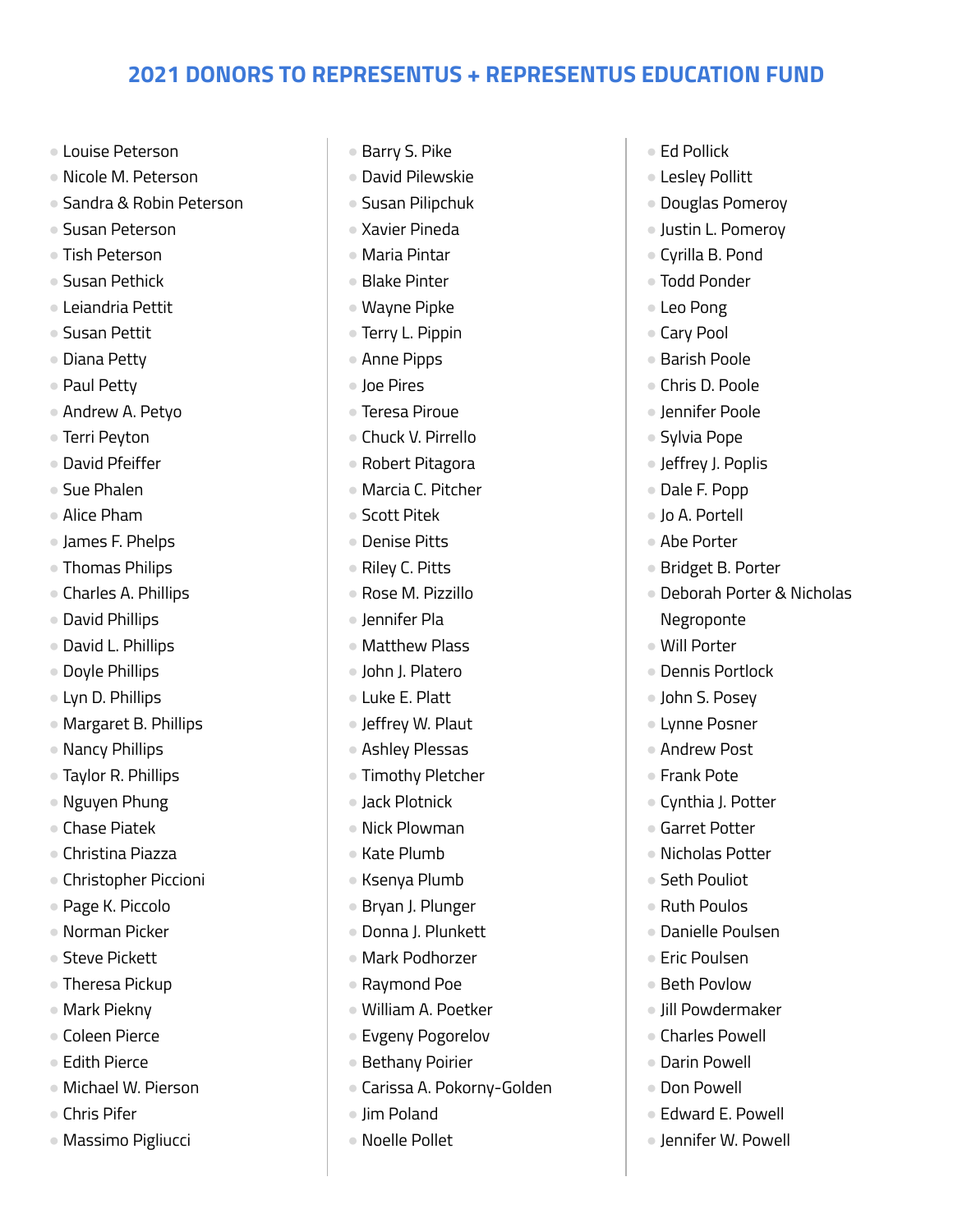- Ruth Powell
- Suzanne Powell
- William T. Powell
- Sally Powell-Ashby
- Alethea P. Power
- Greg D. Power
- Nita Powers
- Tamara A. Powers
- Laura Prager
- Mary J. Pramik
- Frank L. Prather
- Dan T. Pratschner
- Elizabeth Pratt
- Kathy Pratt
- Michael A. Pratt
- Jeffrey J. Pream
- Kyle Preissner
- Joseph A. Prendamano
- Austin Presley
- Mark J. Presson
- Layne A. Prest
- Charles Preston
- Dana R. Price
- Denise Price
- James Price
- Jennifer L. Price
- Linda Price
- Susan C. Price
- Sybil Priebe
- Sandy Priester
- Tim Primm
- Elisabeth B. Pringle
- Patricia Procopi
- Dave Proehl
- Ryan Z. Proffitt
- Randy Propst
- Michael Provancha
- Rick Provencio
- Joan Provinse
- Kyle D. Pruett
- Maud I. Pruiett
- Elizabeth Pruitt
- Janet Pry
- Ruth Pryor
- Sunita R. Przewlocki
- Mary Psomadakis
- James Puett
- Lee Pugh
- A. L. Pugsley
- Noel S. Puldon
- Stephen J. Pulley
- Mark Pumford
- Christopher Purdum
- Jeanne Purser
- Jesus R. Putnam
- Lem C. Putnam
- Perry Putnam
- Ethan Puzarne
- Christopher Pylant
- Alexandra Pyle
- Jessica Pyle
- Gloria Quackenbush
- Melissa A. Quackenbush
- Pam Quackenbush
- Cirri A. Ouick
- Josh Quick
- Dorothy Quillen
- Joyce O. Quilliams
- John Quinn
- Jonathan B. Quint
- Rhys Quirk
- Jennifer Quisenberry
- Jennifer R. R.
- Jenine Rabin
- Sandy Rabinowitz
- John C. Raby
- $\bullet$  Anna Rachminov
- Lynne Radcliffe
- Robert Rader
- Elaine Rado
- Katya Raffensperger
- Barry Rafkind
- John P. Ragan
- James Raimes
- Darnell Rainey
- Pamela Rainey
- Deanna Rains
- Chris Rajczi
- Steven A. Ramey
- Kurt Ramlo
- Carl W. Ramm
- Clark S. Ramos
- John G. Ramos
- Maryann F. Ramos
- Paul Ramos
- Cheryl Rampage
- Marilee B. Ramsell
- Herschel R. Ramsey

● Thomas & Amira Ranney

● Tommi Rantanen ● Vincent Raphael ● George A. Rappolt ● Zachary Rapport ● Henry W. Raschke ● Chris Rasmussen ● Elissa Rasmussen

● Carol Rathe ● Larry Rathe

● Muki Ramsey

● Patrick Ramsey ● Nigel Randall ● Joe Randazzo ● Bryce Raney ● Jim E. Raney ● Rob Ranger ● Kait Rankins ● Nathan Ranney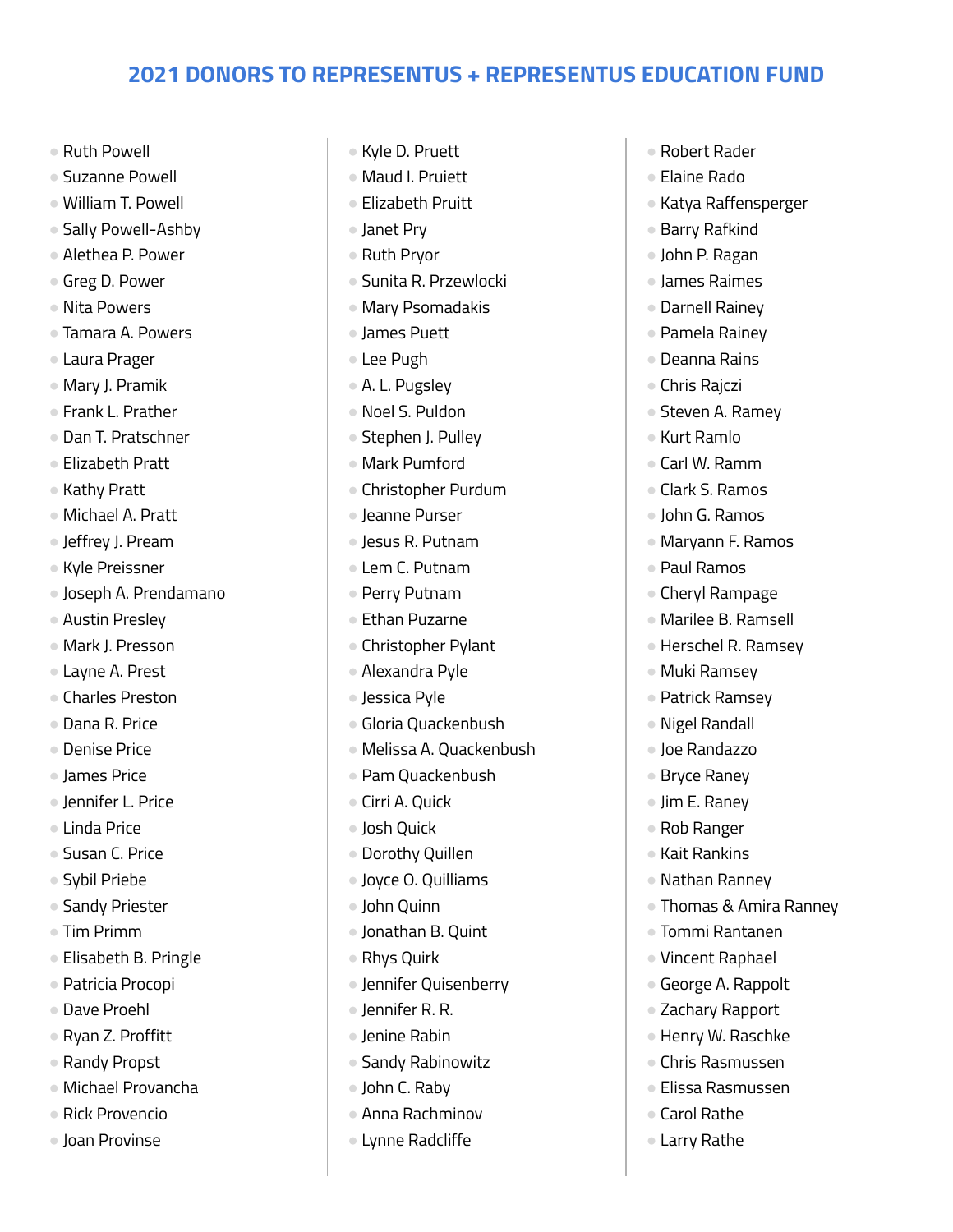- Richard Ratner
- Alex A. Rattray
- Cilla & Andrew Raughley
- Dale L. Raugust
- Emily M. Rausa
- Dorothy Rausch
- Michael J. Rauth
- Diane Raven
- Michael T. Ravenwood
- Christian I. Ray
- Dave Ray
- Susan Ray
- Reese Raymond
- Richard Raymond
- Teri Raymond
- Colleen Reardon
- Nicholas Reavill & Emily Wolahan
- Christopher V. Rebert
- Gary Reckard
- Amber L. Reckner
- Robert S. Redden
- Swapna Reddy
- Gregory Redfern
- Ilya A. Redkozubov
- Ed V. Redondo
- Barbara Reed
- Jake Reed
- Kenneth C. Reed
- Matt Reedy
- Matthew S. Reedy
- L. P. Rees
- Laura Montonye Reese M. Reese
- Polly & Brock Reeve
- Joseph Reeves
- Barbara Regan
- Danita Regehr
- Katherine Regier
- Andrew Reich
- Gina Reich
- Klaus Reich
- Samuel Reich
- Claudette H. Reichel
- Jennifer Reichert
- John Reichert
- Ann Reid
- Nicholas Reilingh
- Eileen Reilly
- Jesse Reinfelder
- Margaret Reis
- Liz Z. Reisman
- Sherry Reisner
- William Remsen
- Sandgren Rena
- Jessica Renda
- Quency Rene
- Douglas C. Renfield-Miller
- Mark Renison
- Nura A. Renke
- Paul Renois
- Marissa Renshaw
- Paula Renteria
- Sarah Repasky
- Wayne Reschke
- James Resmini
- Patricia Resmini
- Alisa R. Rettschlag
- Bob Reukauf
- Zach P. Reuter
- Bruce Reutlinger
- Patricia Reville
- Erich J. Rex
- Irma Rey
- Angelito Reyes
- Mario Reyes
- David Reyna
- Chad Reynolds
- Diane P. Reynolds
- Jeffrey Reynolds
- Rob Reynolds
- Sharon Reynolds
- Susan M. Reynolds
- Lisa J. Reza
- Kristen Reznich
- Rachel Rhee
- Leah Rhey
- Andrew Rhoades
- Steven Rhodes
- Claude C. Rhone
- Ellenmarie Rhone
- Robert R. Ricci
- Brian A. Rice
- Daniel J. Rice
- Janice Rice
- Gary Rich
- Glenton Richards
- Melissa Richards
- Stephanie Richards
- Juliette Richardson

● Margaret Richardson ● Tom Richardson

● Elana C. Richmond ● Howard N. Richoux ● Bryan M. Richter ● Donald Rickard ● Mike Ricketts ● Dustin L. Ricks ● John Riddle ● Lucas A. Rider ● John Ridley ● Kerry Ridley ● Romeo Ridore ● Lenore Riegel ● Heidi Rielly ● Diane Riemer

● Linda Richardson

● Dax Richer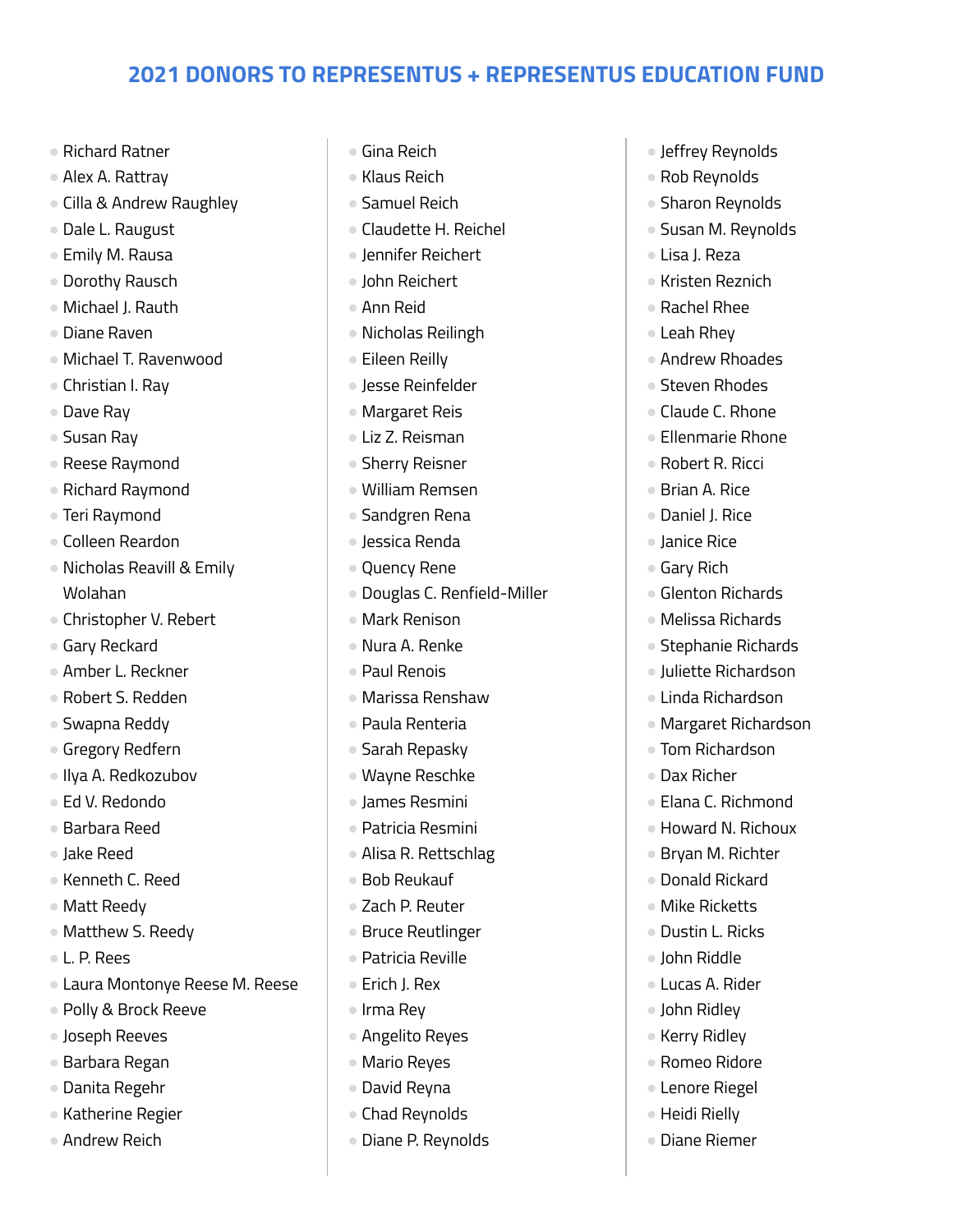- Eric Riese
- William & Susan Rifkin
- Robert Rigert
- Steven D. Riggle
- Linda-Beth J. Riggs
- Denise Riley
- Michael C. Riley
- Lauren Rimnac
- Elisabeth Rinaldi
- Katherine Rinck
- Edwin F. Ringer
- Thomas Risch
- Danika P. Risher
- Lois S. Riskin
- Shirley D. Rissi
- Robert Ritchard
- Cheryl Ritenbaugh
- Steven D. Rittenmeyer
- Scott Rittman
- Yvonne Rivera
- Edita Rives
- Joanna M. Rives
- Joanne G. Rizer
- David A. Rizk
- Alan J. Roach
- Joan Robb-Robb
- John Roberson
- Brandon Robert
- Hurd Robert
- Brendan Roberts
- Eliot C. Roberts
- James C. Roberts
- Janice Roberts
- Linda Roberts
- Lori Roberts
- Matt Roberts
- Michele Roberts
- Ruth Roberts
- Tonny Roberts
- Tony J. Roberts
- Victoria Roberts
- Sadie Roberts-Doughten
- Auburn Robertson
- Darra L. Robertson
- David Robertson
- Heidi Robertson
- James W. Robertson
- Jeffrey E. Robertson
- Kristina Robertson
- Patty Robfogel
- Joseph Robidoux
- Stephen B. Robie
- Allison Robinette
- Cornelia B. Robinson
- Dean Robinson
- Gary Robinson
- Helene Robinson
- Joe Robinson
- Justin C. Robinson
- Keith Robinson
- Karen A. Robison
- Diane Robl
- Joanna Robson
- George Roby
- Jacob Roby
- Tony G. Rocco
- Steve Rocconi
- Sarah M. Rochefort
- Anne P. Rochette
- Sara Roderer
- William Rodgers
- Richard L. Rodine
- Daniel Rodriguez
- Daynali F. Rodriguez
- Fatima Rodriguez
- Jayme Rodriguez
- Jennifer Rodriguez
- Joseph Rodriguez
- Philly Rodriguez
- Albert Roer
- James & Helene Roesch
- Ann M. Roesener
- Camille Rogado
- Autumn Rogers
- Crystal A. Rogers
- Dennis Rogers
- Jonathan Rogers
- Sue S. Rogers
- Timothy Rogers
- Todd Rogers
- Steve Rogne
- Matt Rohan
- Gerard L. Rohlf
- Karen Rohlf
- Andy Rohner
- Julie & Mike Rohr
- Edward Rohwer
- David Roitman
- Michael Rojas ● Aaron S. Rokoff

● Joseph Rollin ● Nancy E. Rollins ● Sandra J. Rollins ● Cathleen A. Rolph

● Lynn Rolston ● Jack Romain ● Jamie K. Roman ● Roger R. Roman ● Christine Romanoski ● Patrick Roncace ● Sharon E. Rondeau ● Michael W. Rooker

● Kate Rooney ● Paul Rooney ● Paul D. Rooney ● Justin Root ● Megan Root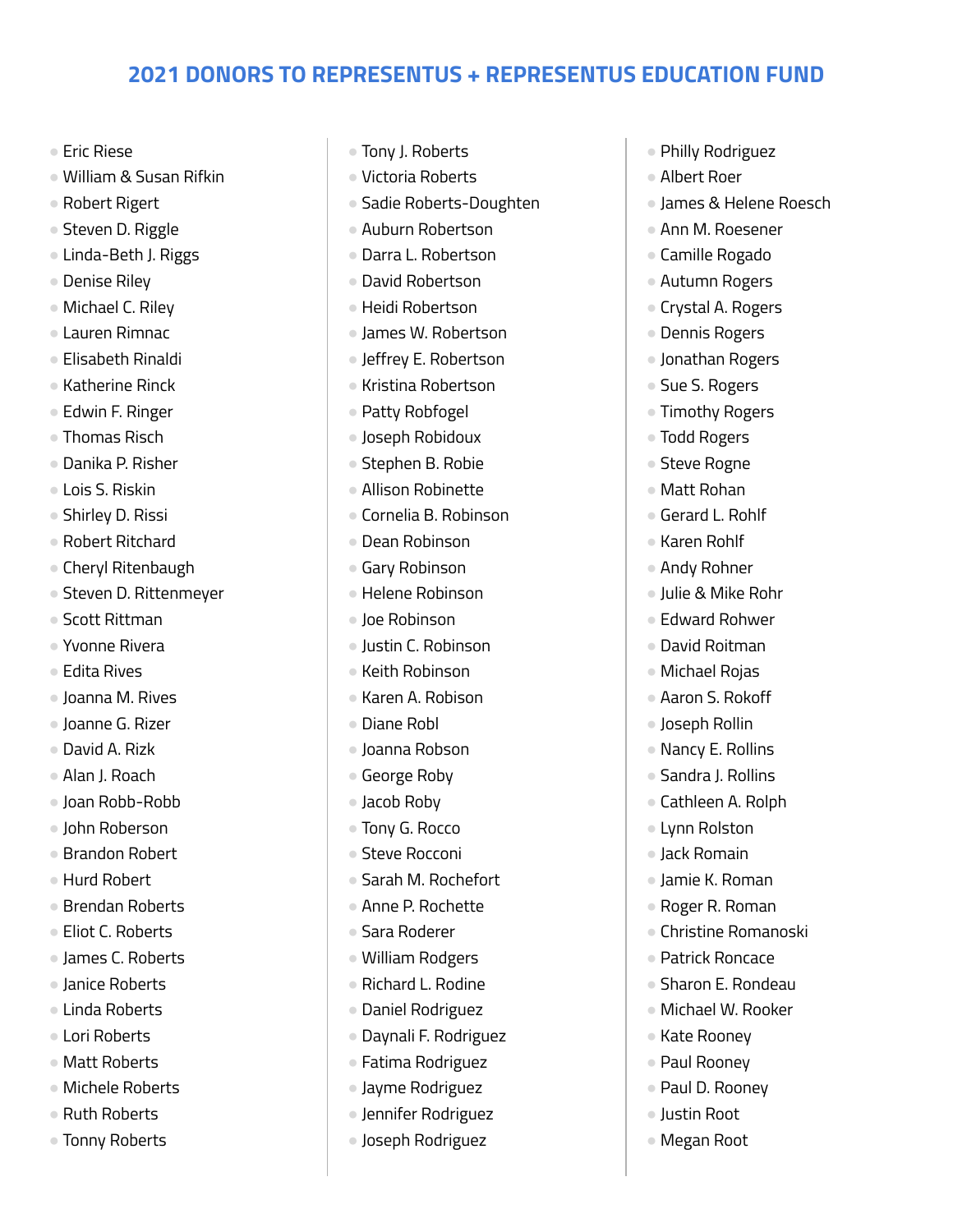- Rosilene Roper
- Andrea P. Rosa
- Jessie Rosales
- Rudolph R. Rosas
- Adam Rose
- David Rose
- Patrick A. Rose
- Robert C. Rose
- Stephen Rose
- Timothy W. Rose
- Philip Rosedale
- Amy Rosen
- Andrew Rosen
- Bruce A. Rosen
- Joel Rosen
- Kevin Rosen
- Aaron D. Rosenberg
- Asher Rosenberg
- Michael Rosenberg
- Traci Rosenberg
- Adam F. Rosenbloom
- James Rosenblum
- Todd Rosenhagen
- Adam Rosenthal
- Heather Ross
- James C. Ross
- Madeline R. Ross
- Melissa Ross
- Ruth E. Ross
- Suzanne M. Rosser
- Elizabeth A. Rossmiller
- Jessica Rosson
- Annette Rostad
- Amber Roth
- Karen Roth
- Maria M. Roth
- Shahar Roth
- Victoria Roth
- Lillian Rothschild
- Trip Rothschild
- Paula Rotondi
- Jerry Rouillard
- Justin Rounsefell
- James Rountree
- Teresa Rowan
- Loyd Rowe
- Jody Rowell
- Aida Roxas
- Steven D. Rov
- Jordan I. Royal
- Michelle P. Royall
- Cynthia J. Royce
- Tripp Royce
- Stanislav Rozenblat
- Yarrow Rubin
- Matt Rubino
- Michael Rubio
- Denise Ruch-Lallier
- Patricia T. Rudloff
- Melissa G. Rue
- Fermin M. Ruesga
- Doug Rufledt
- Anabel Ruiz
- Enrique Ruiz
- Steve Rumble
- Carol Rundle
- Marjorie E. Runge
- Christian Runyon
- Allison Rupp
- Diane Rush
- James Rushing
- Christopher Ruskis
- John J. Russell
- Joseph Russo
- Suzanne M. Russo
- Glenn Russomanno
- Erin Rutherford
- Robert D. Rutland
- Adam Rutledge
- Richard Rutte
- Charles W. Ryan
- Jay Ryan
- Jennifer E. Ryan
- Katherine Ryan
- Michael Ryan
- Robert t. Ryan
- Susan Ryan-Nelson
- Jean Rychlik
- William H. Rymes
- Lee K. Rynearson
- David Rysdahl
- Jeff L. Saba
- Jonathan Sabar
- David Saber
- Jonathan Sabo
- Richard Sachs
- Bradley Saddler
- James Sadilek
- Antonio Saenz ● Sam M. Sagan

● Patrick Sage

● Barbara Sager ● Nina Saglimbeni ● Sara Sagui-Henson ● Stephanie Sahanow

● Perry Saidman ● Edward Sailor ● ieff Salamat ● Jacob Salas

● Edwin G. Salatnay ● Bernardo Salazar ● Jenelle Salazar ● Melissa Salazar ● Didier Salem

● Amanda Salisbury ● Robert Salita

● Laura S. Sagen Hughes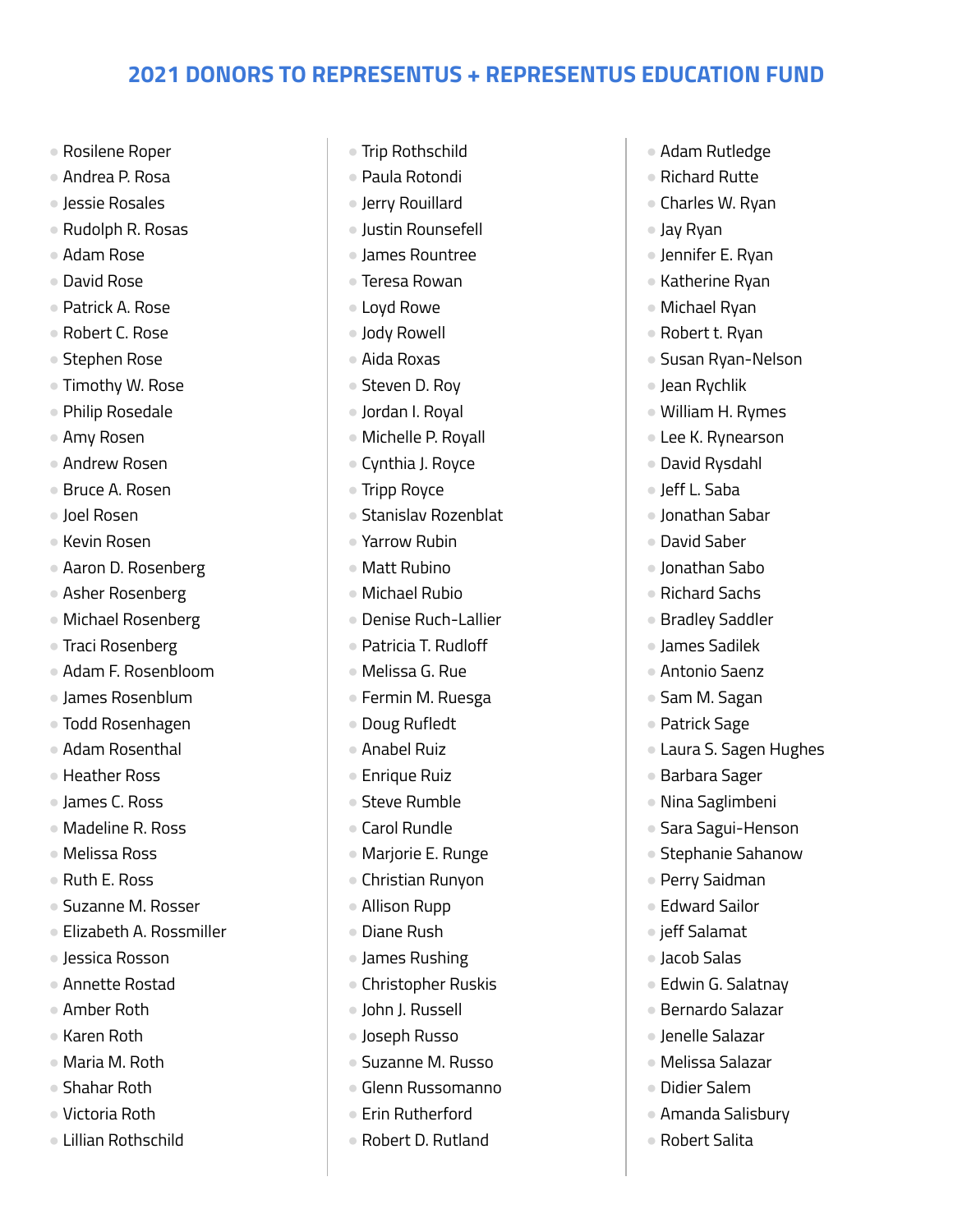- Joan U. Salm
- Lynn Salmon
- Judith A. Salosky
- Hannah Salvatore
- Sheryl R. Sambrookes
- Salliman Samereth
- Patricia Sammann
- Adriana Samper
- Micha R. Sampson
- Jamie Sanberg
- Laura Sanborn & Douglas Surber
- Carolyn H. Sanchez
- Leslie Sand
- Nick Sandbom
- Tim Sandel
- Jonathan Sandelin
- Anna M. Sanders
- Ben Sanders
- Maureen Sanders
- Michael Sanders
- Stephanie Sanders
- Kate M. Sanderson
- Rena M. Sandgren
- Jodi P. Sandler
- Jonathan Sandoval
- David Sandson
- Phil Sansom
- Evelyn Santana-Ducos
- Scott Santens
- Joanna Santiesteban
- Anthony J. Santistevan
- Eric Santistevan
- Stephen Sapato
- Jayon R. Sapp
- Wendi K. Sapp
- Aubrey L. Sargent
- John Sarley
- Debra Sartori
- Carie Sarver
- Madison Sasman
- Daniel W. Sassenberg
- Randall P. Sasser
- Charles Saucer
- Randy Sauder
- Leslie Sauer
- Teresa Sauer
- Gianmarco Savio
- Charles Sawyer
- Jeff H. Sawyer
- Rodger Sawyer
- Charles M. Saxton
- Teresa Saxton
- Richard Sayre
- Laura Scanlon
- Mike C. Scanlon
- Vincent Scarlata
- Nicole Sceeles
- Michael Scepaniak
- Lynne Schachne
- Judah R. Schad
- Trov Schaden
- Dean Schaffer
- Philip Schaffner
- Jason Schapiro
- Deanna Schauben
- David Scheer
- Paul Scheer & June Raphael
- Holly Scheider
- Kathryne F. Schenker
- Suzanne D. Scherer
- Brenda C. Schertenlieb
- Laura Scheuerer
- William Schill
- Diana Schilling
- Francis Schilling
- Tom Schirtzinger
- Garrett Schlesinger
- Robert J. Schloss
- Erin Schmeling
- Megan Schmelzer
- Raymond Schmid
- Urs Schmid
- Barbara A. Schmidt
- Cynthia L. Schmidt
- Molly A. Schmidt
- Alexandre Schmitt
- Arthur C. Schmitt
- David Schmitt
- Joe Schmitz
- Polly P. Schneck
- Bobbie A. Schneider
- Greg F. Schneider
- Jean-Raphael Schneider
- Steven A. Schneider
- Tani Schneider
- Kyle D. Schneiderlochner
- Spencer Schnier
- Joan Schochor
- Trevor Schoeny

● David E. Schoneveld ● Charles W. Schoop ● Nicolle Schraeder ● Kelsey Schramma ● Rick Schrenker ● Eric J. Schripsema ● Daniel D. Schroeder ● Marc Schroeder

● Philip M. Schroeder

● Elizabeth Schumacher

● Dirk Schubert ● Casie Schuller ● Jeffery Schulte ● Beth Schultz

● Sara Schuman

● Wendy S. Schumer ● Jacalyn Schussler ● Torin Schuster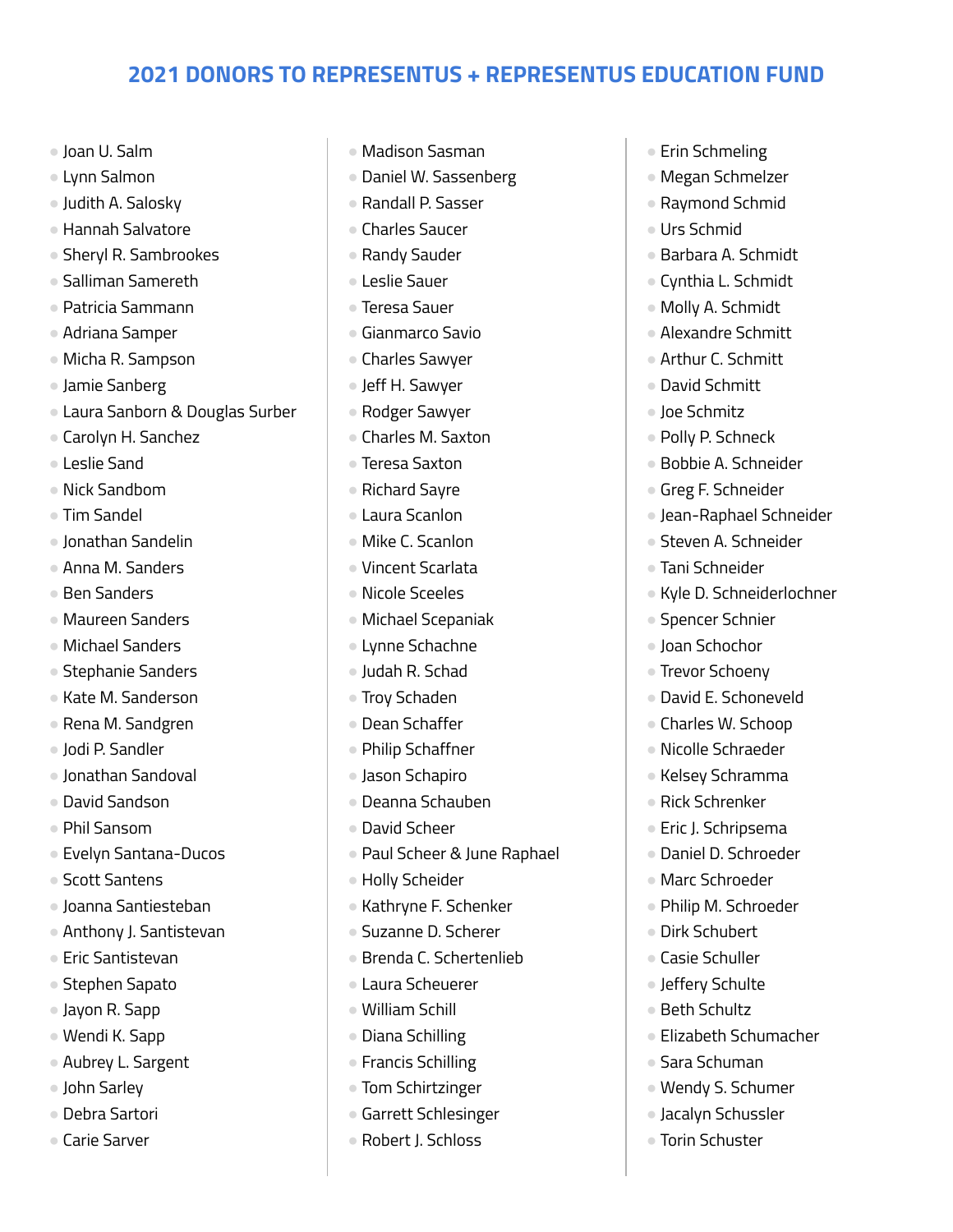- Amy Schwab
- Leasa Schwaebe
- Penny Schwartz
- Lindy S. Schweda
- William Schweigert
- William Schweitzer
- Stephen Schwindt
- Russell Schwoerer
- Jocelyn Sciranko
- Holly Scofield
- Carrie Scott
- Deborah Scott
- Francis Scott
- Harmony Scott
- Mary Scott
- Rebecca Scott
- Rosa Scott
- Shannon M. Scott
- Susan Scott
- Mark Scovel
- Susan Scown
- William N. Scown
- John C. Scranton
- Suzie J. Scrivner
- Gale Scudder
- Mary J. Seaburg
- Graham Seamans
- Rebecca Seamons
- Cynthia Sears
- Tim Seastedt
- Eva J. Secrist
- Bridget Sedlacek
- Nicole Sedmak
- Renee Sedoo
- Donald Seeger
- Ljubica Sefer-Stefancic
- Christine Segal
- Brian K. Segers
- Amy Seiders
- Jean Seidl
- Scott Seidl
- Mark R. Seifert
- Deirdre e. Seim
- Jeevan Sekhar
- David C. Selden
- Joni G. Sell
- Donald R. Sellers
- Mary Selley
- John T. Selzer
- Graeme Sephton
- Lisa Sepulveda
- Sergio Sepulveda
- Jayne Sergent
- Michael A. Serrapica
- James J. Serrell
- Gil Sery
- Beverly Sessegolo
- Kathryn Sesselman
- Tyler Sestini
- Ryan Sette
- Diane Setter
- Robert B. Sevier
- Mary Seward
- Nicholas J. Seward
- Charles Seymour
- Sharon Seymour
- Marjorie H. Shaevitz
- Carolyn R. Shaffer
- Tim T. Shaffer
- Syed D. Shahidi
- Timothy Shakarian
- Steven Shallow
- chris Shalom
- Jamie A. Shaner
- Gina Shanhouse
- Susan Shanklin
- Christine Shannon
- John Shannon
- Jason E. Shao
- L. Shapiro
- Meyshe B. Shapiro-Nygren
- Rajeev D. Sharma
- Joseph Sharp
- Charles Sharzer
- Emily Shaules
- Reta A. Shaver
- Andre Shaw
- Andrew Shaw
- Daniel G. Shaw
- Elizabeth L. Shaw
- Jamie Shaw
- Iennifer Shaw
- Katelinn A. Shaw
- Libby Shaw
- Michael T. Shaw
- Peter Shaw

● Brett Shea ● Dane Shea ● Tammie Shea ● Victoria Shea ● Andrew Shead ● William Shearer ● Tim Sheehan ● Kirt Sheer ● Marcia Sheer

- Judy Shawver
- Debbie Shayne
- Alexander Q. Shea

● Bethany J. Sheesley ● Shannon Sheets ● Philip Sheffield ● James Sheils ● Josh Shelter

● Scott & Debbie Shepler

● Wayne Sheppard ● Sydney J. Shepperd ● Mark D. Sherburne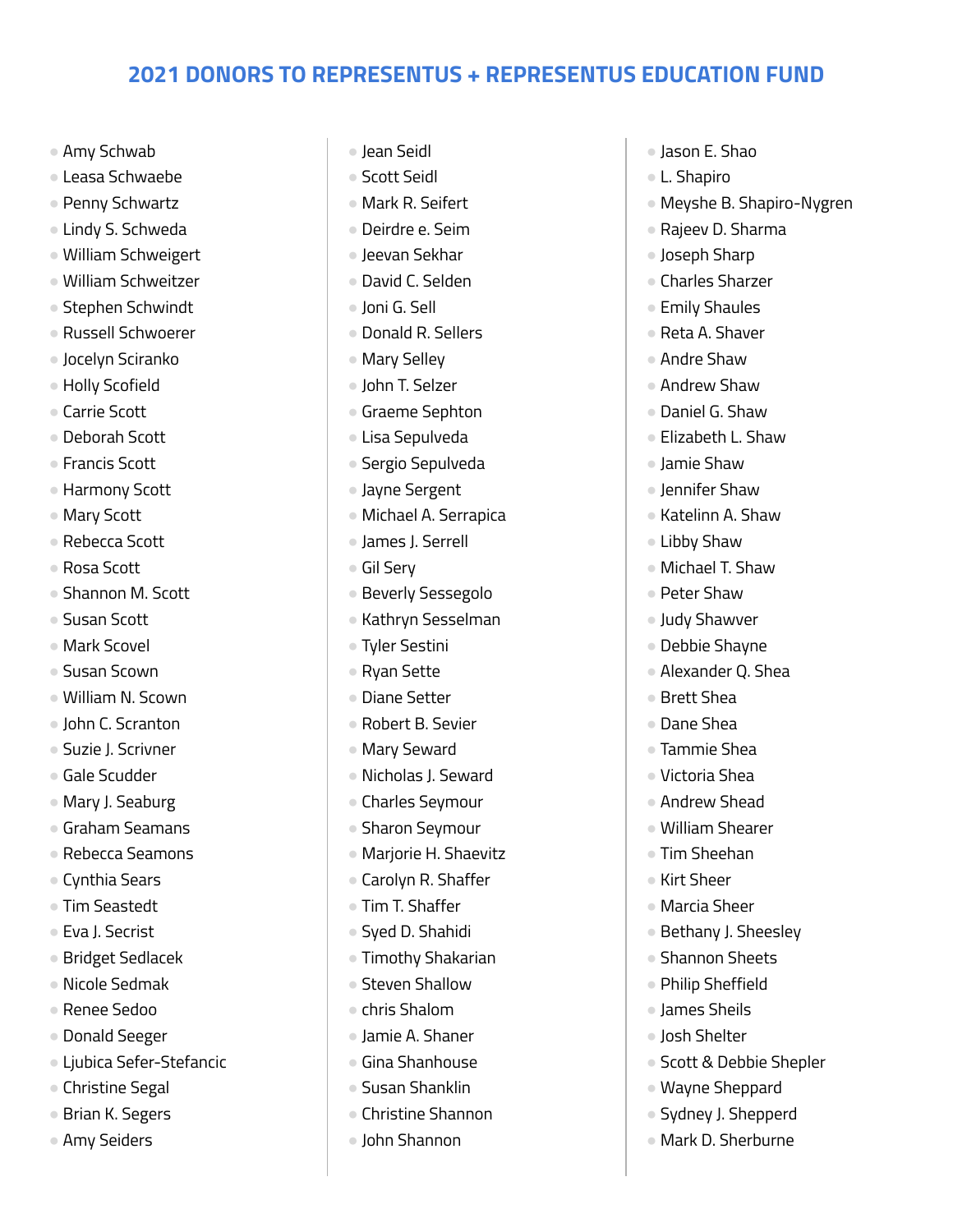- Chris Sherman
- Matthew Sherrill
- Dana Sherry
- Elizabeth Shestakova
- Patrick Shettlesworth
- Franklin Shian
- Kevin Shields
- Douglas Shifflet
- Glenn Shifflet
- R. D. Shiflett
- Jim Shifrin
- Mark Shilansky
- Guy W. Shilts
- Kathy Shimmield
- Jared M. Shinabery
- Anna & Mike Shinoda
- Kael Shipman
- Elizabeth Shiroma
- Daniel C. Shively
- Jeremy Shively
- Kevin Shlosberg
- Liz Shock
- Tammy B. Shockley
- Paul Shoemaker
- Richard Sholl
- Herb Shon
- Lorraine Shongood
- Greg Shores
- Ann Showalter
- Noah R. Shrewsbery
- Peter Shrock
- Jennifer Shroder
- Holly N. Shropshire
- Michael Shrout
- Melissa Shubert
- Tim Shulepov
- Elizabeth Shuler
- Beverly K. Shull
- Joshua Shulman
- Rafael L. Shulman
- Denise Shungu
- Diana Shyu
- Al J. Sibbring
- Donald M. Sibley
- Roland Sicard
- Bruce Sickles
- Roland Siebelink
- John Siebrecht
- Mel Siegel
- Michael D. Siegfried
- Robert Siegmund
- Wendy Sieja
- Casimir Sienkiewicz
- Jesse Sierks
- Stephen Siewert
- Diane Siggson
- Deborah Sigler
- James Sigler
- Randy Sigler
- Samantha Sigler
- Joy Sigmon
- Jose M. Silerio
- Jeannine F. Silkey
- Ionathan Silva
- Mauro S. Silva
- Rebecca Silva
- RebeccaL L. Silva
- Stephen E. Silva
- Claudia Silver
- Elisabeth Silver
- Jon C. Silver
- Josh Silver & Nunia Mafi
- Ross Silver
- Brandon M. Silverman
- Debra Silverman
- Molly Silverman
- Alan Silverstein
- Teresa Simin
- Debra Simmons
- Gregory T. Simmons
- Joshua Simmons
- Katherine J. Simmons
- Robert Simmons
- Robin Y. Simmons
- Thomas A. Simmons
- Daniel J. Simms
- Alexander Simon
- Frank Simon
- Jan Simon
- Karen Simon
- Michael J. Simon
- Robert Simon
- Susan Simon
- Tom Simon
- Ronald A. Simonet
- Angel L. Simpson
- Casey Simpson
- Christine A. Simpson
- Erma J. Simpson ● Philip A. Simpson

● Robin Sinclair

● Nicholas Sindicich ● Leigh M. Singleton ● Shekhar Sinha ● Albert Sinram ● Caron Sintos ● Will D. Sippl ● Dana Sites ● Darcy Skarada ● Kathleen E. Skeen ● Richard A. Skeie ● David A. Skekel ● Karen Skelly ● Gary G. Skenzich ● Ernetta Skerlec ● Sabrina Skiba ● Mark Skrade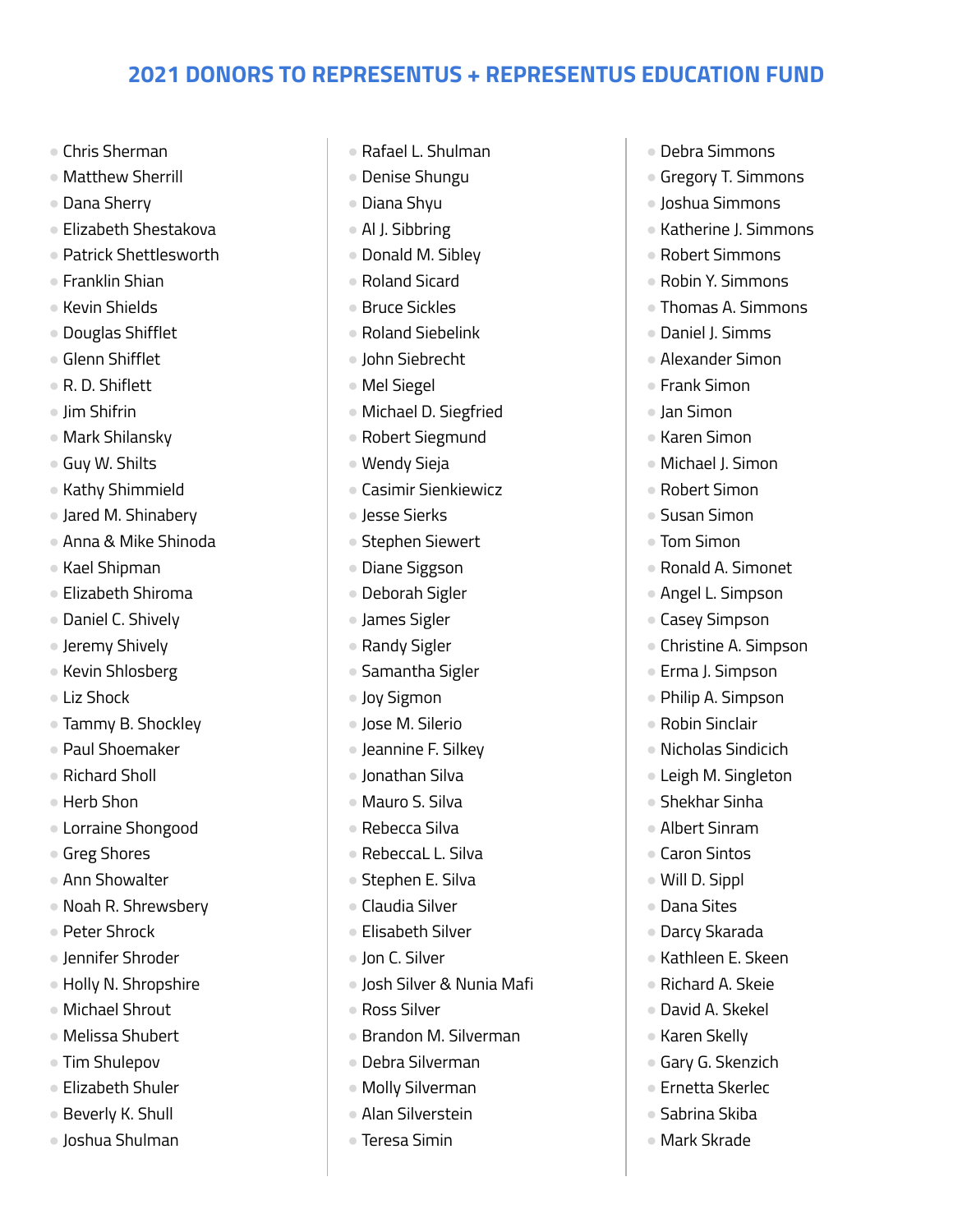- Stan Slager
- Eric Slapinski
- Jennifer Sleboda
- Joshua Slep
- David Sloan
- Franc Sloan
- Candace Sloma
- William A. Slone
- Lani Slonim
- Darlene & John Sluder
- Anne C. Slusher
- Barry Smail
- Barry S. Small
- Judith D. Small
- Kiva Small
- Ralph L. Smathers
- Adam Smith
- Aislinn Smith
- Alison Smith
- Andrew C. Smith
- Anna N. Smith
- Bryan Smith
- Caitrin Smith
- Christopher Smith
- Claudia Smith
- Dave O. Smith
- David Michael Smith
- David M. Smith
- Dixie Smith
- Doug Smith
- Emily M. Smith
- Emily Smith
- Jackie L. Smith
- Jacqueline Smith
- James W. Smith
- Jo A. Smith
- Jon B. Smith
- Jordyn Smith
- Judy B. Smith
- Julie Smith
- Kate Smith
- Kevin Smith
- Kevin R. Smith
- Laura Smith
- Libby Smith
- Lisa C. Smith
- Logan Smith
- Marc G. Smith
- Matt Smith
- Matthew Smith
- Matthias W. Smith
- Misti R. Smith
- Nancy A. Smith
- Nicole Smith
- Noah R. Smith
- Richard E. Smith
- Robert L. Smith
- Robert J. Smith
- Robin L. Smith
- Samuel W. Smith
- Shakira Smith
- Shane Smith
- Shawnn Smith
- Shirley Smith
- T. M. Smith
- Velda R. Smith
- Wayne Smith
- Annette J. Smith-Wright
- Justin Smollar
- Marian Smothers
- Alix Smullin
- Christopher J. Sniezek
- Dale Snoddy
- Scott Snodgrass
- Frederick J. Snoy
- Glenn Snyder
- Shannon Snyder
- Nicole M. Sobanski
- Andrea G. Sobczak
- Gerald Sobel
- Jon Sobstad
- Shawna J. Sodersten
- Cindy E. Soehner
- Adrian Sojka
- Donna Sokol
- Lauren Sokolik
- Rick Solari
- Lynne Solarz
- Rachael Solem
- Dawn Solis
- Larry Soll
- Jacob Solomon
- Michael Solorio
- Brian J. Soltis
- Ann C. Solway
- Tyrel K. Somers
- Michael Sonberg
- Steven Song

● Brian Sorrells

● Carolyn Sortor ● Carissa Soucie ● Lee A. Souleles ● Jean K. Southard ● Roger Southward ● Abubakarr Y. Sowe

● Jacob Sowers ● Carolyn Spain ● Linda Spallone ● Julie Spalluto ● William C. Spare ● Heather Sparks ● Lauren Sparks ● Witt Sparks ● Viktoria Sparlin

● Ingrid Sonnichsen ● Brandon Sorenson

● Lucius M. Sorrentino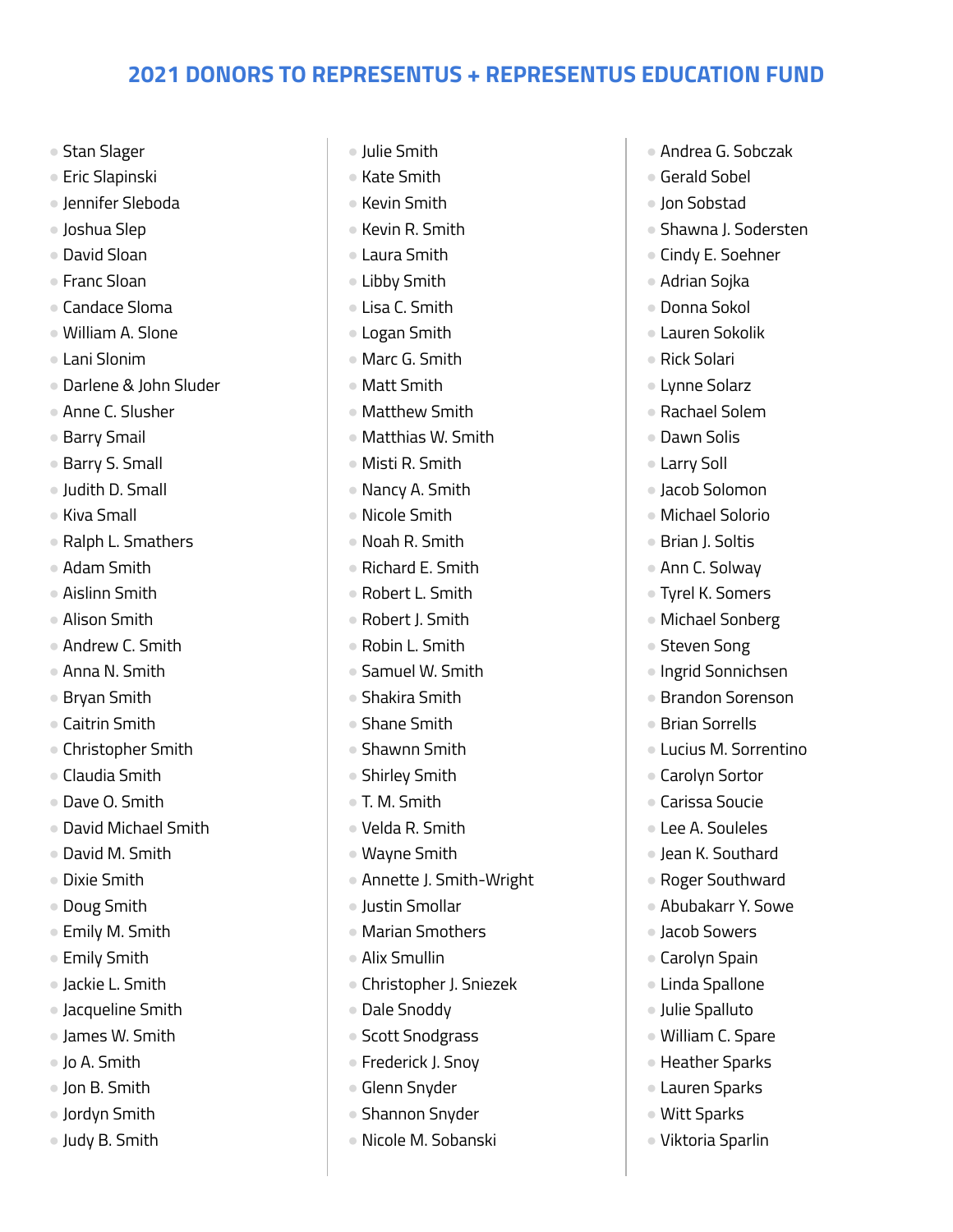- Sandra J. Sparrow
- Gail D. Speer
- Charles Speight
- James T. Speirs
- Corbin F. Spells
- Scot E. Spelyng
- Marcia Spencer
- Patsy Spendlove
- Myrna Spiegler
- Sandi Spier
- Leslie Spieth
- James Spindler
- Meredith Spindler
- Leslie Spitznagel
- Richard J. Spor
- Elaine & John Sprague
- Jeremy Spray
- Stephanie Sprayberry
- Austin T. Spread
- Pat Sprengel
- Harry Spriggs
- Roslyn Spruit
- Martin Squibbs
- Joe P. Squindo
- Tim St Vincent
- Haleigh St. Paul
- Ray Staar
- Greg Stacey
- Megan M. Stachura
- Alex Stadler
- Lucinus Staengl
- Rita Stafford
- Rick K. Staggenborg
- Brenda Stallard
- Craig Stallone
- Radu Stancut
- Edward W. Stanford
- Lisa Stang
- Ron J. Staniszewski
- Edh Stanley
- Katherine N. Stanonik
- Bruce A. Stanton
- Cameron Stanton
- Scott Stanton
- The Stanton Family Charitable Fund
- Linda Stark
- Peter Stark
- Sherie Stark
- Michael T. Starks
- Kaleb Starling
- Norton Starr
- Samuel A. Starzynski
- Ronald Staub
- Sterling Stauffer
- James J. Stava
- Stone Stavros
- Carl D. Stearns
- Katie Stearns
- Gary Stebbins
- Ann Steck
- Britton Steel
- Douglas Steele
- Terry Steen
- Susan B. Steepy
- Ben Steets
- Gina M. Stefanini
- Richard Steffen
- Danielle E. Steffey
- Kris Stegner
- Symon Stehr
- Adam Stein
- Charlie Stein
- Graham Stein
- Margie Stein
- Benjamin D. Steinbacher
- Michelle L. Steinbronn
- Jennifer Steiner
- Meghan Steiner
- Sidney B. Steiner
- Steve Steinmann
- Michael Stella
- Perline M. Stephens
- Regan Stephens
- Tabitha Stephens
- David Stephenson
- Linda Steputat
- John R. Sterling
- Janet L. Stern
- Dan Sternadel
- John B. Sterry
- Sheri Sterup
- Nancy Stetson
- Andrew A. Stevens
- Audrey L. Stevens
- Debra Stevens
- Jason Stevens
- John A. Stevens
- Karen A. Stevens
- Rachel Stevens ● Robert Stevens

● Sally J. Stevens ● Stanton Stevens ● Valerie P. Stevens ● Brook Stevenson ● Lois Stevenson ● Antoine L. Stewart ● Dale R. Stewart ● Denene Stewart ● James R. Stewart ● John A. Stewart ● John W. Stewart ● Julie Stewart ● Laura M. Stewart ● Melissa Stewart ● Roger B. Stewart ● Susan Stewart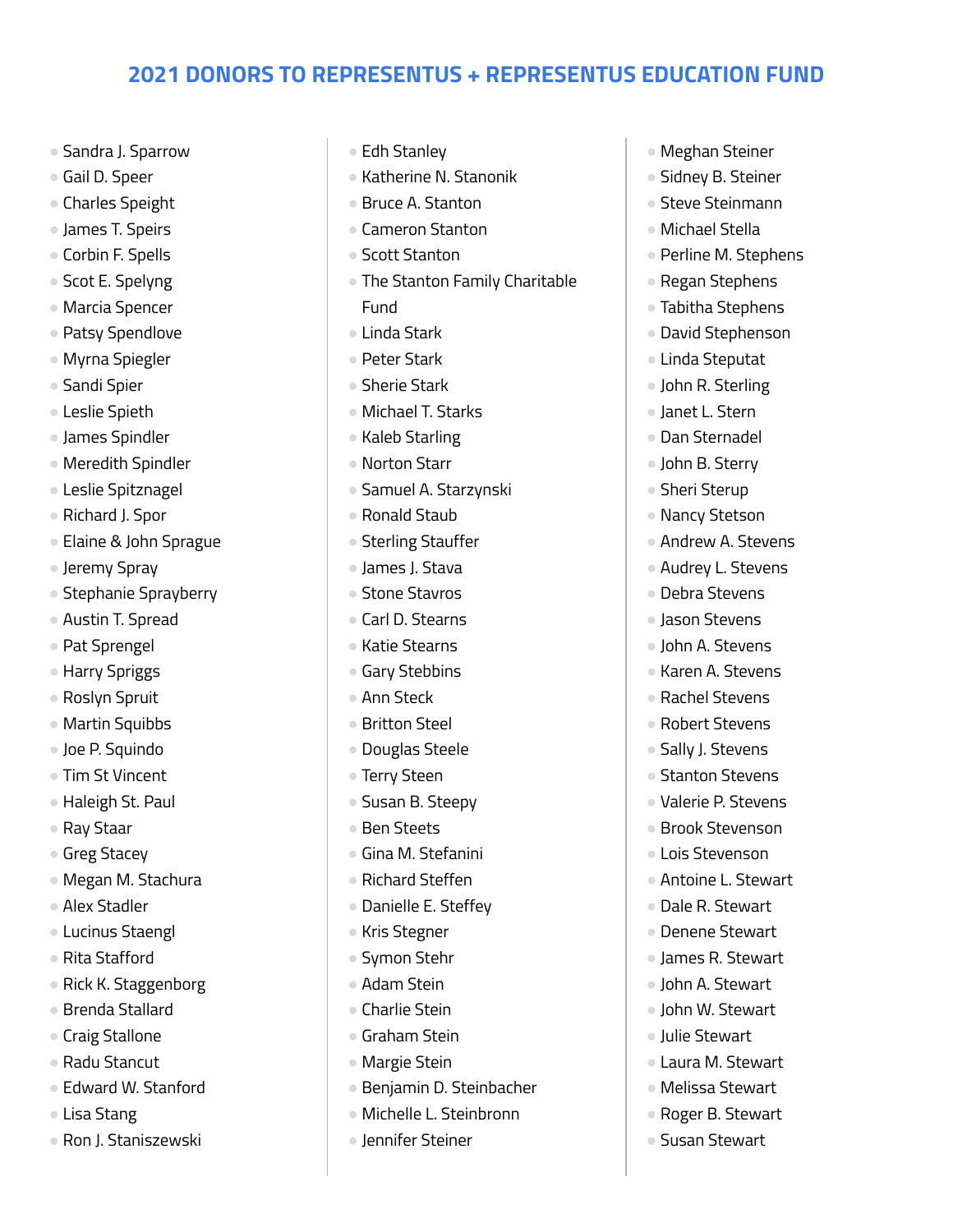- Wade Stewart
- Andrew V. Stiegmann
- Mark Stiles
- Michael Stiles
- Tara L. Stiles
- Jason C. Sting
- Salvatore Stingo
- Mike Stinnett
- Chris Stockbridge
- Elizabeth A. Stockdill
- Peter Stocks
- Michelle Stokes
- Robertson Stokes
- Milan Stolic
- Layla Stollenwerk
- Cathrynandrews Stoller
- Madeline C. Stoller
- John Stolz
- Ande Stone
- Gloria Stone
- Kathleen Stone
- Virginia Stone
- William T. Stone
- Kim Stone-Mullin
- Eric Stonecipher
- Christine G. Stoneman
- David Storath
- Chris Storm
- Aleta Story
- Paty Storzbach
- David J. Stott
- Donald Stoub
- Emily E. Stough
- Timothy Stough
- James H. Stoup
- Angelika Stout
- Cathrine Stout
- Rebecca Stout
- Toby Stover
- Daniel W. Stowell
- William Strain
- Brian Strand
- Sara E. Strange
- Jennifer Straub
- Jeannie J. Strausburg
- Irving L. Strauss
- Gail Strausser
- Keith Strawbridge
- Roland W. Strebe
- Timothy A. Streett
- Sam Strgacich
- Brittany Stripling
- Beth I. Strom
- Ana L. Strong
- Kenneth Strong
- Steven Strong
- Melissa Strube
- Janis Strunk
- Stephen Struss
- Loraine & Jack Stuart
- William Stubbs
- Sarahni P. Stumpf
- Linda S. Sturgeon
- Andrew Sturtevant
- Diane Suczewski
- John Sudds
- Paul Suder
- Robert F. Sullebarger
- Audrey Sullivan
- Bret Sullivan
- Bryan Sullivan
- Dustin Sullivan
- Hugh Sullivan
- Irene A. Sullivan
- John Sullivan
- Ken J. Sullivan
- Matt Sullivan
- Patrick S. Sullivan
- Richard W. Sullivan
- Susan Sullivan
- John Sulzbach
- Magda Sumaya
- Carolyn Summers
- Christina Summersett
- Hailey Sumner
- Priya Sundaram
- Sudha Sundaresh
- Greg Sunderland
- Joshua Sunderland
- Richard Sundvall
- Susan Sunflower
- Shelley B. Supplee
- Diamond Surfaces & Supply
- Aaron Surma
- Kelly Susen
- Benjamin Sutherland
- Margaret Sutherland
- Eric Sutter
- Diane Sutton ● Harry Sutton

● John Sutton ● Shawn Sutton ● Andriy Svyryd ● Mary Swails ● Jeff Swaim ● Eileen B. Swain ● Stuart E. Swan ● Katie Swank ● Kirk Swanson ● Morgan Swanson ● Peter F. Swartz ● Peg Sweeney ● Eileen Swenson ● Craig J. Swift ● Lisa Swiggett ● Carol Swimmer ● Raz Swimmer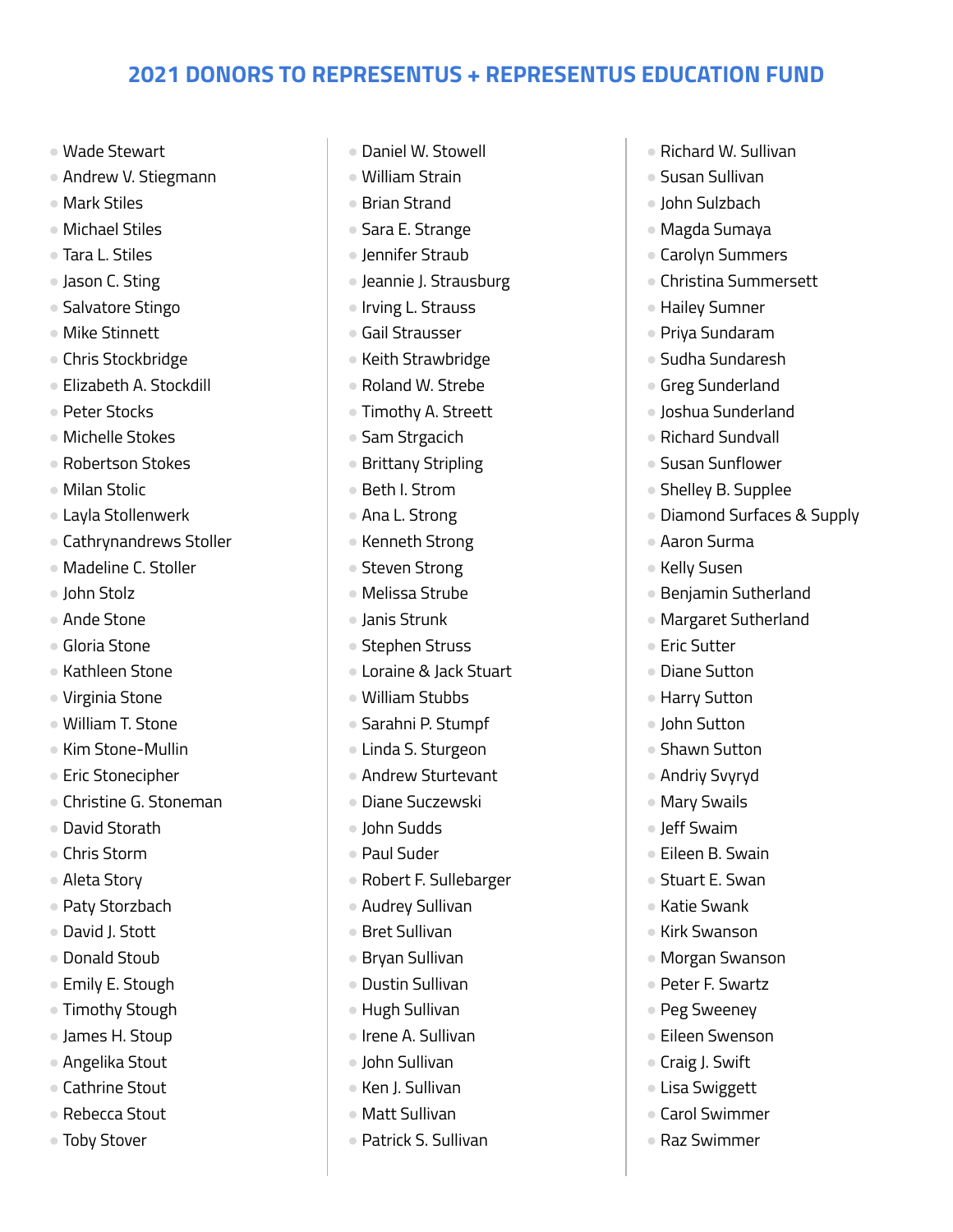- Tomokazu Switzer
- Stephanie Swoll
- Kelley Sykes
- Karen N. Sylvester
- William Sylvester
- David Symonds
- Nina Sysko
- Yuri Syuganov
- John Szczeblewski
- Ray Szczepaniak
- Michael S. Szekely
- K. T.
- Scott T.
- Marie Tabata
- Tara Tabatabaie
- Alan Tabor
- Stephen B. Tack
- Troy Tackett
- Chand A. Tahilramani
- Adam D. Talenfeld
- Angela Taliaferro
- Ceridwen Taliesin
- Charles Talk
- Steve Talley
- Travis Tamashiro
- Paul A. Tamburello
- Ben C. Tan
- Justin Tang
- Sarah Tanksley
- Joseph P. Tanzini
- Beth B. Taraban
- Tre Tarantini
- Chips Taratus
- Tony Taricco
- Patricia R. Tashiro
- Robyn K. Tasker
- Andrew Tate
- Connie Tate
- Peter Tawil
- Eric Tawney
- Allan Taylor
- Conchita Taylor
- Curtis Taylor
- Janette Taylor
- Julia Taylor
- Keith Taylor
- Kip H. Taylor
- Lee Taylor
- Maria Taylor
- Martha Taylor
- Samuel G. Taylor
- Sandra L. Taylor
- Shawn A. Taylor
- Shelley Taylor
- Tracy L. Taylor
- Falcon Taylor-Carter
- Michael J. Tchou
- Stephanie Teagarden
- Jeff Teagardin
- Liz Teal
- Sarah Teale
- Brandon Tearse
- Bud Teaters
- Dorothy Tecklenburg
- Fred Teel
- Scott Teel
- Charles Teese
- Bradley Tefft
- Max Tegmark
- Jahan Tehrani
- George & Carol Tempel
- Laura Tennen
- Erin K. Tenner
- Harold Tenney
- Aaron Tensen
- Rich Teplitsky
- Jeanne P. Terdlinden
- David Terrill
- Daniel Teshima
- Jimmy Test
- Gordon Tetlow
- Angela Thach
- Brad Thacker
- Cliff Thaell
- Edward Thayer
- Joseph Thayer
- Phil Thayer
- Charles Theobald
- Jason Theobald
- Raquel Theofanis
- Lisa Theokas
- Dave Thibault
- Joel Thibault
- Patrick & Maureen Thiele
- Katherine Thieltges
- Rebecca Thiem
- Craig Thiry

● Ian Thomas ● Louise Thomas ● Peggy E. Thomas ● Richard T. Thomas ● Robert E. Thomas ● Robert F. Thomas ● Ryan Thomas ● Sean Thomas ● Terry D. Thomas ● Aaron Thompson ● Barbara Thompson ● Charles C. Thompson ● Darrin Thompson ● Debbie Thompson ● Jordan Thompson ● Judy A. Thompson ● Kelly Thompson

- Clifton Thomas
- Edwin J. Thomas

● Erendira L. Thomas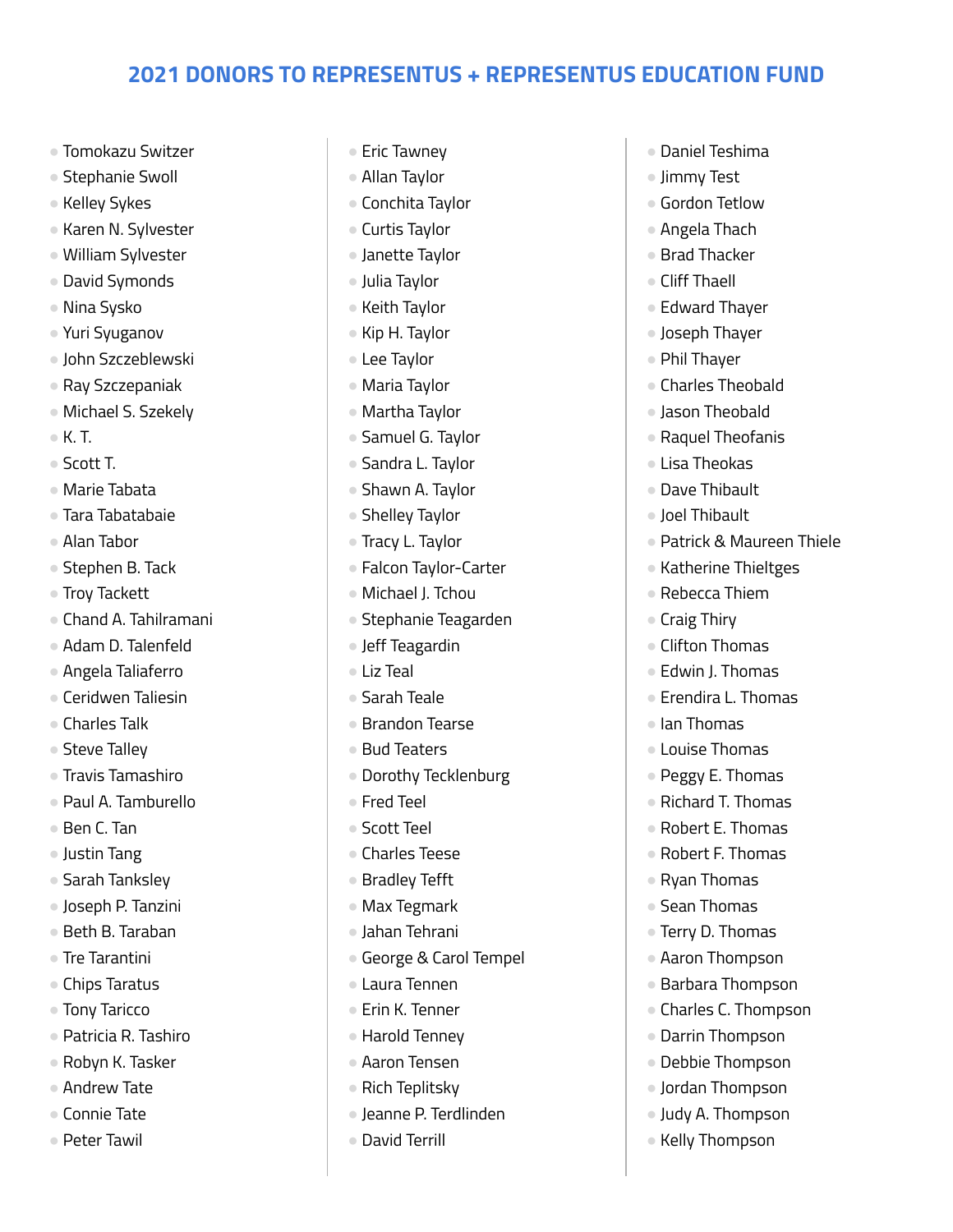- Lawrence G. Thompson
- Michael Thompson
- Ramona Thompson
- Randy Thompson
- Regina Thompson
- Thomas N. Thompson
- Todd W. Thompson
- leff Thomson
- George Thoreson
- Lydia Thorn
- Lawrence F. Thorne
- Shamus Thornton
- Laurie A. Thorpe
- Melissa Thorpe
- Darlene Thorsen
- Pamla Thorsen
- Con M. Thueson
- George Thurman
- Paul A. Thurman
- Robert Thurman
- Kirby Thwing
- Alice Tiano
- $\bullet$  Barbara Tidona
- Marion Tidwell
- Tom Tierney
- Daniel R. Tietjen
- Suzanne Tillman
- Vicki D. Tillman
- Kimberly Tingler
- Ann Tinkle
- Dale Tinkle
- Sergey Tiraspolsky
- Connor Titus
- Jairo Tobar
- Michael D. Tobey
- Amy Tobia
- James Todd
- Jim Todino
- Anne Toenje
- Don Tolep
- Larry Toler
- Ed Tolliver
- Edit Tolnai
- Keith Tom
- Zach Tomaszewski
- Mark Tomlinson
- Jeffrey Tommasi
- Al Tompkins
- Michael Tompkins
- John K. Tonsmeire
- Amy L. Topolski
- Frank L. Topper
- Jason Toppin
- Christina Topsoe
- Joey Torkildson
- Ignacio Torres
- Suzette Torres
- Anne F. Toth
- Cassandra Tourre
- Leeann Tourtillott
- Bradford J. Towry
- Jessica J. Tracy
- Matthew T. Trainum
- Stephen T. Tranovich
- Gavin Trask
- Lissa Treadway
- Steven J. Trecker
- Andrew Trefethen
- Sam Tregar
- Blanche Treloar
- Randall Tremba
- Elaine Trent
- Jason Trent
- Melanie Trent
- Sean Trew
- Alice Trexler
- Walter H. Trider
- Walker Trigg
- Jeffrey Trilling
- Paul Trimmer
- David Troensegaard
- Nicholas Troiano
- Laura Trombetta
- Gretchen J. Trominski
- Whitney Trotta
- Michael J. Troy
- Justin Truax
- J. Michalides Trust
- Catherine Tryon
- Ugo S. Tsalapatanis
- Jason P. Tsopelas
- Jeremiah E. Tucker
- Karl Tucker
- Therese A. Tucker
- Deborah Tuggle

● Jose U. Tumang ● Kathryn Tuominen

● Bill & Paula Turner ● Debra K. Turpin ● Robert Tuttle ● Claire Tyskanella

● Bill Tyson ● Adam Uboldi ● Wayne Uhde

- Peter Tuhus
- Eric Tullev
- Brett Tullis

● Mike Turin ● Karen J. Turlev ● Amanda Turner ● Christie Turner ● Delores A. Turner ● Heather Turner ● Robert Turner ● Sandra E. Turner ● Tami Turner

● Pete Tuls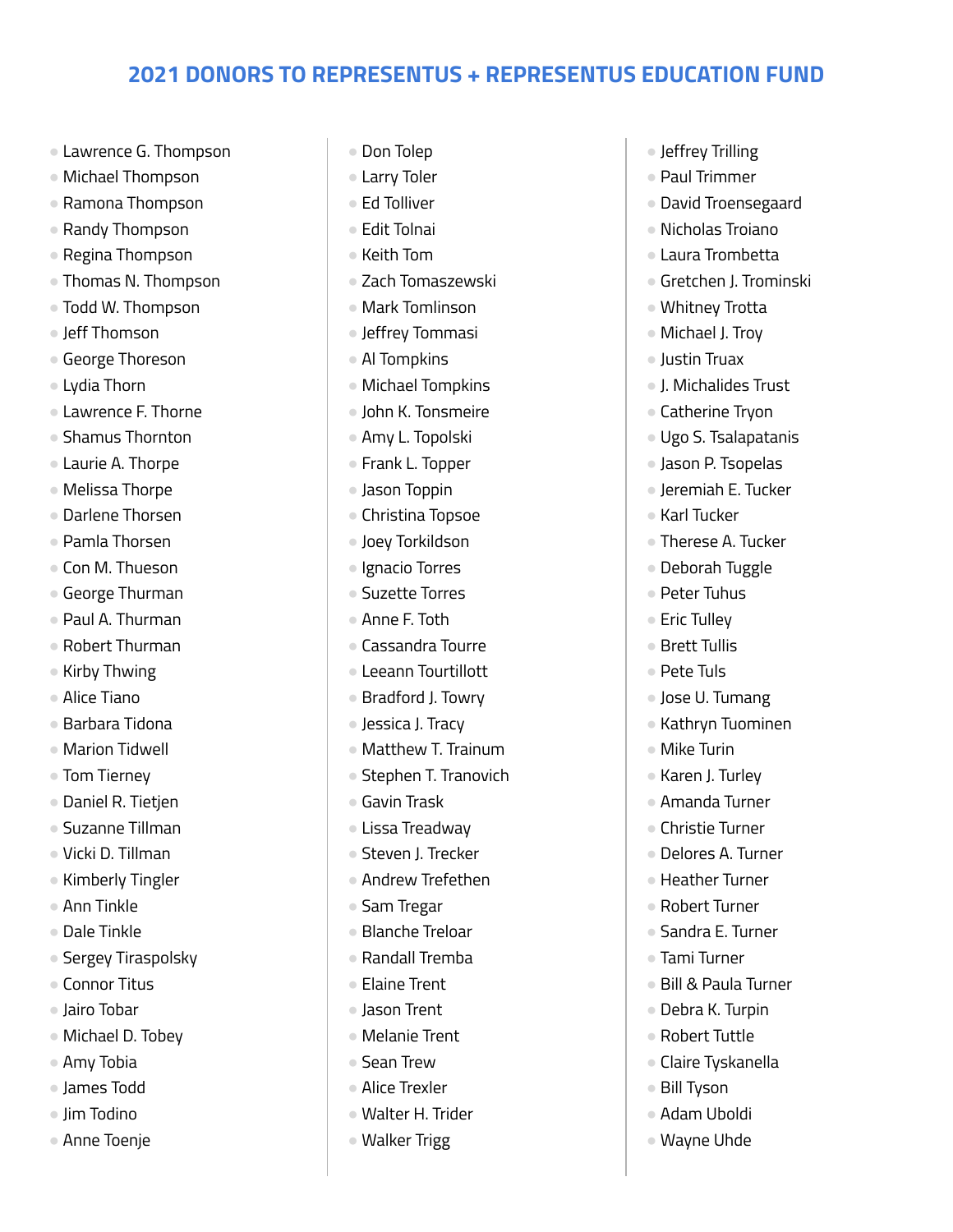- Diane Uhley
- Nathaniel M. Ulm
- Jeffrey Ulrich
- Kristin M. Ulsund
- Kevin Ulug
- Ali Uluyol
- Tom E. Underwood
- Johnathan Unruh
- Charles Uphoff
- Michael Upton
- Cecil Urena
- Justin Uribe
- Lisa Urso
- Wayne Urton
- Christopher T. Uth
- Ernest Uthgenannt
- Laura Vachula
- Donna Vaillancourt
- Justin Valanti
- Timothy R. Valdez
- Thomas Valente
- Elizabeth Valenzuela
- Vanessa A. Valiente
- Christine M. Vallen
- Kirstie Valverde
- Paul Vamvas
- My L. Van
- William Van Buren
- Carol A. Van Buskirk
- Maarten van Dantzich
- Vicky A. van den Berg
- Willem H. van den Berg
- Andrew Van Gorp
- Catherine Van Hart
- Robert J. Van Horn
- Scott Van Leuven
- Auston Van Slyke
- Mark A. Van Vlack
- Megan Van Voorhis
- Janet Van Zandt
- Brad M. VanBuren
- Catherine Vandecasteele
- Laura Vanderbeck
- Margaret Vanderbur
- Melissa Vanderhoof
- Jonas H. VanDerLey
- Mike Vandermause
- Melissa Vandermeij-Reisinger
- David vanderVeen
- Barbara D. Vandewark
- Roscoe VanHorne
- Leah VanLaanen
- Marsha Vannicelli
- Renn A. Vara
- Rosemary S. Vargas
- David Vassar
- Shaera Vassell-Hankle
- Ralph Vatner
- Elizabeth Vaughan
- Michael G. Vaughan
- Matt Vaughn
- Gayl l. Vautaw
- John & Gayl Vautaw
- Todd Veazie
- Rolando Velasco
- Nancey A. Veldran
- Ryan Velekei
- Thevakumar Velummylum
- Christopher Venable
- Judy Venardos
- Banavar Venkatanarayan
- Manuel Ventura
- Daniel Verduin
- Daniela Vergara
- Joseph Verginio
- Benjamin Verley
- Steven G. Vernale
- Mandy Vernalia
- Judy Verplancke
- Pamela G. Verrey
- Patric M. Verrone
- Chelsea Verslues
- David J. Vespa
- Ezra F. Vest
- Carmen Vetere
- Kim Veverka
- Cecelia L. Vezza
- Veronica Vicente
- David Victurine
- Juliana Vidich
- William S. Viele
- Emilio D. Vieyra
- Ben T. Viggiano
- Elaine Viggiano
- Constance Vilhauer
- Nelson Villanueva
- Ryan Villarreal
- Rolando Vinas
- Marc Vincent

● Angelia Vittitow

● Caroline Vloka ● Deirdre Vogel ● Glenn Vogelsang

● Kate Vogus ● James Voight ● Sara Voight ● Jay Voigt ● Kirk Volker

● Marian Volkman

● Kelli S. von Heydekampf

● Mia Vollaro ● Carol D. Vollen ● Chloe Von Helmolt

● Donna M. Vittori-Verges

● Ann Violi ● Jessie Vitela ● John Vito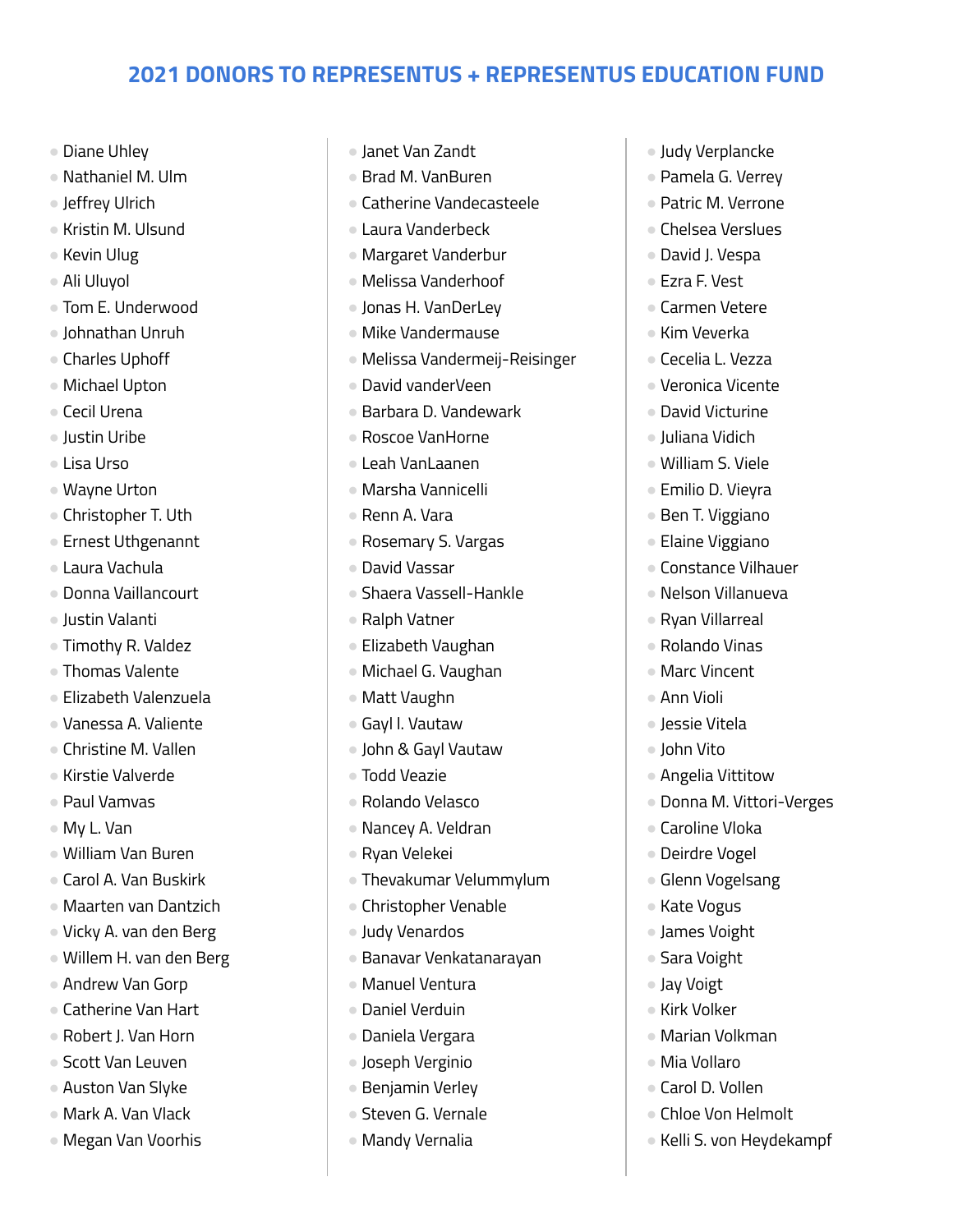- Tana J. von Isser
- Charles & Anne Von Weise
- Linda Voshall
- Gary Vosler
- Jacob Vreeland
- James Wachtel
- Diane M. Waclawskl
- Kendra W. Waddell
- Theodore C. Waddell
- Barbara Wade
- Erin Wade
- D. S. Wadkins-Hibdon
- Elizabeth Wager
- Bhalchandra Wagh
- Charles Wagner
- Elizabeth Wagner
- Jeanne Wagner
- Joyce A. Wagner
- Julie A. Wagner
- Mike Wagner
- Susan Wagner
- Tim Wagner
- Lisa Wainer
- Michelle Wainstein
- John M. Wait
- Kristilyn Waite
- Dana Waitkus
- Lanscott Walcott
- Janet Walden
- Jarradactyl J. Waldo
- Rachele N. Waldron
- Donald C. Walker
- Elizabeth Walker
- Ellen Walker
- Joseph O. Walker
- Kathleen Walker
- Mark Walker
- Nancy B. Walker
- Paul Walker
- Richard Walker
- Scott G. Walker
- Stephen Walker
- Mary Walket
- Cory Wallace
- Gail A. Wallace
- Gloria G. Wallace
- John P. Wallace
- Jonathan Wallace
- Rob Wallace
- Stephen Wallack
- Stephen Walley
- Timothy L. Wallick
- Brittany Walling
- Richard Wallis
- Justin Wallwin
- Cameron M. Walser
- Dylan Walsh
- Lawrence Walsh
- Lisa Walsh
- Marilyn W. Walsh
- Noel E. Walsh
- William Walsh
- Jeannie Walter
- Susan Waltner
- Nancy Walton
- Dale Wampler
- Jun Wan
- Oscar Wang
- Tian Wang
- Judy Wangsmo
- Rod Wanker
- Brandon Ward
- Christopher Ward
- David K. Ward
- Dianne S. Ward
- James Ward
- Jason Ward
- Kathleen Ward
- Nancy Ward
- Alexandra Wardlaw
- TJ Warfield
- Vanessa Warheit
- Stephen F. Waring
- Bill Warlick
- Alan Warner
- Bob Warner
- David J. Warner
- David Warner
- Jennifer Warner
- Glen Warnes
- Nora A. Warnick
- Eleanor H. Warnock
- Edward Warren
- Nazeem S. Warren
- Priscilla Warren
- Randall Warren
- Tracy Warren
- Brian Warris
- Matthew Warshauer ● Chrissy Washburn

● Corey Washington ● Dennis A. Wassell ● Scott Wasserman ● Joanne Watchie ● Marek Waterstone ● Bruce Watkins ● Steven Watkins ● Brian Watson ● Don Watson ● Gwenith Watson ● Laureen Watson ● Mary Watson ● Sarah Watson ● Carl Watts ● Carol Watts

● Carolyn A. Watts ● Jeffrey Watts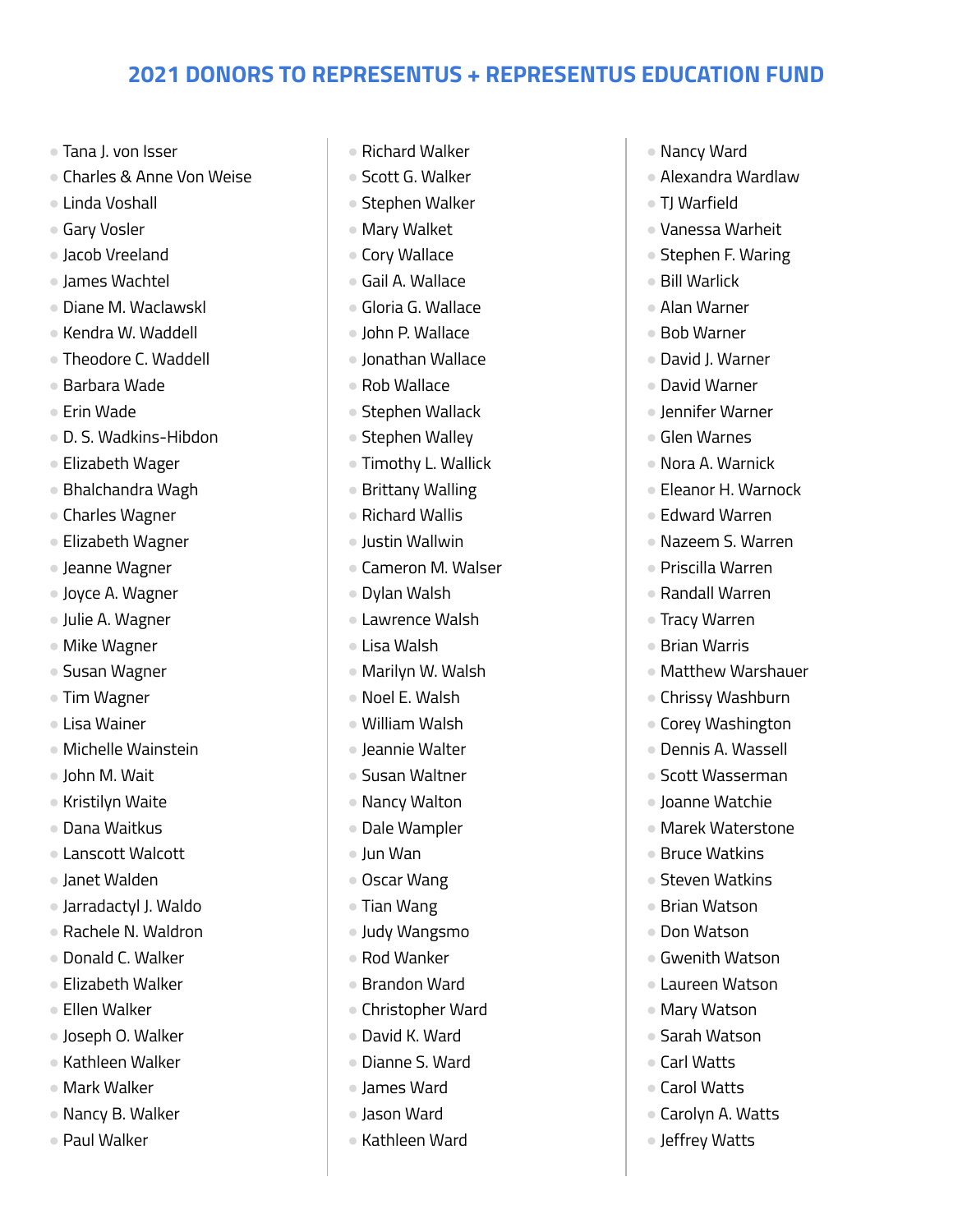- Wendy Way
- Lynne L. Waymon
- Randall R. Wayne
- Robert Wayne
- John Weaks
- David A. Weathersby
- Harold D. Weaver
- Jackson Weaver
- Randall Webb
- Sean Webb
- Selina S. Webb
- William B. Webb
- Troy Webber
- Barbara Weber
- Deborah Weber
- Keith Weber
- Peter Weber
- Katie Webster
- Alan Wedd
- PJ Weed
- Danielle Weeks
- Dennis Weeks
- Heather Wegner
- Ferris Wehbe
- Lisa Wehner
- Iris Wehrle
- Betsy M. Wehrwein
- Eric Weil
- Sage Weil
- Douglas R. Wein
- Ann Weiner
- Justin Weiner
- Bill Weinman
- Andrew J. Weinnig
- Carol C. Weinreich
- Steven S. Weinshel
- Garrett S. Weinstein
- Judi Weinstein
- Scott A. Weir
- Wesley A. Weir
- Daniel W. Weise
- Adam Weisler
- Eleanor Weisman
- Abby Weiss
- Sy Weiss
- Alan Weissman
- P. David Welch
- Stephanie Welch
- Diane M. Wellons
- Jon Wells
- Jordan Wells
- Mandy L. Wells
- Melissa L. Wells
- Michael Wells
- Richard D. Wells
- Debra Welsh
- Thomas K. Welty
- Chelsea Wendt
- Cathy Wenner
- Jennifer & Thomas Werbe
- Ira J. Werner
- Jonathan Werner
- Mary Wernette
- Jeffrey Wescott
- Jessica Wesley
- Pierre Wessel
- Edward West
- Hannah West
- Jeffrey E. West
- John West
- LeRoy West
- Zachary West
- Edward Westbrook
- Anne Westcott
- Trina Westerlund
- Kenneth Westerman
- Rob Westfall
- Sterling Westfall
- Doug Westhoff
- Brian Westlake
- Dylan Weston
- Jeffrey Weston
- Craig Westwood
- Mary E. Wetteland
- Troy Wetterstrom
- Bruce Wheeler
- Candace Wheeler
- Coleman H. Wheeler
- Patrick Wheeler
- Mary Wheelock
- Greg Whelan
- Thomas Whidden
- Thomas Whillock
- Saundra C. Whitaker
- Andrew Whitcomb
- Alfred White
- Carol White
- Christine M. White

● Deborah K. White ● Dennis White ● Jeffrey A. White ● Joan White ● John White ● Jonathan White ● Joseph N. White ● Joseph L. White ● Ken White

● Kimberly White ● Lance White ● Matthew White ● Peter C. White ● Renee L. White ● Susan White ● Timothy L. White ● Nora Whiteman

● Dan White ● David White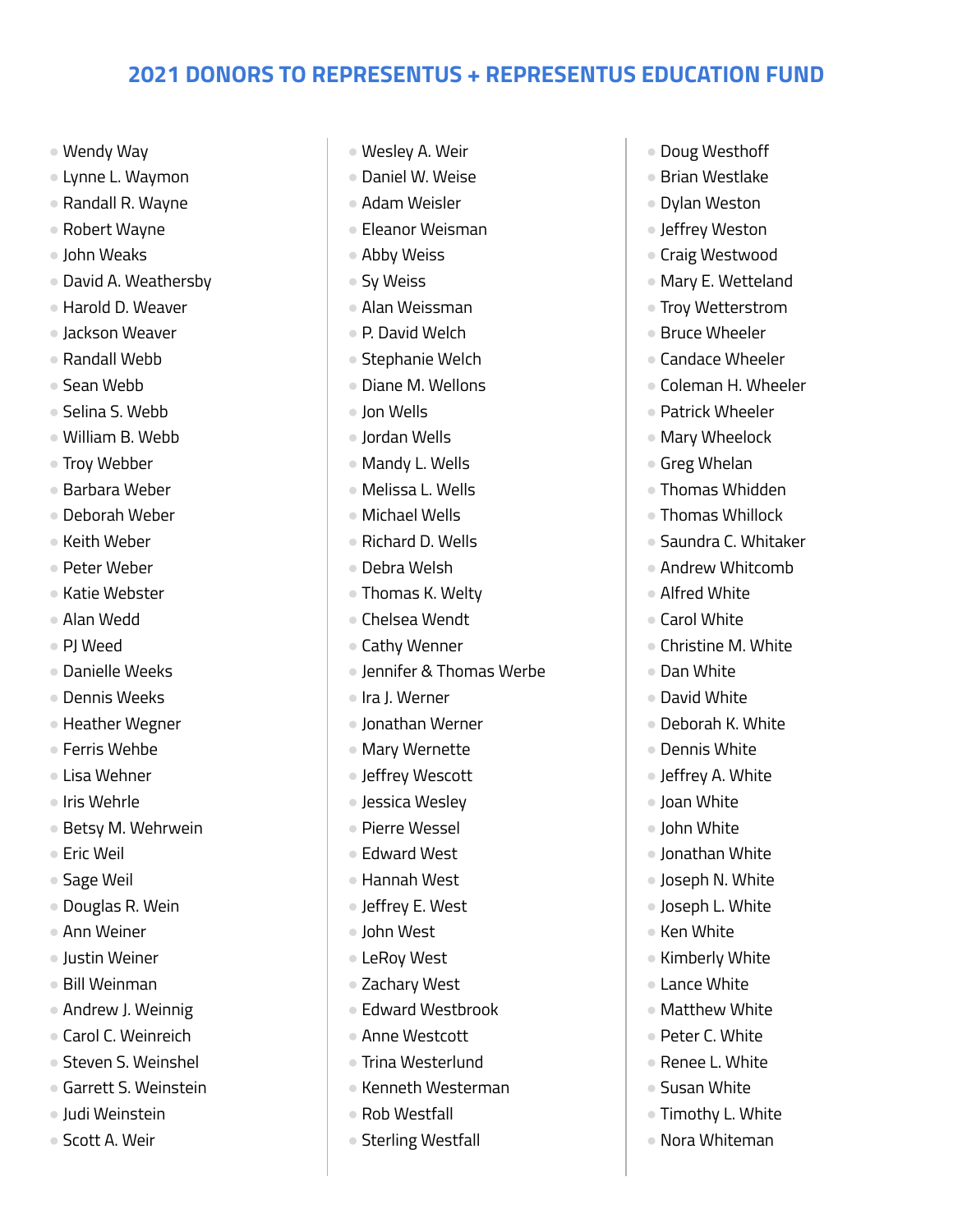- Roger Whitfield
- Scott D. Whiting
- Elizabeth Whitman
- Bonnie Whitney
- Ellerton Whitney
- Linda Whitney
- Randall D. Whitney
- Kevin Whittaker
- Kim Whittaker
- Robert Whitten
- Mike Whittet
- Jessie B. Whittley
- Todd Whysong
- Lynn M. Whyte
- Andra Wicks
- Jim Widen
- Alice Wiedeman
- Mark Wierzbicki
- Emily C. Wietecha
- Nancy Wigren
- Kay Wilbun
- Anna Wilbur
- Clyde W. Wilcox
- Kim Wilcox
- Pamela Wilder
- Geoffry Wildridge
- Sharon Wilensky
- Joanne Wiley
- Eric M. Wilfong
- Michael Wilhelm
- Keith Wilhelmi
- Vincent J. Wilk
- William Wilke
- Michael C. Wilkins
- Michael Wilkins
- Amanda Wilkinson
- Frank S. Wilkinson
- Kyle L. Wilkinson
- Ella Willard
- Martha J. Willard
- Randy E. Willett
- Larry Willhite
- Mark J. William
- Alan Williams
- Alexandria Williams
- Allen Williams
- Amie Williams
- Casey Williams
- Cayce Williams
- Claire Williams
- Dan Williams
- Jacob Williams
- Jennifer G. Williams
- John Williams
- Kate A. Williams
- Kevin Williams
- Kristyn Williams
- Marilyn L. Williams
- Matthew J. Williams
- Nancy B. Williams
- Patrick P. Williams
- Phil F. Williams
- Pierre Williams
- Ron Williams
- Ronald L. Williams
- Shawn Williams
- Stanley F. Williams
- Stephen C. Williams
- Thomas E. Williams
- Stacy Williams-Wright
- Kathleen Williamson
- Kirsten Williamson
- John Willier
- Lara Willing
- Robert Willing
- Alan Willis
- Brian Willis
- John Willis
- Varr Willis
- Breck Wilson
- Catherine S. Wilson
- Cindy & John Wilson
- Danny Wilson
- David Wilson
- Dorothy J. Wilson
- Gayle R. Wilson
- Jay Wilson
- Matt Wilson
- Phillip L. Wilson
- Ryan Wilson
- Selma Wilson
- Vanessa Wilson
- Kris D. Winans
- Mark Windisch
- Doug E. Wingeier
- Jody Winger
- David Winiecki

● Mary E. Winn ● Harris Winokur ● Dylan Winslow ● Devin Winter ● Scott Winter ● Kimberly Wise ● Patricia Wise ● Sue Wise

● April Wisebaker ● Curtis Wiseman ● Danira Wiseman ● Mark Wisotzky ● Robert Witanowski

● Karla Witte

● Craig Wittgrove ● Melody Wloch ● Scott Woermann

- Carolyn J. Winkler
- Daniel N. Winkler ● Patrick M. Winkler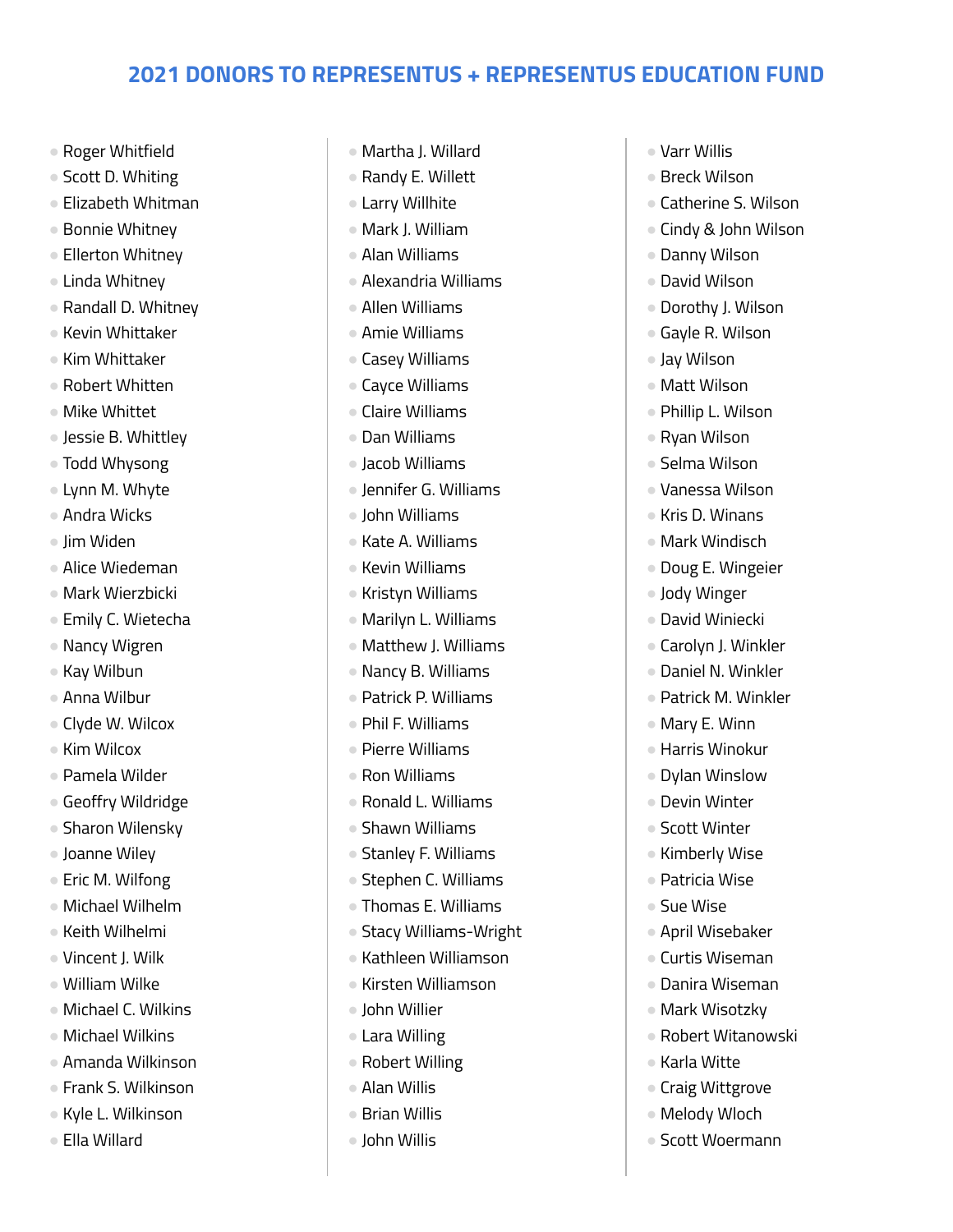- Kenny Wohl
- Linda S. Wohlgemuth
- Justin Wojciak
- Jim C. Wolf
- John Wolf
- Martin C. Wolf
- Scott Wolf
- Warren W. Wolf
- Mirka Wolfshagen
- Randy C. Wolfshagen
- Daniel O. Wolin
- Miriam Wolodarski Lundberg
- William T. Wolohan
- Sharon Woloshin
- Deborah Wolozin
- Lynn Wolske
- Vincent L. Wolters
- Charlie Wong
- Geoffrey Y. Woo
- Kathleen Wood
- Kathryn Wood
- Lorna Wood
- Preston Wood
- Joyce M. Woodard
- Ron Wooden
- John W. Woodham
- Kyle Woods
- Trishah Woolley
- Dennis Woolsey
- Kendrick Woolstenhulme
- Brandon Wooters
- Sharyl Wooton
- Helen Worcester
- James Worcester
- Floy Work
- Richard Worsinger
- Jennifer Worthington
- Teresa Worthy-Ernst
- Eric A. Woudenberg
- Blaire Wouters
- Stephen Wragg
- Nathan Wray
- Richard Wren
- Adam R. Wright
- Cathy Wright
- Chris Wright
- Dan Wright
- Elizabeth Wright
- Kyle M. Wright
- Michael Wright
- Philip Wright
- Robert F. Wright
- Wendy A. Wright
- Ralph J. Wrons
- Dane M. Wujnovich
- Erica Wyatt
- Terrel G. Wyckoff
- Stephen Wyle
- David W. Wyler
- Michael Wylie
- James E. Wymer
- Timothy Wynacht
- Gillian Wynn
- Teresa A. Wynne
- Rachel Wysoker
- Richard A. Yadley
- Tim Yager
- Leslie Yamashita
- Walden Yan
- Byron Yancey
- Maxwell Yancy
- Stephen Yanni
- Keith W. Yarbrough
- Todd R. Yarbrough
- John M. Yavorsky
- Thomas Yeager
- Jessica Yeast
- Suzanne Yee
- Jeffrey H. Yeh
- Ned B. Yellig
- Chris Yerbey
- Constantine E. Yiannakakis
- Douglas A. Yochem
- Chris Yokel
- Joy Yonan-Renold
- Bailey Yordnoff
- Nicholas B. Yordnoff
- Chloe York
- Bill Yorker
- Ronette Youmans
- Alex Young
- Brian Young
- Charles R. Young
- Dorothy Young
- Jean Young
- Jim Young
- Richard & Ann Young
- Robert Young

● Sam Youssef

● Michael Yuan ● Matthew Zabel ● Filip Zaborek

● Marjorie Zack

● Philip Zahm ● Lisa Zambuto ● Joette Zanca

● Thomas A. Youpel

● Tayvon O. Ysaguirre ● Raymond & Donna Yu

● Andrew Zaccagnino

● Vanessa S. Zaehring

● Annmarie Zanchelli ● Miekka Zanders ● Fatemeh Zandi ● Mike Zanillo ● Paola Zannini ● Eric Zanovitch